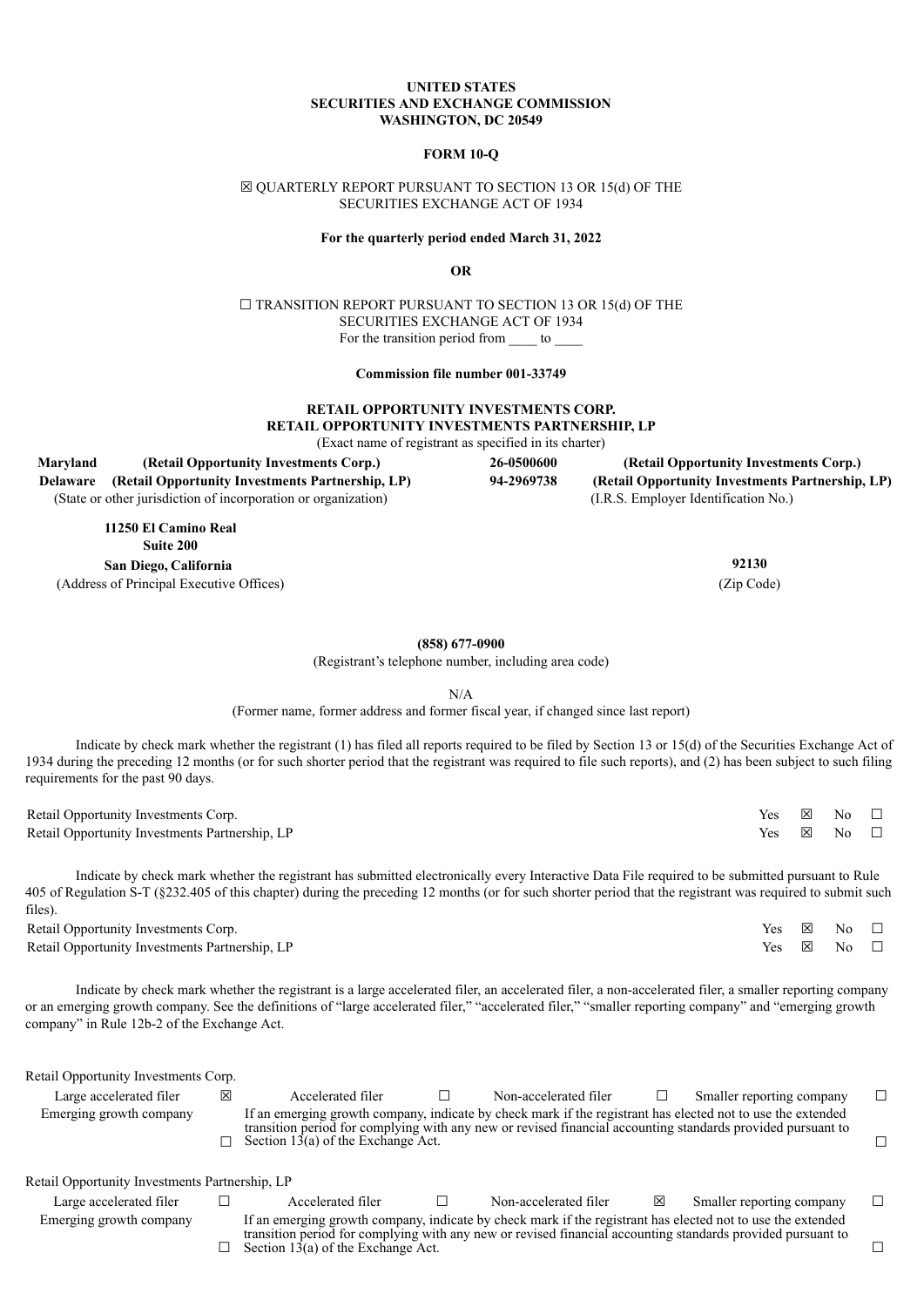| Indicate by check mark whether the registrant is a shell company (as defined in Rule 12b-2 of the Exchange Act). |                     |                       |                          |                  |      |
|------------------------------------------------------------------------------------------------------------------|---------------------|-----------------------|--------------------------|------------------|------|
| Retail Opportunity Investments Corp.                                                                             |                     |                       | Yes                      | No.              | -lxl |
| Retail Opportunity Investments Partnership, LP                                                                   |                     |                       | Yes                      | No.              | ⊠    |
|                                                                                                                  |                     |                       |                          |                  |      |
| Securities registered pursuant to Section 12(b) of the Act:                                                      |                     |                       |                          |                  |      |
| Name of Registrant                                                                                               | Title of each class | <b>Trading Symbol</b> | Name of each exchange on | which registered |      |

| <b>Native Of Registrant</b>                    | THIC 01 CAUILUIASS               | <u>riaumg o ymbor</u> | <u>WHICH TUGISICI</u> |
|------------------------------------------------|----------------------------------|-----------------------|-----------------------|
|                                                | Common Stock, par value \$0.0001 |                       |                       |
| Retail Opportunity Investments Corp.           | per share                        | ROIC                  | NASDAO                |
| Retail Opportunity Investments Partnership, LP | None                             | None                  | None                  |

Indicate the number of shares outstanding of each of the issuer's classes of common stock as of the latest practicable date: 124,203,356 shares of common stock, par value \$0.0001 per share, of Retail Opportunity Investments Corp. outstanding as of April 21, 2022.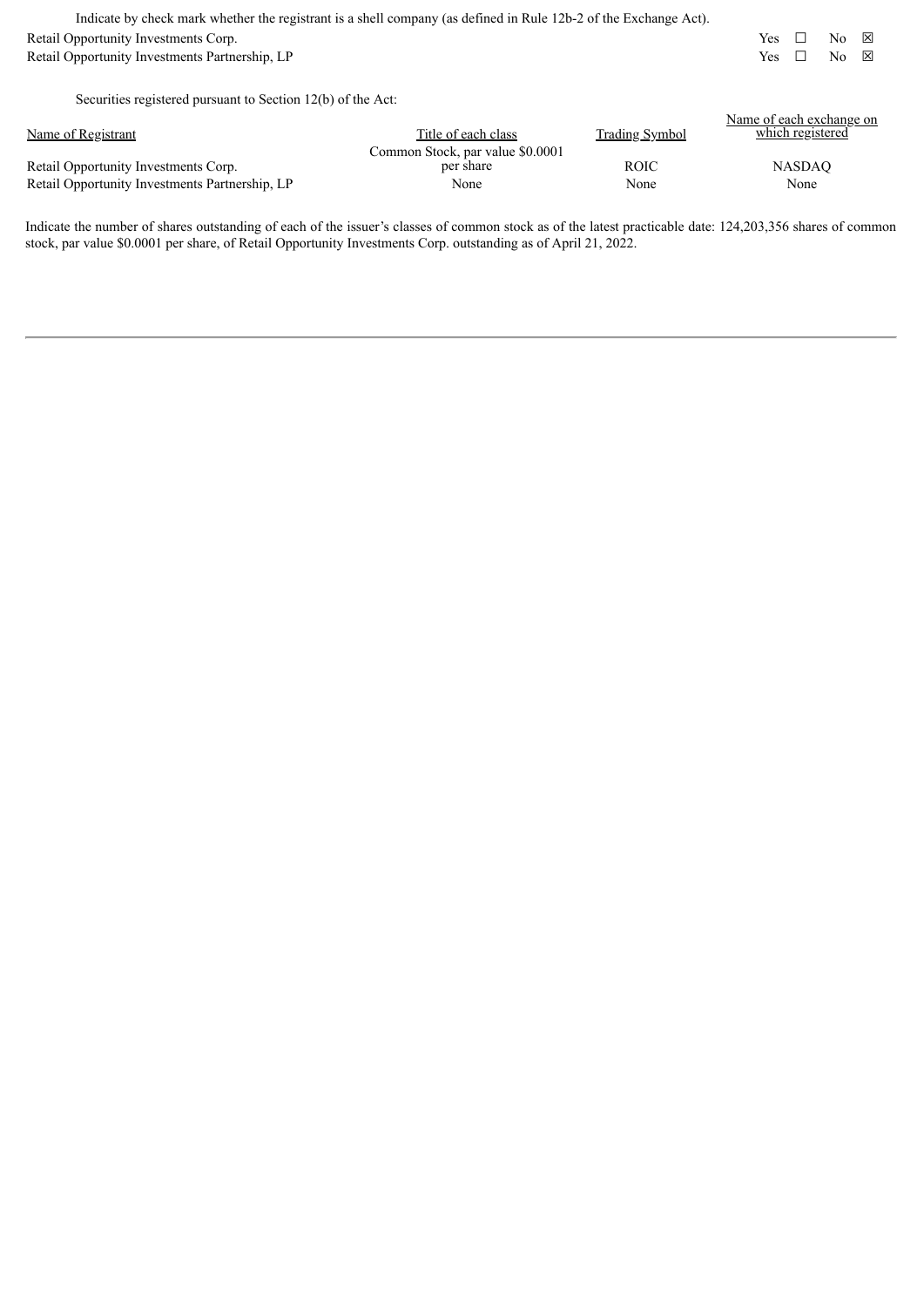#### **EXPLANATORY PARAGRAPH**

This report combines the quarterly reports on Form 10-Q for the quarter ended March 31, 2022 of Retail Opportunity Investments Corp., a Maryland corporation ("ROIC"), and Retail Opportunity Investments Partnership, LP, a Delaware limited partnership (the "Operating Partnership"), of which ROIC is the parent company and general partner. Unless otherwise indicated or unless the context requires otherwise, all references in this report to "the Company," "we," "us," "our," or "our company" refer to ROIC together with its consolidated subsidiaries, including the Operating Partnership. Unless otherwise indicated or unless the context requires otherwise, all references in this report to "the Operating Partnership" refer to Retail Opportunity Investments Partnership, LP together with its consolidated subsidiaries.

ROIC operates as a real estate investment trust and as of March 31, 2022, ROIC owned an approximate 93.4% partnership interest in the Operating Partnership. Retail Opportunity Investments GP, LLC, ROIC's wholly-owned subsidiary, is the sole general partner of the Operating Partnership, and as the parent company, ROIC has the full and complete authority over the Operating Partnership's day-to-day management and control.

The Company believes that combining the quarterly reports on Form 10-Q of ROIC and the Operating Partnership into a single report will result in the following benefits:

• facilitate a better understanding by the investors of ROIC and the Operating Partnership by enabling them to view the business as a whole in the same manner as management views and operates the business;

• remove duplicative disclosures and provide a more straightforward presentation in light of the fact that a substantial portion of the disclosure applies to both ROIC and the Operating Partnership; and

• create time and cost efficiencies through the preparation of one combined report instead of two separate reports.

Management operates ROIC and the Operating Partnership as one enterprise. The management of ROIC and the Operating Partnership are the same.

There are a few differences between ROIC and the Operating Partnership, which are reflected in the disclosures in this report. The Company believes it is important to understand the differences between ROIC and the Operating Partnership in the context of how these entities operate as an interrelated consolidated company. ROIC is a real estate investment trust, whose only material asset is its ownership of direct or indirect partnership interests in the Operating Partnership and membership interest in Retail Opportunity Investments GP, LLC, which is the sole general partner of the Operating Partnership. As a result, ROIC does not conduct business itself, other than acting as the parent company of the Operating Partnership and issuing equity from time to time. The Operating Partnership holds substantially all the assets of the Company and directly or indirectly holds the ownership interests in the Company's real estate ventures. The Operating Partnership conducts the operations of the Company's business and is structured as a partnership with no publicly traded equity. Except for net proceeds from equity issuances by ROIC, which are contributed to the Operating Partnership, the Operating Partnership generates the capital required by the Company's business through the Operating Partnership's operations, by the Operating Partnership's incurrence of indebtedness (directly and through subsidiaries) or through the issuance of operating partnership units ("OP Units").

Non-controlling interests is the primary area of difference between the Consolidated Financial Statements for ROIC and the Operating Partnership. The OP Units in the Operating Partnership that are not owned by ROIC are accounted for as partners' capital in the Operating Partnership's financial statements and as non-controlling interests in ROIC's financial statements. Accordingly, this report presents the Consolidated Financial Statements for ROIC and the Operating Partnership separately, as required, as well as Earnings Per Share / Earnings Per Unit and Capital of the Operating Partnership.

This report also includes separate Item 2. Management's Discussion and Analysis of Financial Condition and Results of Operations – Liquidity and Capital Resources, Item 4. Controls and Procedures sections and separate Chief Executive Officer and Chief Financial Officer certifications for each of ROIC and the Operating Partnership as reflected in Exhibits 31 and 32.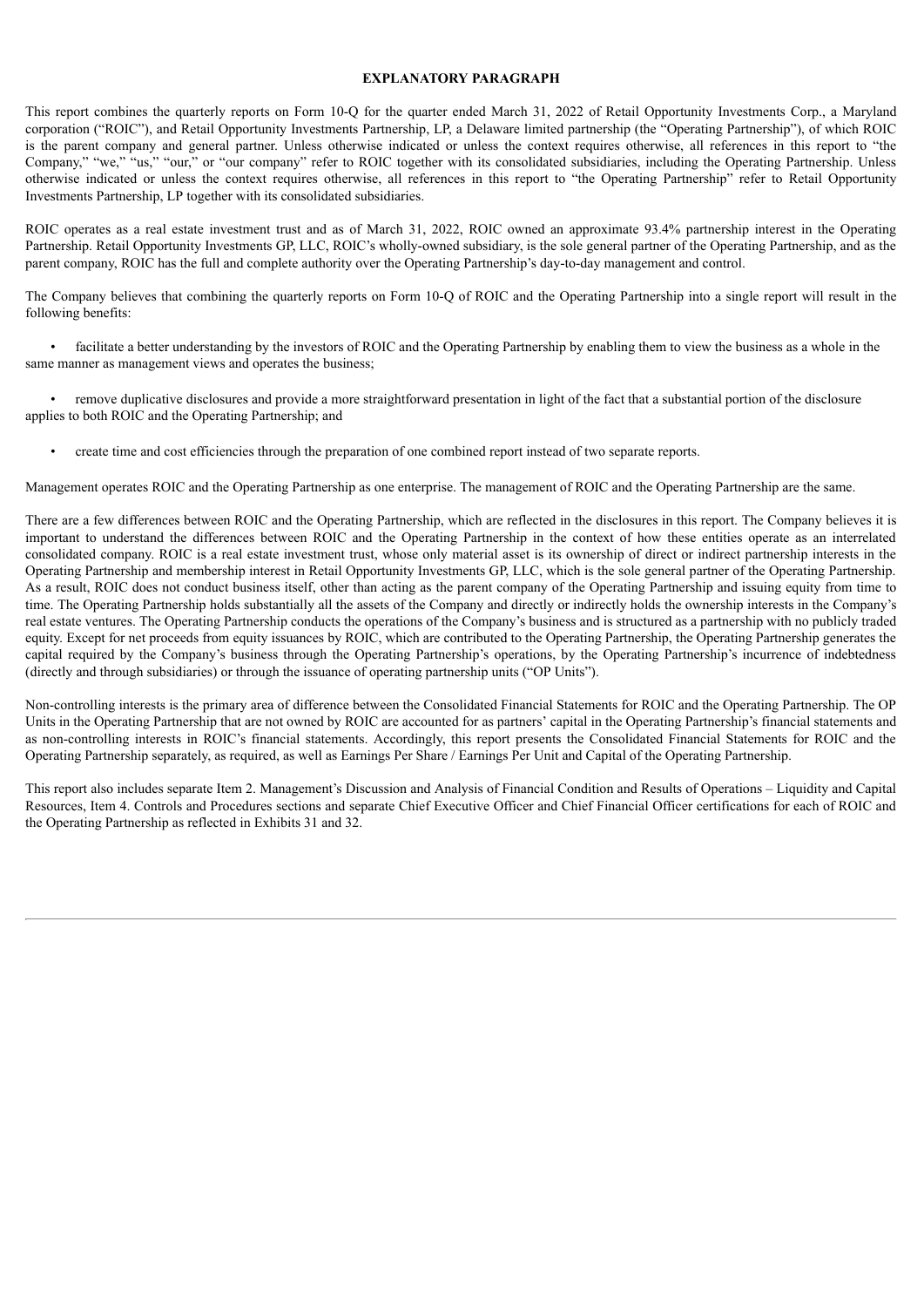# **TABLE OF CONTENTS**

<span id="page-3-0"></span>

| Part I. Financial Information                                                                        |                                                 |
|------------------------------------------------------------------------------------------------------|-------------------------------------------------|
| Item 1. Financial Statements                                                                         |                                                 |
| <b>Consolidated Financial Statements of Retail Opportunity Investments Corp.:</b>                    |                                                 |
| <b>Consolidated Balance Sheets (Unaudited)</b>                                                       |                                                 |
| Consolidated Statements of Operations and Comprehensive Income (Unaudited).                          |                                                 |
| <b>Consolidated Statements of Equity (Unaudited)</b>                                                 |                                                 |
| <b>Consolidated Statements of Cash Flow (Unaudited)</b>                                              | $\overline{4}$                                  |
| Consolidated Financial Statements of Retail Opportunity Investments Partnership, LP:                 |                                                 |
| <b>Consolidated Balance Sheets (Unaudited)</b>                                                       | <u>5</u>                                        |
| <b>Consolidated Statements of Operations and Comprehensive Income (Unaudited)</b>                    | <u>6</u>                                        |
| <b>Consolidated Statements of Partners' Capital (Unaudited)</b>                                      |                                                 |
| <b>Consolidated Statements of Cash Flow (Unaudited)</b>                                              | $\underline{8}$                                 |
| <b>Notes to Consolidated Financial Statements (Unaudited)</b>                                        | $\overline{9}$                                  |
| <u>Item 2. Management's Discussion and Analysis of Financial Condition and Results of Operations</u> | 24                                              |
| Item 3. Quantitative and Qualitative Disclosures About Market Risk                                   |                                                 |
| Item 4. Controls and Procedures                                                                      |                                                 |
| Part II. Other Information                                                                           | $\frac{38}{39}$ $\frac{39}{39}$ $\frac{39}{39}$ |
| Item 1. Legal Proceedings                                                                            |                                                 |
| Item 1A. Risk Factors                                                                                |                                                 |
| <u>Item 2. Unregistered Sales of Equity Securities and Use of Proceeds</u>                           | $\frac{39}{2}$                                  |
| Item 3. Defaults Upon Senior Securities                                                              |                                                 |
| Item 4. Mine Safety Disclosures                                                                      |                                                 |
| Item 5. Other Information                                                                            |                                                 |
| Item 6. Exhibits                                                                                     | $\frac{40}{40}$ $\frac{40}{40}$                 |
| <b>Signatures</b>                                                                                    | 41                                              |
|                                                                                                      |                                                 |
|                                                                                                      |                                                 |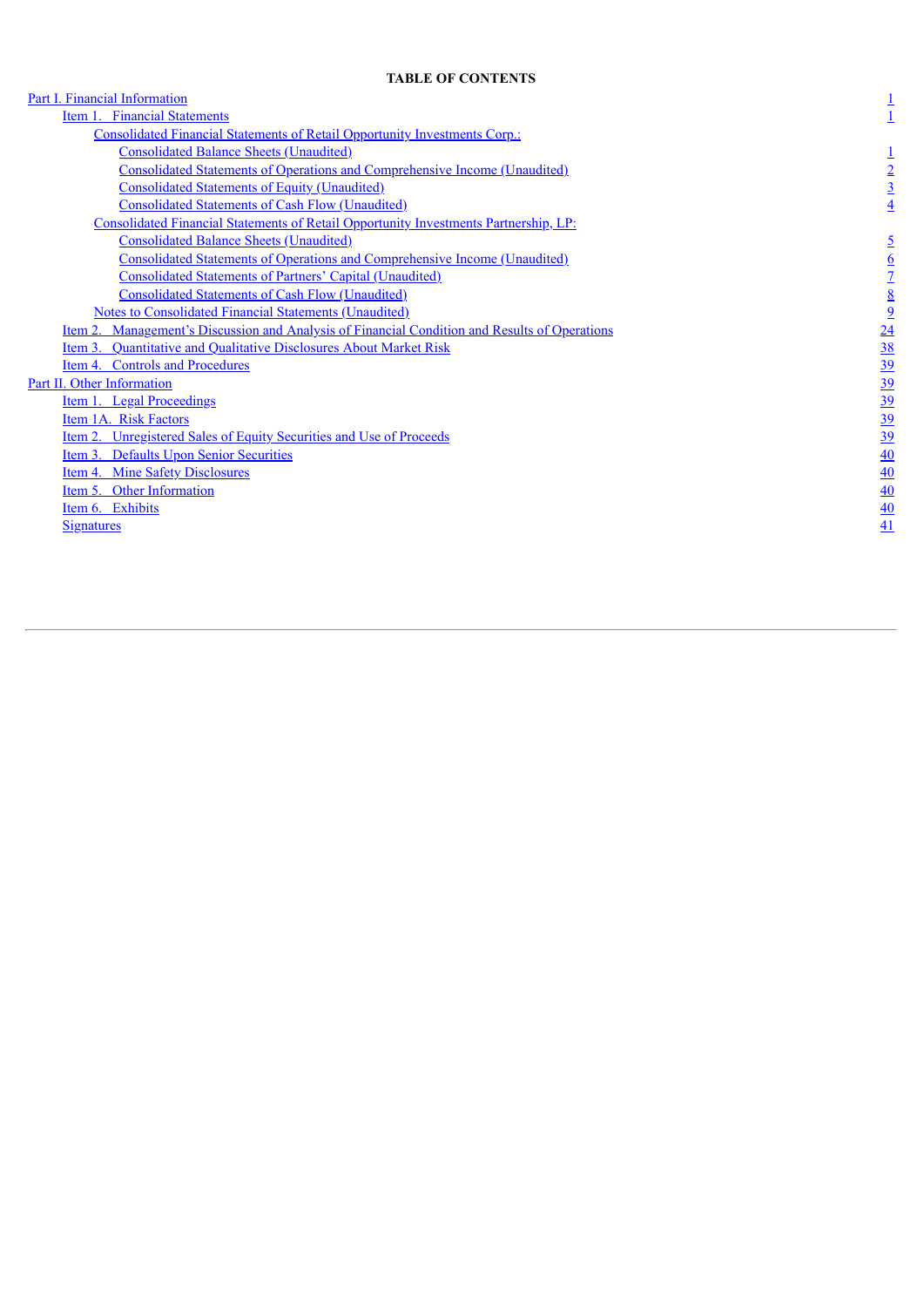# **PART I. FINANCIAL INFORMATION**

# **RETAIL OPPORTUNITY INVESTMENTS CORP.**

**Consolidated Balance Sheets**

(In thousands, except share data)

<span id="page-4-2"></span><span id="page-4-1"></span><span id="page-4-0"></span>

|                                                                                                                                                                        | <b>March 31, 2022</b><br>(unaudited) |            |               | December 31, 2021 |  |  |
|------------------------------------------------------------------------------------------------------------------------------------------------------------------------|--------------------------------------|------------|---------------|-------------------|--|--|
| <b>ASSETS</b>                                                                                                                                                          |                                      |            |               |                   |  |  |
| Real Estate Investments:                                                                                                                                               |                                      |            |               |                   |  |  |
| Land                                                                                                                                                                   | \$                                   | 917,222    | $\mathbb{S}$  | 915,861           |  |  |
| Building and improvements                                                                                                                                              |                                      | 2,353,984  |               | 2,350,294         |  |  |
|                                                                                                                                                                        |                                      | 3,271,206  |               | 3,266,155         |  |  |
| Less: accumulated depreciation                                                                                                                                         |                                      | 524,745    |               | 510,836           |  |  |
|                                                                                                                                                                        |                                      | 2,746,461  |               | 2,755,319         |  |  |
| Mortgage note receivable                                                                                                                                               |                                      | 4,853      |               | 4,875             |  |  |
| Real Estate Investments, net                                                                                                                                           |                                      | 2,751,314  |               | 2,760,194         |  |  |
| Cash and cash equivalents                                                                                                                                              |                                      | 17,867     |               | 13,218            |  |  |
| Restricted cash                                                                                                                                                        |                                      | 2,486      |               | 2,145             |  |  |
| Tenant and other receivables, net                                                                                                                                      |                                      | 54,729     |               | 55,787            |  |  |
| Deposits                                                                                                                                                               |                                      | 1,000      |               |                   |  |  |
| Acquired lease intangible assets, net                                                                                                                                  |                                      | 49,805     |               | 50,139            |  |  |
| Prepaid expenses                                                                                                                                                       |                                      | 3,794      |               | 5,337             |  |  |
| Deferred charges, net                                                                                                                                                  |                                      | 24,544     |               | 25,017            |  |  |
| Other assets                                                                                                                                                           |                                      | 16,675     |               | 17,007            |  |  |
| <b>Total assets</b>                                                                                                                                                    | \$                                   | 2,922,214  | \$            | 2,928,844         |  |  |
|                                                                                                                                                                        |                                      |            |               |                   |  |  |
| <b>LIABILITIES AND EQUITY</b>                                                                                                                                          |                                      |            |               |                   |  |  |
| <b>Liabilities:</b><br>Term loan                                                                                                                                       | \$                                   | 298,980    | <sup>\$</sup> | 298,889           |  |  |
| Credit facility                                                                                                                                                        |                                      | 10,000     |               |                   |  |  |
| Senior Notes                                                                                                                                                           |                                      | 945,632    |               | 945,231           |  |  |
|                                                                                                                                                                        |                                      | 61,546     |               | 85,354            |  |  |
| Mortgage notes payable<br>Acquired lease intangible liabilities, net                                                                                                   |                                      | 132,452    |               | 136,608           |  |  |
| Accounts payable and accrued expenses                                                                                                                                  |                                      | 47,389     |               | 48,598            |  |  |
| Tenants' security deposits                                                                                                                                             |                                      | 7,368      |               | 7,231             |  |  |
| Other liabilities                                                                                                                                                      |                                      | 40,566     |               | 40,580            |  |  |
| <b>Total liabilities</b>                                                                                                                                               |                                      | 1,543,933  |               | 1,562,491         |  |  |
|                                                                                                                                                                        |                                      |            |               |                   |  |  |
| Commitments and contingencies                                                                                                                                          |                                      |            |               |                   |  |  |
| <b>Equity:</b>                                                                                                                                                         |                                      |            |               |                   |  |  |
| Preferred stock, \$0,0001 par value 50,000,000 shares authorized; none issued and outstanding                                                                          |                                      |            |               |                   |  |  |
| Common stock, \$0.0001 par value, 500,000,000 shares authorized; 123,732,344 and<br>122,685,266 shares issued and outstanding at March 31, 2022 and December 31, 2021, |                                      |            |               |                   |  |  |
| respectively                                                                                                                                                           |                                      | 12         |               | 12                |  |  |
| Additional paid-in capital                                                                                                                                             |                                      | 1,590,655  |               | 1,577,837         |  |  |
| Dividends in excess of earnings                                                                                                                                        |                                      | (302, 279) |               | (297, 801)        |  |  |
| Accumulated other comprehensive loss                                                                                                                                   |                                      | (1,095)    |               | (3, 154)          |  |  |
| Total Retail Opportunity Investments Corp. stockholders' equity                                                                                                        |                                      | 1,287,293  |               | 1,276,894         |  |  |
| Non-controlling interests                                                                                                                                              |                                      | 90,988     |               | 89,459            |  |  |
| <b>Total equity</b>                                                                                                                                                    |                                      | 1,378,281  |               | 1,366,353         |  |  |
| <b>Total liabilities and equity</b>                                                                                                                                    | $\mathbb S$                          | 2,922,214  | $\mathbb{S}$  | 2,928,844         |  |  |

<span id="page-4-3"></span>See accompanying notes to consolidated financial statements.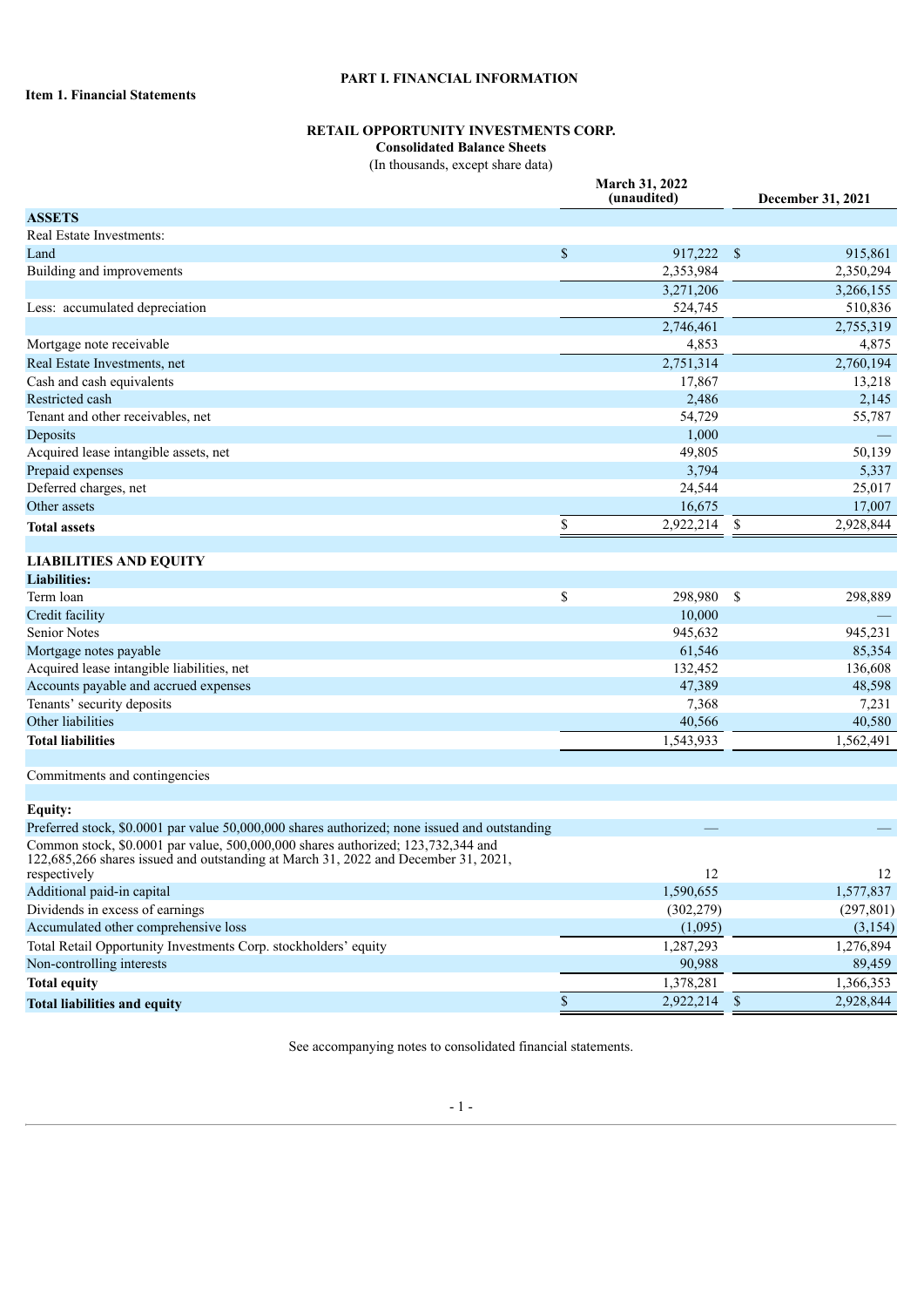# **RETAIL OPPORTUNITY INVESTMENTS CORP.**

#### **Consolidated Statements of Operations and Comprehensive Income**

(Unaudited)

(In thousands, except share data)

|                                                                                         | Three Months Ended March 31, |               |           |
|-----------------------------------------------------------------------------------------|------------------------------|---------------|-----------|
|                                                                                         | 2022                         |               | 2021      |
| <b>Revenues</b>                                                                         |                              |               |           |
| Rental revenue                                                                          | \$<br>75,037                 | \$            | 68,904    |
| Other income                                                                            | 1,436                        |               | 283       |
| <b>Total revenues</b>                                                                   | 76,473                       |               | 69,187    |
| <b>Operating expenses</b>                                                               |                              |               |           |
| Property operating                                                                      | 12,091                       |               | 10,559    |
| Property taxes                                                                          | 8,520                        |               | 8,606     |
| Depreciation and amortization                                                           | 23,762                       |               | 23,040    |
| General and administrative expenses                                                     | 5,240                        |               | 4,375     |
| Other expense                                                                           | 179                          |               | 153       |
| <b>Total operating expenses</b>                                                         | 49,792                       |               | 46,733    |
| <b>Operating income</b>                                                                 | 26,681                       |               | 22,454    |
| Non-operating expenses                                                                  |                              |               |           |
| Interest expense and other finance expenses                                             | (14,215)                     |               | (14, 480) |
| Net income                                                                              | 12,466                       |               | 7,974     |
| Net income attributable to non-controlling interests                                    | (825)                        |               | (559)     |
| Net Income Attributable to Retail Opportunity Investments Corp.                         | \$<br>11,641                 | \$            | 7,415     |
| Earnings per share - basic and diluted                                                  | \$<br>0.09                   | \$            | 0.06      |
| Dividends per common share                                                              | \$<br>0.13                   | \$            | 0.11      |
| <b>Comprehensive income:</b>                                                            |                              |               |           |
| Net income                                                                              | \$<br>12,466                 | -S            | 7,974     |
| Other comprehensive income:                                                             |                              |               |           |
| Unrealized swap derivative gain arising during the period                               | 808                          |               | 76        |
| Reclassification adjustment for amortization of interest expense included in net income | 1,395                        |               | 1,497     |
| Other comprehensive income:                                                             | 2,203                        |               | 1,573     |
| Comprehensive income                                                                    | 14,669                       |               | 9,547     |
| Comprehensive income attributable to non-controlling interests                          | (969)                        |               | (678)     |
| Comprehensive income attributable to Retail Opportunity Investments Corp.               | \$<br>13,700                 | $\mathsf{\$}$ | 8,869     |

<span id="page-5-0"></span>See accompanying notes to consolidated financial statements.

# - 2 -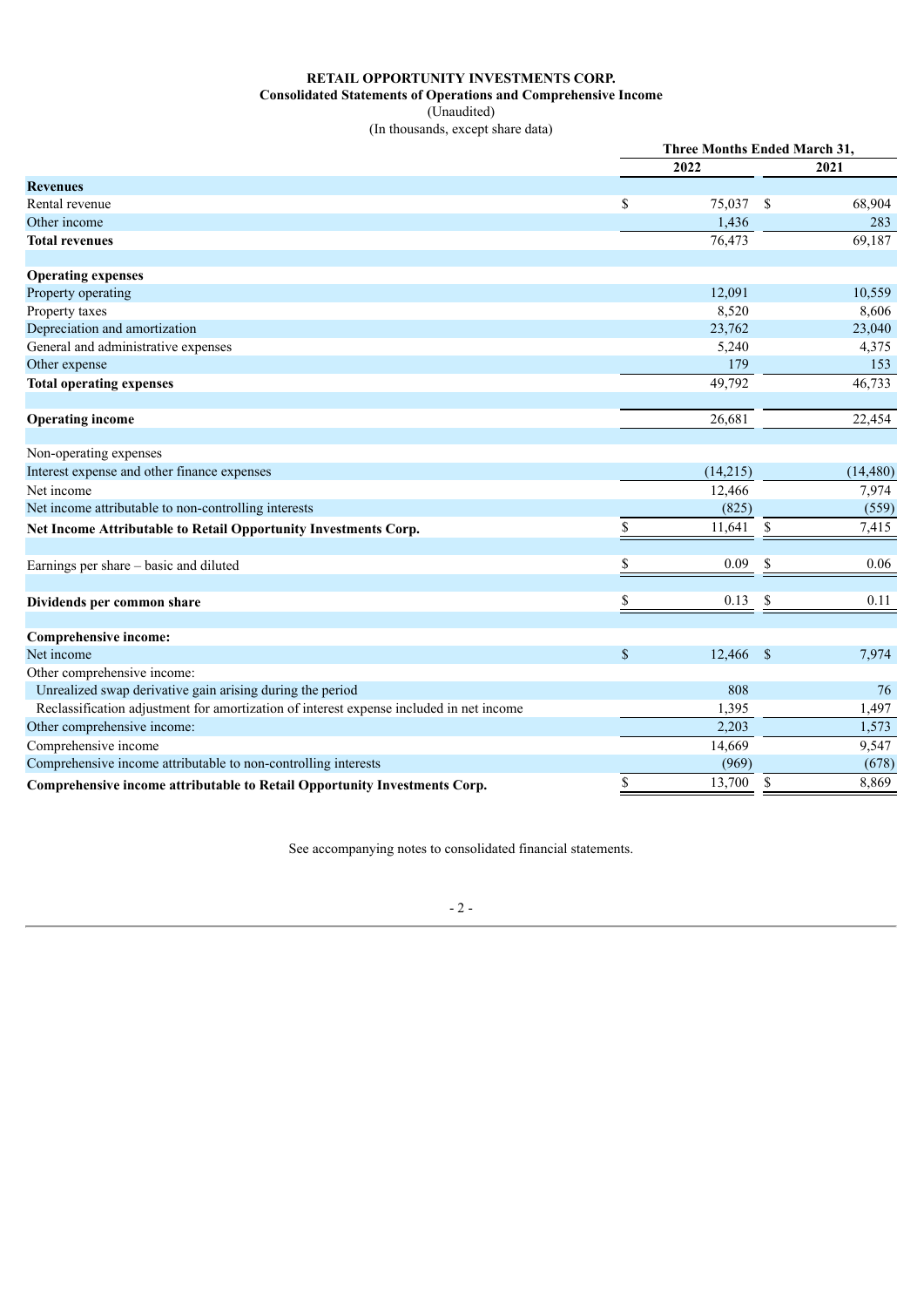# **RETAIL OPPORTUNITY INVESTMENTS CORP. Consolidated Statements of Equity** (Unaudited) (In thousands, except share data)

|                                                                               | <b>Common Stock</b> |               |        |   | <b>Additional</b> |               | Accumulated<br>dividends in<br>excess of | Accumulated<br>other | Non-<br>controlling |     |           |
|-------------------------------------------------------------------------------|---------------------|---------------|--------|---|-------------------|---------------|------------------------------------------|----------------------|---------------------|-----|-----------|
|                                                                               | <b>Shares</b>       |               | Amount |   | paid-in capital   |               | earnings                                 | comprehensive loss   | interests           |     | Equity    |
| <b>Balance at December 31, 2021</b>                                           | 122,685,266         | <sup>\$</sup> | 12     |   | 1,577,837         | <sup>\$</sup> | (297, 801)                               | $(3,154)$ \$<br>-S   | 89,459              | -SS | 1,366,353 |
| Shares issued under the Equity<br>Incentive Plan                              | 406,106             |               |        |   | 302               |               |                                          |                      |                     |     | 302       |
| Shares withheld for employee taxes                                            | (122, 658)          |               |        |   | (2,405)           |               |                                          |                      |                     |     | (2,405)   |
| Cancellation of restricted stock                                              | (10,649)            |               |        |   |                   |               |                                          |                      |                     |     |           |
| Stock based compensation expense                                              |                     |               |        |   | 2,572             |               |                                          |                      |                     |     | 2,572     |
| Redemption of OP Units                                                        | 50,000              |               |        |   | 978               |               |                                          |                      | (978)               |     |           |
| Adjustment to non-controlling interests<br>ownership in Operating Partnership |                     |               |        |   | (2,668)           |               |                                          |                      | 2,668               |     |           |
| Proceeds from the issuance of common<br>stock                                 | 724,279             |               |        |   | 14,211            |               |                                          |                      |                     |     | 14,211    |
| Registration expenditures                                                     |                     |               |        |   | (172)             |               |                                          |                      |                     |     | (172)     |
| Cash dividends (\$0.13 per share)                                             |                     |               |        |   |                   |               | (16,009)                                 |                      | (1,130)             |     | (17, 139) |
| Dividends payable to officers                                                 |                     |               |        |   |                   |               | (110)                                    |                      |                     |     | (110)     |
| Net income attributable to Retail<br>Opportunity Investments Corp.            |                     |               |        |   |                   |               | 11,641                                   |                      |                     |     | 11,641    |
| Net income attributable to non-<br>controlling interests                      |                     |               |        |   |                   |               |                                          |                      | 825                 |     | 825       |
| Other comprehensive income                                                    |                     |               |        |   |                   |               |                                          | 2,059                | 144                 |     | 2,203     |
| <b>Balance at March 31, 2022</b>                                              | 123,732,344         | S.            | 12     | S | 1,590,655         | S.            | (302, 279)                               | (1,095)<br>- \$      | 90,988<br>-S        |     | 1,378,281 |

|                                                                               | <b>Common Stock</b> |        |    |   |                                      | Accumulated<br>dividends in | Accumulated                 | Non-                     |           |
|-------------------------------------------------------------------------------|---------------------|--------|----|---|--------------------------------------|-----------------------------|-----------------------------|--------------------------|-----------|
|                                                                               | <b>Shares</b>       | Amount |    |   | <b>Additional</b><br>paid-in capital | excess of<br>earnings       | other<br>comprehensive loss | controlling<br>interests | Equity    |
| <b>Balance at December 31, 2020</b>                                           | 118,085,155         |        | 12 |   | 1,497,662                            | (289,309)                   | (8,812)<br>S                | 91,606                   | 1,291,159 |
| Shares issued under the Equity<br>Incentive Plan                              | 535,819             |        |    |   | 428                                  |                             |                             |                          | 428       |
| Shares withheld for employee taxes                                            | (142, 247)          |        |    |   | (1,905)                              |                             |                             |                          | (1,905)   |
| Stock based compensation expense                                              |                     |        |    |   | 1,809                                |                             |                             | 254                      | 2,063     |
| Redemption of OP Units                                                        | 98,986              |        |    |   | 1,439                                |                             |                             | (1, 439)                 |           |
| Adjustment to non-controlling interests<br>ownership in Operating Partnership |                     |        |    |   |                                      |                             |                             | (2)                      |           |
| Registration expenditures                                                     |                     |        |    |   | (15)                                 |                             |                             |                          | (15)      |
| Cash dividends (\$0.11 per share)                                             |                     |        |    |   |                                      | (13,041)                    |                             | (978)                    | (14,019)  |
| Dividends payable to officers                                                 |                     |        |    |   |                                      | (48)                        |                             | (20)                     | (68)      |
| Net income attributable to Retail<br>Opportunity Investments Corp.            |                     |        |    |   |                                      | 7,415                       |                             |                          | 7,415     |
| Net income attributable to non-<br>controlling interests                      |                     |        |    |   |                                      |                             |                             | 559                      | 559       |
| Other comprehensive income                                                    |                     |        |    |   |                                      |                             | 1,454                       | 119                      | 1,573     |
| <b>Balance at March 31, 2021</b>                                              | 118,577,713         |        | 12 | S | 1,499,420                            | $(294, 983)$ \$             | (7,358)                     | 90,099                   | 1,287,190 |

<span id="page-6-0"></span>See accompanying notes to consolidated financial statements.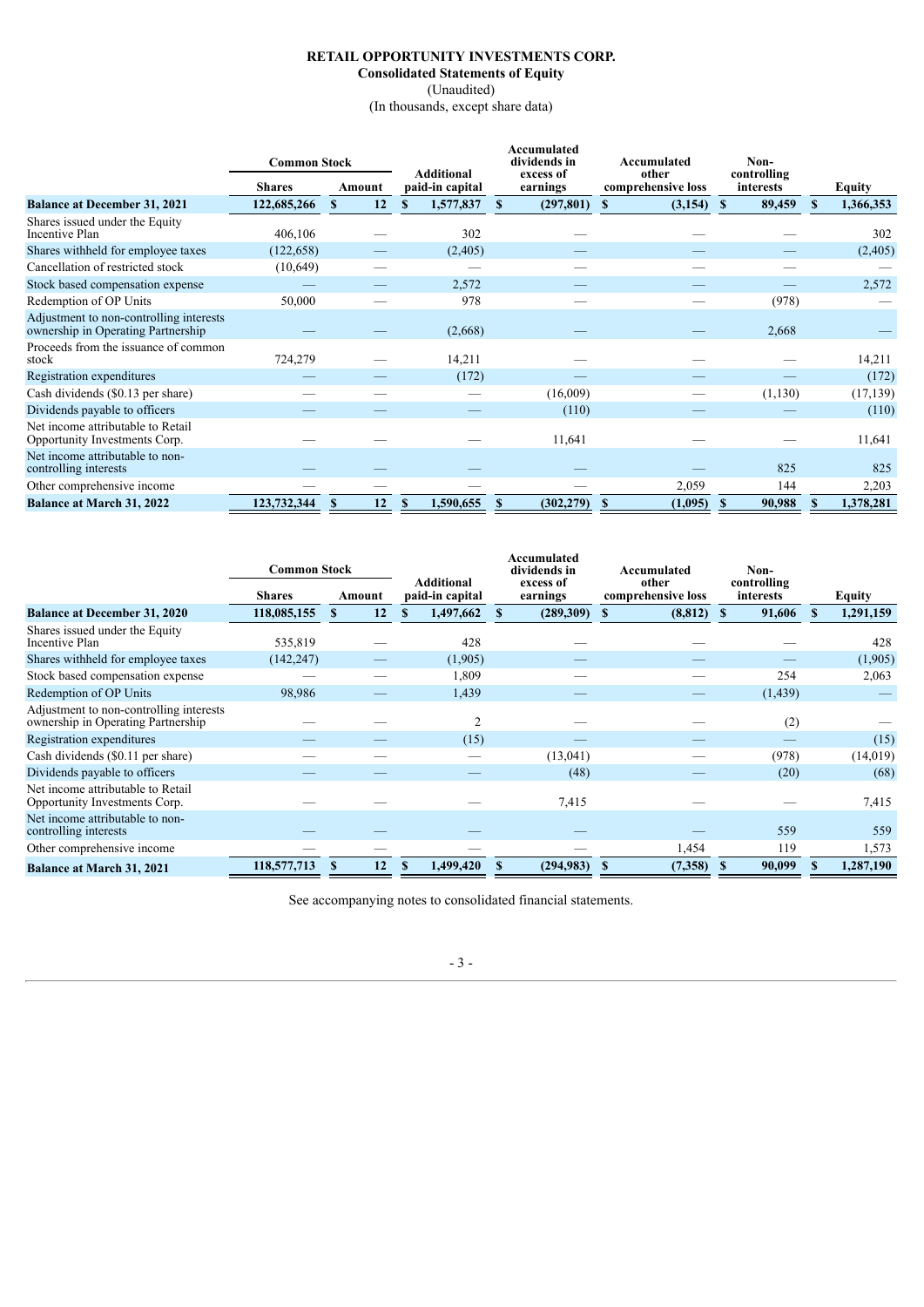# **RETAIL OPPORTUNITY INVESTMENTS CORP.**

**Consolidated Statements of Cash Flows**

(Unaudited)

(In thousands)

| 2022<br>2021<br><b>CASH FLOWS FROM OPERATING ACTIVITIES</b><br>\$<br>Net income<br>12,466<br>\$<br>Adjustments to reconcile net income to cash provided by operating activities:<br>Depreciation and amortization<br>23,762<br>543<br>Amortization of deferred financing costs and mortgage premiums, net<br>(451)<br>Straight-line rent adjustment<br>Amortization of above and below market rent<br>(3,057)<br>2,572<br>Amortization relating to stock based compensation<br>628<br>Provisions for tenant credit losses<br>Other noncash interest (income) expense<br>(14)<br>Change in operating assets and liabilities: | Three Months Ended March 31, |  |          |
|-----------------------------------------------------------------------------------------------------------------------------------------------------------------------------------------------------------------------------------------------------------------------------------------------------------------------------------------------------------------------------------------------------------------------------------------------------------------------------------------------------------------------------------------------------------------------------------------------------------------------------|------------------------------|--|----------|
|                                                                                                                                                                                                                                                                                                                                                                                                                                                                                                                                                                                                                             |                              |  |          |
|                                                                                                                                                                                                                                                                                                                                                                                                                                                                                                                                                                                                                             |                              |  |          |
|                                                                                                                                                                                                                                                                                                                                                                                                                                                                                                                                                                                                                             |                              |  | 7,974    |
|                                                                                                                                                                                                                                                                                                                                                                                                                                                                                                                                                                                                                             |                              |  |          |
|                                                                                                                                                                                                                                                                                                                                                                                                                                                                                                                                                                                                                             |                              |  | 23,040   |
|                                                                                                                                                                                                                                                                                                                                                                                                                                                                                                                                                                                                                             |                              |  | 591      |
|                                                                                                                                                                                                                                                                                                                                                                                                                                                                                                                                                                                                                             |                              |  | (18)     |
|                                                                                                                                                                                                                                                                                                                                                                                                                                                                                                                                                                                                                             |                              |  | (2, 232) |
|                                                                                                                                                                                                                                                                                                                                                                                                                                                                                                                                                                                                                             |                              |  | 2,063    |
|                                                                                                                                                                                                                                                                                                                                                                                                                                                                                                                                                                                                                             |                              |  | 1,578    |
|                                                                                                                                                                                                                                                                                                                                                                                                                                                                                                                                                                                                                             |                              |  | 73       |
|                                                                                                                                                                                                                                                                                                                                                                                                                                                                                                                                                                                                                             |                              |  |          |
| Tenant and other receivables<br>777                                                                                                                                                                                                                                                                                                                                                                                                                                                                                                                                                                                         |                              |  | (2,160)  |
| Prepaid expenses<br>1,543                                                                                                                                                                                                                                                                                                                                                                                                                                                                                                                                                                                                   |                              |  | 1,506    |
| 6,795<br>Accounts payable and accrued expenses                                                                                                                                                                                                                                                                                                                                                                                                                                                                                                                                                                              |                              |  | 11,439   |
| 2,207<br>Other assets and liabilities, net                                                                                                                                                                                                                                                                                                                                                                                                                                                                                                                                                                                  |                              |  | (304)    |
| Net cash provided by operating activities<br>47,771                                                                                                                                                                                                                                                                                                                                                                                                                                                                                                                                                                         |                              |  | 43,550   |
| <b>CASH FLOWS FROM INVESTING ACTIVITIES</b>                                                                                                                                                                                                                                                                                                                                                                                                                                                                                                                                                                                 |                              |  |          |
| Improvements to properties<br>(16, 031)                                                                                                                                                                                                                                                                                                                                                                                                                                                                                                                                                                                     |                              |  | (7, 465) |
| Deposits on real estate acquisitions, net<br>(1,000)                                                                                                                                                                                                                                                                                                                                                                                                                                                                                                                                                                        |                              |  |          |
| 22<br>Proceeds on repayment of mortgage note receivable                                                                                                                                                                                                                                                                                                                                                                                                                                                                                                                                                                     |                              |  | 20       |
| Net cash used in investing activities<br>(17,009)                                                                                                                                                                                                                                                                                                                                                                                                                                                                                                                                                                           |                              |  | (7, 445) |
| <b>CASH FLOWS FROM FINANCING ACTIVITIES</b>                                                                                                                                                                                                                                                                                                                                                                                                                                                                                                                                                                                 |                              |  |          |
| (23, 639)<br>Principal repayments on mortgages                                                                                                                                                                                                                                                                                                                                                                                                                                                                                                                                                                              |                              |  | (152)    |
| Proceeds from draws on credit facility<br>24,000                                                                                                                                                                                                                                                                                                                                                                                                                                                                                                                                                                            |                              |  |          |
| Payments on credit facility<br>(14,000)                                                                                                                                                                                                                                                                                                                                                                                                                                                                                                                                                                                     |                              |  | (34,000) |
| Distributions to OP Unitholders<br>(1, 840)                                                                                                                                                                                                                                                                                                                                                                                                                                                                                                                                                                                 |                              |  |          |
| Proceeds from the sale of common stock<br>14,211                                                                                                                                                                                                                                                                                                                                                                                                                                                                                                                                                                            |                              |  |          |
| Registration expenditures<br>(351)                                                                                                                                                                                                                                                                                                                                                                                                                                                                                                                                                                                          |                              |  | (15)     |
| Dividends paid to common stockholders<br>(22,050)                                                                                                                                                                                                                                                                                                                                                                                                                                                                                                                                                                           |                              |  | (105)    |
| Common shares issued under the Equity Incentive Plan<br>302                                                                                                                                                                                                                                                                                                                                                                                                                                                                                                                                                                 |                              |  | 428      |
| Shares withheld for employee taxes<br>(2,405)                                                                                                                                                                                                                                                                                                                                                                                                                                                                                                                                                                               |                              |  | (1,905)  |
| Net cash used in financing activities<br>(25, 772)                                                                                                                                                                                                                                                                                                                                                                                                                                                                                                                                                                          |                              |  | (35,749) |
| 4,990<br>Net increase in cash, cash equivalents and restricted cash                                                                                                                                                                                                                                                                                                                                                                                                                                                                                                                                                         |                              |  | 356      |
| 15,363<br>Cash, cash equivalents and restricted cash at beginning of period                                                                                                                                                                                                                                                                                                                                                                                                                                                                                                                                                 |                              |  | 6,636    |
| $\mathbb{S}$<br>20,353<br>$\mathbb{S}$<br>Cash, cash equivalents and restricted cash at end of period                                                                                                                                                                                                                                                                                                                                                                                                                                                                                                                       |                              |  | 6,992    |
|                                                                                                                                                                                                                                                                                                                                                                                                                                                                                                                                                                                                                             |                              |  |          |
| Other non-cash investing and financing activities increase (decrease):                                                                                                                                                                                                                                                                                                                                                                                                                                                                                                                                                      |                              |  |          |
| \$<br>(2,218)<br>$\mathbb{S}$<br>Interest rate swap liabilities                                                                                                                                                                                                                                                                                                                                                                                                                                                                                                                                                             |                              |  | (1, 499) |
| Accrued real estate improvement costs<br>\$<br>5,840<br>$\mathbb{S}$                                                                                                                                                                                                                                                                                                                                                                                                                                                                                                                                                        |                              |  | 4,707    |
| \$<br>978<br>$\mathbb{S}$<br>Equity redemption of OP Units                                                                                                                                                                                                                                                                                                                                                                                                                                                                                                                                                                  |                              |  | 1,439    |
| \$<br>Dividends and distributions payable<br>17,578<br>$\mathbb{S}$                                                                                                                                                                                                                                                                                                                                                                                                                                                                                                                                                         |                              |  | 14,318   |

The following table provides a reconciliation of cash, cash equivalents and restricted cash reported within the consolidated balance sheets that sum to the total of the same amounts shown in the consolidated statements of cash flows:

<span id="page-7-0"></span>

|                                                                                    | Three Months Ended March 31. |        |  |       |  |
|------------------------------------------------------------------------------------|------------------------------|--------|--|-------|--|
|                                                                                    |                              | 2022   |  | 2021  |  |
| Cash and cash equivalents                                                          |                              | 17.867 |  | 4,843 |  |
| Restricted cash                                                                    |                              | 2.486  |  | 2.149 |  |
| Total cash, cash equivalents and restricted cash shown in Statements of Cash Flows |                              | 20.353 |  | 6.992 |  |
|                                                                                    |                              |        |  |       |  |

See accompanying notes to consolidated financial statements.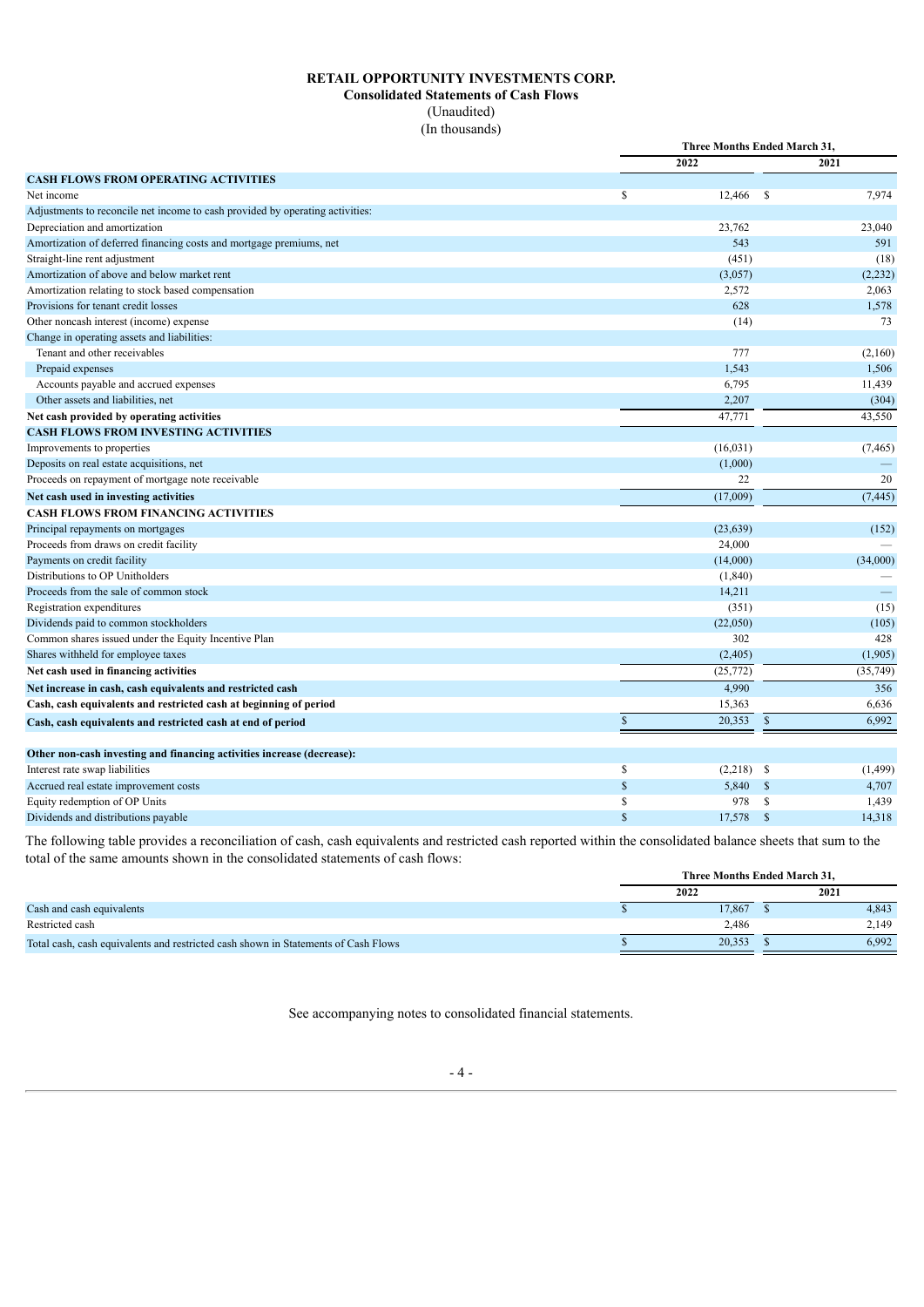# **RETAIL OPPORTUNITY INVESTMENTS PARTNERSHIP, LP**

**Consolidated Balance Sheets**

(In thousands)

<span id="page-8-0"></span>

|                                            | March 31, 2022<br>(unaudited) |                    | December 31, 2021 |
|--------------------------------------------|-------------------------------|--------------------|-------------------|
| <b>ASSETS</b>                              |                               |                    |                   |
| Real Estate Investments:                   |                               |                    |                   |
| Land                                       | \$<br>917,222                 | $\mathbf{\hat{s}}$ | 915,861           |
| Building and improvements                  | 2,353,984                     |                    | 2,350,294         |
|                                            | 3,271,206                     |                    | 3,266,155         |
| Less: accumulated depreciation             | 524,745                       |                    | 510,836           |
|                                            | 2,746,461                     |                    | 2,755,319         |
| Mortgage note receivable                   | 4,853                         |                    | 4,875             |
| Real Estate Investments, net               | 2,751,314                     |                    | 2,760,194         |
| Cash and cash equivalents                  | 17,867                        |                    | 13,218            |
| Restricted cash                            | 2,486                         |                    | 2,145             |
| Tenant and other receivables, net          | 54,729                        |                    | 55,787            |
| Deposits                                   | 1,000                         |                    |                   |
| Acquired lease intangible assets, net      | 49,805                        |                    | 50,139            |
| Prepaid expenses                           | 3,794                         |                    | 5,337             |
| Deferred charges, net                      | 24,544                        |                    | 25,017            |
| Other assets                               | 16,675                        |                    | 17,007            |
| <b>Total assets</b>                        | \$<br>2,922,214               | \$                 | 2,928,844         |
|                                            |                               |                    |                   |
| <b>LIABILITIES AND CAPITAL</b>             |                               |                    |                   |
| <b>Liabilities:</b>                        |                               |                    |                   |
| Term loan                                  | \$<br>298,980                 | $\mathbb{S}$       | 298,889           |
| Credit facility                            | 10,000                        |                    |                   |
| Senior Notes                               | 945,632                       |                    | 945,231           |
| Mortgage notes payable                     | 61,546                        |                    | 85,354            |
| Acquired lease intangible liabilities, net | 132,452                       |                    | 136,608           |
| Accounts payable and accrued expenses      | 47,389                        |                    | 48,598            |
| Tenants' security deposits                 | 7,368                         |                    | 7,231             |
| Other liabilities                          | 40,566                        |                    | 40,580            |
| <b>Total liabilities</b>                   | 1,543,933                     |                    | 1,562,491         |
|                                            |                               |                    |                   |
| Commitments and contingencies              |                               |                    |                   |
|                                            |                               |                    |                   |
| Capital:                                   |                               |                    |                   |

<span id="page-8-1"></span>

| Partners' capital, unlimited partnership units authorized: |           |           |
|------------------------------------------------------------|-----------|-----------|
| ROIC capital                                               | 1,288,388 | 1,280,048 |
| Limited partners' capital                                  | 91,065    | 89,680    |
| Accumulated other comprehensive loss                       | (1,172)   | (3,375)   |
| <b>Total capital</b>                                       | 1,378,281 | 1,366,353 |
| <b>Total liabilities and capital</b>                       | 2,922,214 | 2,928,844 |
|                                                            |           |           |

See accompanying notes to consolidated financial statements.

- 5 -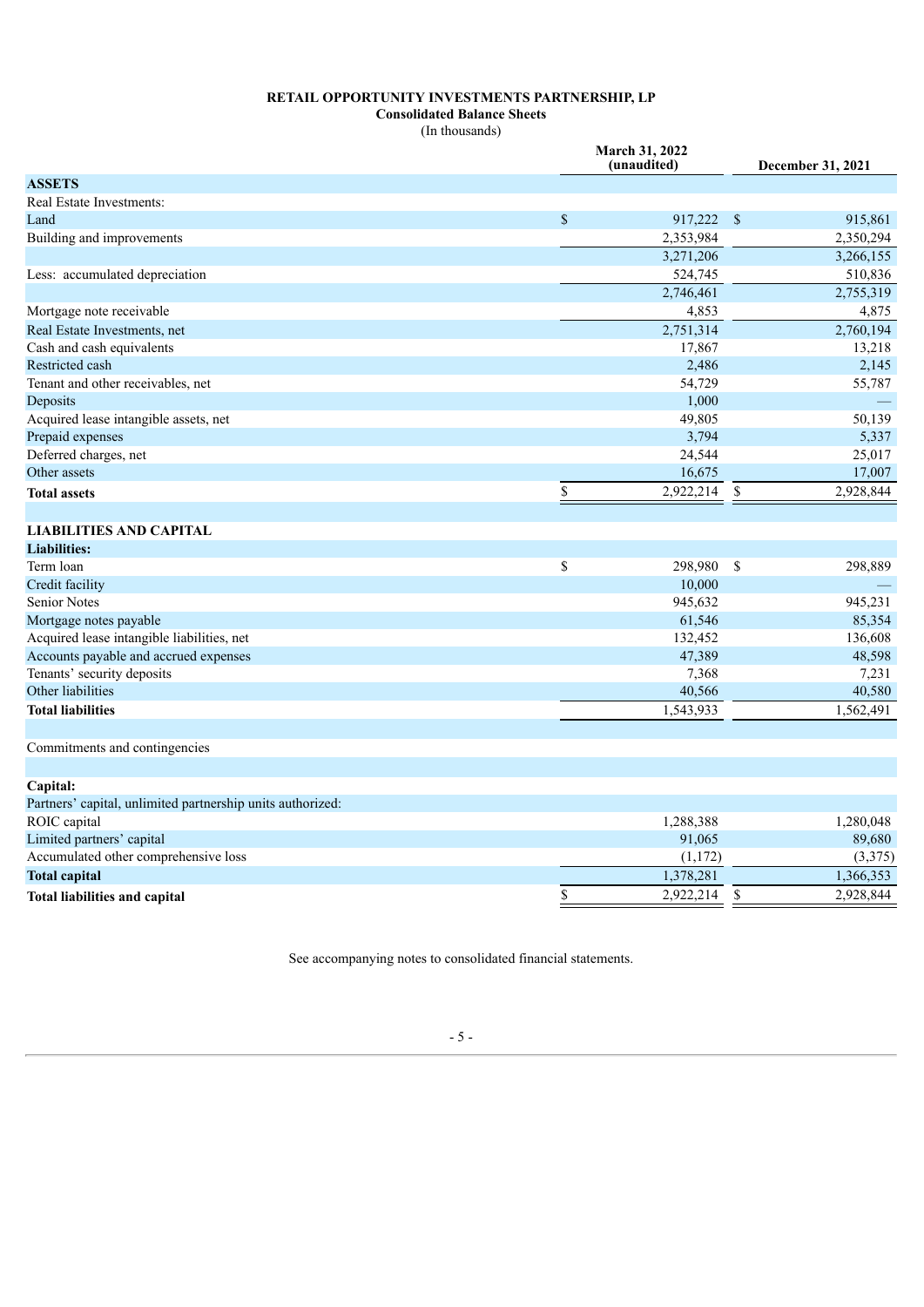# **RETAIL OPPORTUNITY INVESTMENTS PARTNERSHIP, LP**

**Consolidated Statements of Operations and Comprehensive Income**

(Unaudited)

(In thousands, except unit data)

|                                                                                         | Three Months Ended March 31, |             |               |           |
|-----------------------------------------------------------------------------------------|------------------------------|-------------|---------------|-----------|
|                                                                                         |                              | 2022        |               | 2021      |
| <b>Revenues</b>                                                                         |                              |             |               |           |
| Rental revenue                                                                          | \$                           | 75,037      | \$            | 68,904    |
| Other income                                                                            |                              | 1,436       |               | 283       |
| <b>Total revenues</b>                                                                   |                              | 76,473      |               | 69,187    |
| <b>Operating expenses</b>                                                               |                              |             |               |           |
| Property operating                                                                      |                              | 12,091      |               | 10,559    |
| Property taxes                                                                          |                              | 8,520       |               | 8,606     |
| Depreciation and amortization                                                           |                              | 23,762      |               | 23,040    |
| General and administrative expenses                                                     |                              | 5,240       |               | 4,375     |
| Other expense                                                                           |                              | 179         |               | 153       |
| <b>Total operating expenses</b>                                                         |                              | 49,792      |               | 46,733    |
| <b>Operating income</b>                                                                 |                              | 26,681      |               | 22,454    |
| Non-operating expenses                                                                  |                              |             |               |           |
| Interest expense and other finance expenses                                             |                              | (14,215)    |               | (14, 480) |
| Net Income Attributable to Retail Opportunity Investments Partnership, LP               | \$                           | 12,466      | S             | 7,974     |
| Earnings per unit - basic and diluted                                                   | \$                           | 0.09        | \$            | 0.06      |
| Distributions per unit                                                                  | \$                           | 0.13        | <sup>\$</sup> | 0.11      |
| <b>Comprehensive income:</b>                                                            |                              |             |               |           |
| Net income attributable to Retail Opportunity Investments Partnership, LP               | \$                           | $12,466$ \$ |               | 7,974     |
| Other comprehensive income:                                                             |                              |             |               |           |
| Unrealized swap derivative gain arising during the period                               |                              | 808         |               | 76        |
| Reclassification adjustment for amortization of interest expense included in net income |                              | 1,395       |               | 1,497     |
| Other comprehensive income:                                                             |                              | 2,203       |               | 1,573     |
| Comprehensive income attributable to Retail Opportunity Investments Partnership, LP     | \$                           | 14,669      | \$            | 9,547     |

<span id="page-9-0"></span>See accompanying notes to consolidated financial statements.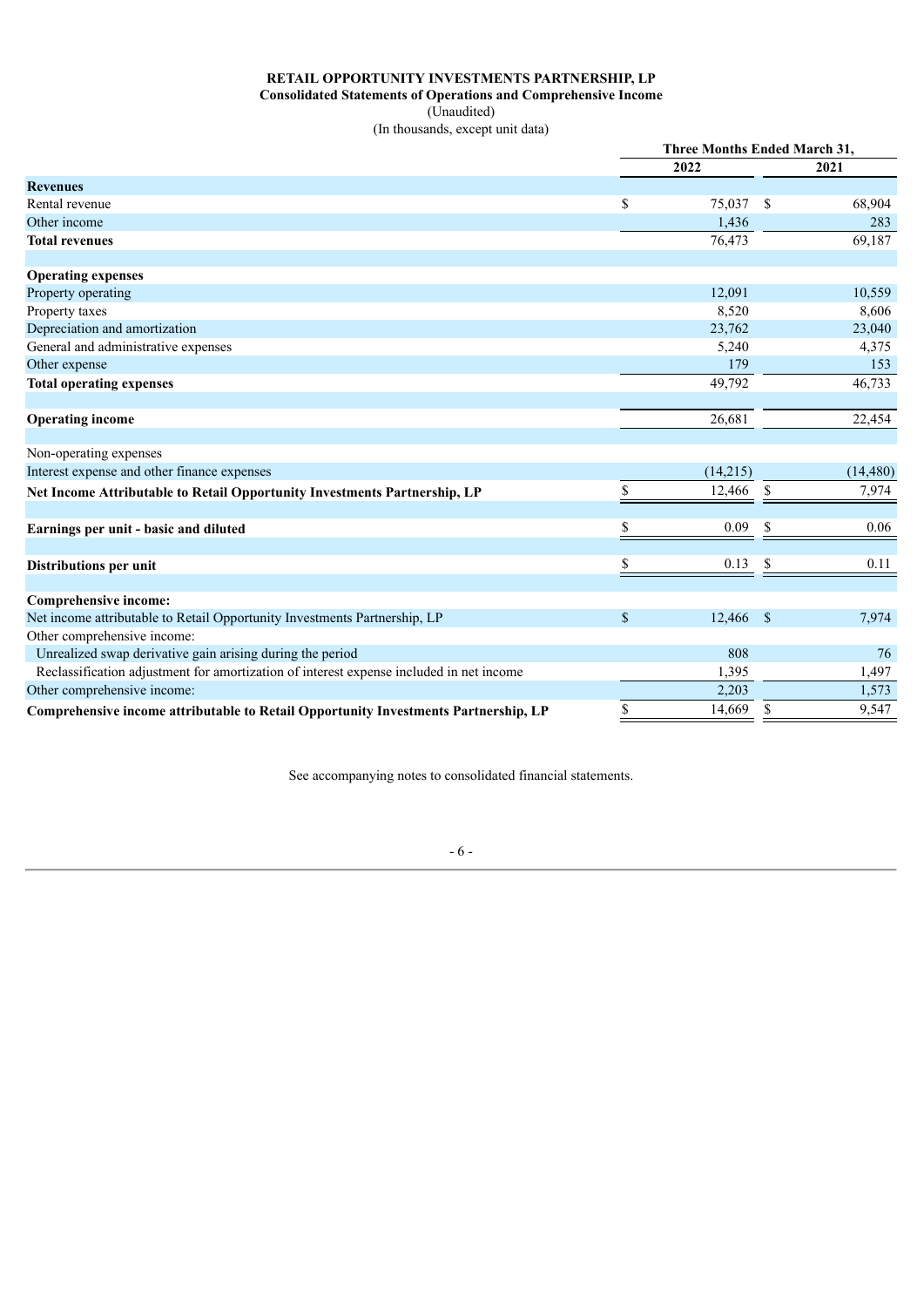## **RETAIL OPPORTUNITY INVESTMENTS PARTNERSHIP, LP Consolidated Statements of Partners' Capital** (Unaudited) (In thousands, except unit data)

|                                                                               | Limited Partner's Capital (1) |    |         | ROIC Capital $(2)$ |           | Accumulated<br>other     |           |
|-------------------------------------------------------------------------------|-------------------------------|----|---------|--------------------|-----------|--------------------------|-----------|
|                                                                               | Units                         |    | Amount  | Units              | Amount    | comprehensive loss       | Capital   |
| <b>Balance at December 31, 2021</b>                                           | 8,542,097                     | -S | 89,680  | 122,685,266        | 1,280,048 | $(3,375)$ \$<br><b>S</b> | 1,366,353 |
| OP Units issued under the Equity Incentive<br>Plan                            | 201,860                       |    |         | 406,106            | 302       |                          | 302       |
| OP Units withheld for employee taxes                                          |                               |    |         | (122, 658)         | (2,405)   |                          | (2,405)   |
| Cancellation of OP Units                                                      |                               |    |         | (10,649)           |           |                          |           |
| Stock based compensation expense                                              |                               |    |         |                    | 2,572     |                          | 2,572     |
| Equity redemption of OP Units                                                 | (50,000)                      |    | (978)   | 50,000             | 978       |                          |           |
| Adjustment to non-controlling interests<br>ownership in Operating Partnership |                               |    | 2,668   |                    | (2,668)   |                          |           |
| Issuance of OP Units in connection with sale<br>of common stock               |                               |    |         | 724,279            | 14,211    |                          | 14,211    |
| Registration expenditures                                                     |                               |    |         |                    | (172)     |                          | (172)     |
| Cash distributions (\$0.13 per unit)                                          |                               |    | (1,130) |                    | (16,009)  |                          | (17, 139) |
| Distributions payable to officers                                             |                               |    |         |                    | (110)     |                          | (110)     |
| Net income attributable to Retail Opportunity<br>Investments Partnership, LP  |                               |    | 825     |                    | 11,641    |                          | 12,466    |
| Other comprehensive income                                                    |                               |    |         |                    |           | 2,203                    | 2,203     |
| <b>Balance at March 31, 2022</b>                                              | 8,693,957                     |    | 91,065  | 123,732,344        | 1,288,388 | (1,172)<br>-S            | 1,378,281 |

|                                                                               |              | ROIC Capital $(2)$<br>Limited Partner's Capital (1) |          |             |  |           |                             |           |
|-------------------------------------------------------------------------------|--------------|-----------------------------------------------------|----------|-------------|--|-----------|-----------------------------|-----------|
|                                                                               | <b>Units</b> |                                                     | Amount   | Units       |  | Amount    | other<br>comprehensive loss | Capital   |
| <b>Balance at December 31, 2020</b>                                           | 8,966,083    |                                                     | 92,279   | 118,085,155 |  | 1,208,365 | (9, 485)                    | 1,291,159 |
| OP Units issued under the Equity Incentive<br>Plan                            |              |                                                     |          | 535,819     |  | 428       |                             | 428       |
| OP Units withheld for employee taxes                                          |              |                                                     |          | (142, 247)  |  | (1,905)   |                             | (1,905)   |
| Stock based compensation expense                                              |              |                                                     | 254      |             |  | 1,809     |                             | 2,063     |
| Equity redemption of OP Units                                                 | (98, 986)    |                                                     | (1, 439) | 98,986      |  | 1,439     |                             |           |
| Adjustment to non-controlling interests<br>ownership in Operating Partnership |              |                                                     | (2)      |             |  |           |                             |           |
| Registration expenditures                                                     |              |                                                     |          |             |  | (15)      |                             | (15)      |
| Cash distributions (\$0.11 per unit)                                          |              |                                                     | (978)    |             |  | (13,041)  |                             | (14,019)  |
| Distributions payable to officers                                             |              |                                                     | (20)     |             |  | (48)      |                             | (68)      |
| Net income attributable to Retail Opportunity<br>Investments Partnership, LP  |              |                                                     | 559      |             |  | 7,415     |                             | 7,974     |
| Other comprehensive income                                                    |              |                                                     |          |             |  |           | 1,573                       | 1,573     |
| <b>Balance at March 31, 2021</b>                                              | 8,867,097    | ъ                                                   | 90,653   | 118,577,713 |  | 1.204.449 | (7, 912)                    | 1,287,190 |

1. Consists of limited partnership interests held by third parties.

<span id="page-10-0"></span>2. Consists of general and limited partnership interests held by ROIC.

See accompanying notes to consolidated financial statements.

# - 7 -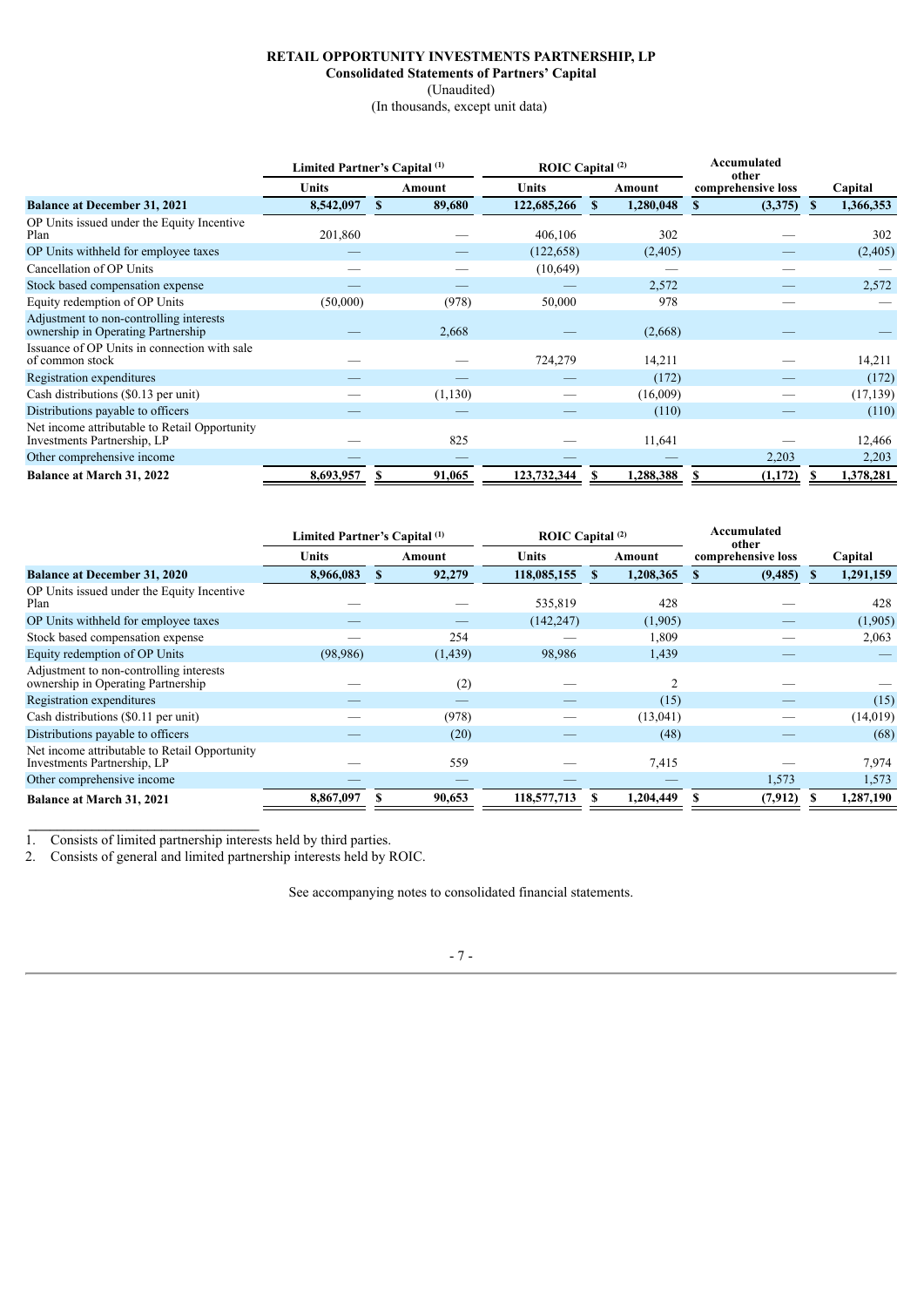# **RETAIL OPPORTUNITY INVESTMENTS PARTNERSHIP, LP**

**Consolidated Statements of Cash Flows**

(Unaudited)

(In thousands)

|                                                                                    | Three Months Ended March 31, |                         |  |  |
|------------------------------------------------------------------------------------|------------------------------|-------------------------|--|--|
|                                                                                    | 2022                         | 2021                    |  |  |
| <b>CASH FLOWS FROM OPERATING ACTIVITIES</b>                                        |                              |                         |  |  |
| Net income                                                                         | \$<br>12,466                 | <sup>\$</sup><br>7,974  |  |  |
| Adjustments to reconcile net income to cash provided by operating activities:      |                              |                         |  |  |
| Depreciation and amortization                                                      | 23,762                       | 23,040                  |  |  |
| Amortization of deferred financing costs and mortgage premiums, net                | 543                          | 591                     |  |  |
| Straight-line rent adjustment                                                      | (451)                        | (18)                    |  |  |
| Amortization of above and below market rent                                        | (3,057)                      | (2, 232)                |  |  |
| Amortization relating to stock based compensation                                  | 2,572                        | 2,063                   |  |  |
| Provisions for tenant credit losses                                                | 628                          | 1,578                   |  |  |
| Other noncash interest (income) expense                                            | (14)                         | 73                      |  |  |
| Change in operating assets and liabilities:                                        |                              |                         |  |  |
| Tenant and other receivables                                                       | 777                          | (2,160)                 |  |  |
| Prepaid expenses                                                                   | 1,543                        | 1,506                   |  |  |
| Accounts payable and accrued expenses                                              | 6,795                        | 11,439                  |  |  |
| Other assets and liabilities, net                                                  | 2,207                        | (304)                   |  |  |
| Net cash provided by operating activities                                          | 47,771                       | 43,550                  |  |  |
| <b>CASH FLOWS FROM INVESTING ACTIVITIES</b>                                        |                              |                         |  |  |
| Improvements to properties                                                         | (16, 031)                    | (7, 465)                |  |  |
| Deposits on real estate acquisitions, net                                          | (1,000)                      |                         |  |  |
| Proceeds on repayment of mortgage note receivable                                  | 22                           | 20                      |  |  |
| Net cash used in investing activities                                              | (17,009)                     | (7, 445)                |  |  |
| <b>CASH FLOWS FROM FINANCING ACTIVITIES</b>                                        |                              |                         |  |  |
| Principal repayments on mortgages                                                  | (23, 639)                    | (152)                   |  |  |
| Proceeds from draws on credit facility                                             | 24,000                       |                         |  |  |
| Payments on credit facility                                                        | (14,000)                     | (34,000)                |  |  |
| Proceeds from the issuance of OP Units in connection with issuance of common stock | 14,211                       |                         |  |  |
| Registration expenditures                                                          | (351)                        | (15)                    |  |  |
| Distributions to OP Unitholders                                                    | (23,890)                     | (105)                   |  |  |
| Issuance of OP Units under the Equity Incentive Plan                               | 302                          | 428                     |  |  |
| OP Units withheld for employee taxes                                               | (2,405)                      | (1,905)                 |  |  |
| Net cash used in financing activities                                              | (25, 772)                    | (35, 749)               |  |  |
| Net increase in cash, cash equivalents and restricted cash                         | 4,990                        | 356                     |  |  |
| Cash, cash equivalents and restricted cash at beginning of period                  | 15,363                       | 6,636                   |  |  |
| Cash, cash equivalents and restricted cash at end of period                        | \$<br>20,353                 | $\mathbb S$<br>6,992    |  |  |
| Other non-cash investing and financing activities increase (decrease):             |                              |                         |  |  |
| Interest rate swap liabilities                                                     | \$<br>$(2,218)$ \$           | (1, 499)                |  |  |
| Accrued real estate improvement costs                                              | \$<br>5,840                  | \$<br>4,707             |  |  |
| Equity redemption of OP Units                                                      | \$<br>978                    | $\mathbb{S}$<br>1,439   |  |  |
| Distributions payable                                                              | \$<br>17,578                 | <sup>\$</sup><br>14,318 |  |  |

The following table provides a reconciliation of cash, cash equivalents and restricted cash reported within the consolidated balance sheets that sum to the total of the same amounts shown in the consolidated statements of cash flows:

<span id="page-11-0"></span>

|                                                                                    | Three Months Ended March 31. |        |  |       |
|------------------------------------------------------------------------------------|------------------------------|--------|--|-------|
|                                                                                    |                              | 2022   |  | 2021  |
| Cash and cash equivalents                                                          |                              | 17,867 |  | 4.843 |
| Restricted cash                                                                    |                              | 2.486  |  | 2,149 |
| Total cash, cash equivalents and restricted cash shown in Statements of Cash Flows |                              | 20.353 |  | 6.992 |

See accompanying notes to consolidated financial statements.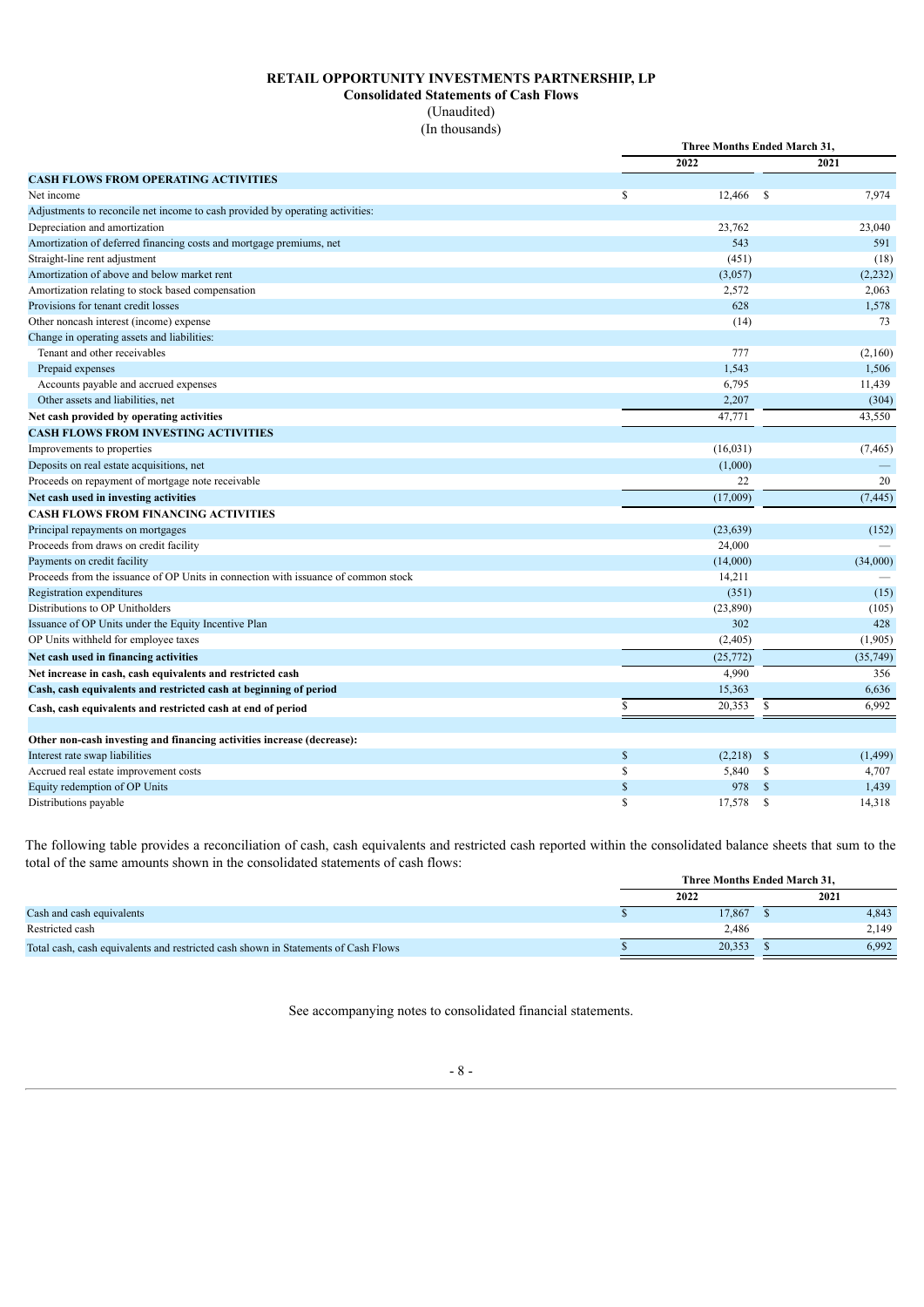#### **Notes to Consolidated Financial Statements**

# **1. Organization, Basis of Presentation and Summary of Significant Accounting Policies**

# **Business**

Retail Opportunity Investments Corp., a Maryland corporation ("ROIC"), is a fully integrated and self-managed real estate investment trust ("REIT"). ROIC specializes in the acquisition, ownership and management of necessity-based community and neighborhood shopping centers on the west coast of the United States anchored by supermarkets and drugstores.

ROIC is organized in a traditional umbrella partnership real estate investment trust ("UpREIT") format pursuant to which Retail Opportunity Investments GP, LLC, its wholly-owned subsidiary, serves as the general partner of, and ROIC conducts substantially all of its business through, its operating partnership subsidiary, Retail Opportunity Investments Partnership, LP, a Delaware limited partnership (the "Operating Partnership"), together with its subsidiaries. Unless otherwise indicated or unless the context requires otherwise, all references to the "Company", "we," "us," "our," or "our company" refer to ROIC together with its consolidated subsidiaries, including the Operating Partnership.

ROIC's only material asset is its ownership of direct or indirect partnership interests in the Operating Partnership and membership interest in Retail Opportunity Investments GP, LLC, which is the sole general partner of the Operating Partnership. As a result, ROIC does not conduct business itself, other than acting as the parent company and issuing equity from time to time. The Operating Partnership holds substantially all the assets of the Company and directly or indirectly holds the ownership interests in the Company's real estate ventures. The Operating Partnership conducts the operations of the Company's business and is structured as a partnership with no publicly traded equity. Except for net proceeds from equity issuances by ROIC, which are contributed to the Operating Partnership, the Operating Partnership generates the capital required by the Company's business through the Operating Partnership's operations, by the Operating Partnership's incurrence of indebtedness (directly and through subsidiaries) or through the issuance of operating partnership units ("OP Units") of the Operating Partnership.

#### **Impact of COVID-19**

The pandemic of the coronavirus ("COVID-19") had a significant impact on the global economy, the U.S. economy, the economies of the local markets throughout the west coast in which the Company's properties are located, and the broader financial markets. Nearly every industry was impacted directly or indirectly, and the U.S. retail market came under severe pressure due to numerous factors, including preventative measures taken by local, state and federal authorities to alleviate the public health crisis, which impacted the operations of the Company's tenant base to varying degrees. Even as efforts to contain the pandemic, including vaccinations, have made progress, there is ongoing uncertainty about the nature and degree of the continued effects of COVID-19 on the businesses of the Company's tenants over time, including whether customers will re-engage with tenants to the same extent they have in the past. The extent to which the COVID-19 pandemic, including any resurgences or new variants of the virus, continues to impact the businesses of the Company's tenants and the Company's operations and financial condition will depend on future developments which are still uncertain and cannot be predicted with confidence.

#### **Recent Accounting Pronouncements**

In March 2020, the FASB issued Accounting Standard Update ("ASU") No. 2020-04 "Reference Rate Reform (Topic 848)." ASU No. 2020-04 contains practical expedients for reference rate reform related activities that impact debt, leases, derivatives and other contracts. The guidance in ASU No. 2020-04 is optional and may be elected over time as reference rate reform activities occur. During the quarter ended March 31, 2020, the Company elected to apply the hedge accounting expedients related to probability and the assessments of effectiveness for future LIBOR-indexed cash flows to assume that the index upon which future hedged transactions will be based matches the index on the corresponding derivatives. Application of these expedients preserves the presentation of derivatives consistent with past presentation. The Company continues to evaluate the impact of the guidance and may apply other elections as applicable as additional changes in the market occur.

#### **Principles of Consolidation**

The accompanying consolidated financial statements are prepared on the accrual basis in accordance with accounting principles generally accepted in the United States ("GAAP") for interim financial information and with the instructions to Form 10-Q and Article 10 of Regulation S-X. Accordingly, they do not include all of the disclosures required by GAAP for complete financial statement disclosures. In the opinion of management, the consolidated financial statements include all adjustments necessary, which are of a normal and recurring nature, for the fair presentation of the Company's financial position and the results of

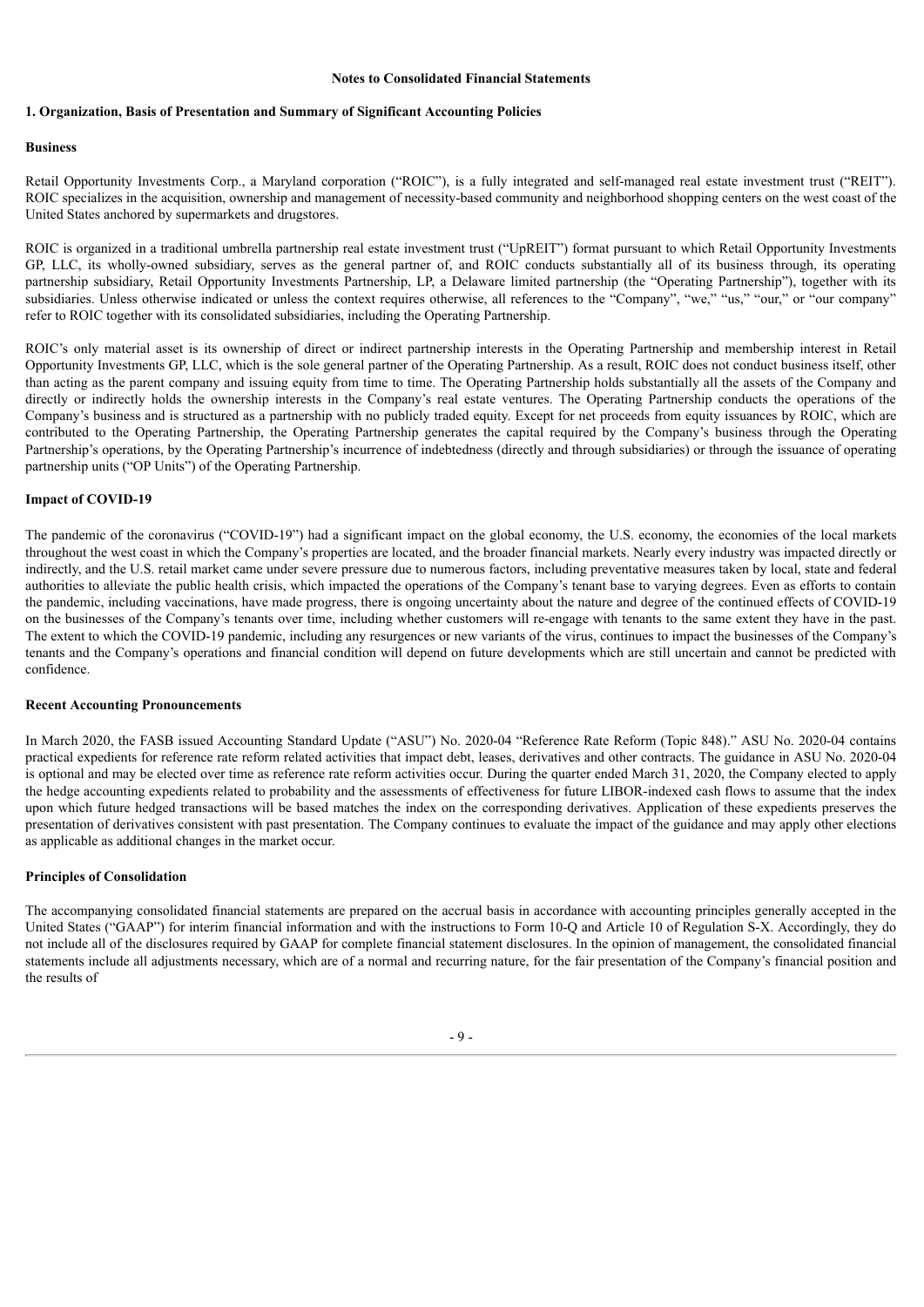operations and cash flows for the periods presented. Results of operations for the three month period ended March 31, 2022 are not necessarily indicative of the results that may be expected for the year ending December 31, 2022. It is suggested that these financial statements be read in conjunction with the financial statements and notes thereto included in the Company's annual report on Form 10-K for the fiscal year ended December 31, 2021.

The consolidated financial statements include the accounts of the Company and those of its subsidiaries, which are wholly-owned or controlled by the Company. Entities which the Company does not control through its voting interest and entities which are variable interest entities ("VIEs"), but where it is not the primary beneficiary, are accounted for under the equity method. All significant intercompany balances and transactions have been eliminated.

The Company follows the FASB guidance for determining whether an entity is a VIE and requires the performance of a qualitative rather than a quantitative analysis to determine the primary beneficiary of a VIE. Under this guidance, an entity would be required to consolidate a VIE if it has (i) the power to direct the activities that most significantly impact the entity's economic performance and (ii) the obligation to absorb losses of the VIE or the right to receive benefits from the VIE that could be significant to the VIE. The Company has concluded that the Operating Partnership is a VIE, and because they have both the power and the rights to control the Operating Partnership, they are the primary beneficiary and are required to continue to consolidate the Operating Partnership.

A non-controlling interest in a consolidated subsidiary is defined as the portion of the equity (net assets) in a subsidiary not attributable, directly or indirectly, to a parent. Non-controlling interests are required to be presented as a separate component of equity in the consolidated balance sheet and modify the presentation of net income by requiring earnings and other comprehensive income to be attributed to controlling and non-controlling interests.

## **Use of Estimates**

The preparation of financial statements in conformity with GAAP requires management to make estimates and assumptions that affect the disclosure of contingent assets and liabilities, the reported amounts of assets and liabilities at the date of the financial statements, and the reported amounts of revenue and expenses during the periods covered by the financial statements. The most significant assumptions and estimates relate to the recoverability of assets to be held and used, purchase price allocations, depreciable lives, revenue recognition and the collectability of tenant receivables, other receivables, notes receivables, the valuation of performance-based restricted stock, and derivatives. Actual results could differ from these estimates.

#### **Federal Income Taxes**

The Company has elected to qualify as a REIT under Sections 856-860 of the Internal Revenue Code (the "Code"). Under those sections, a REIT that, among other things, distributes at least 90% of its REIT taxable income (determined without regard to the dividends paid deduction and excluding net capital gains) and meets certain other qualifications prescribed by the Code, will not be taxed on that portion of its taxable income that is distributed. Although it may qualify as a REIT for U.S. federal income tax purposes, the Company is subject to state income or franchise taxes in certain states in which some of its properties are located. For all periods from inception through September 26, 2013 the Operating Partnership had been an entity disregarded from its sole owner, ROIC, for U.S. federal income tax purposes and as such had not been subject to U.S. federal income taxes. Effective September 27, 2013, the Operating Partnership issued OP Units in connection with the acquisitions of two shopping centers. Accordingly, the Operating Partnership ceased being a disregarded entity and instead is being treated as a partnership for U.S. federal income tax purposes.

The Company follows the FASB guidance that defines a recognition threshold and measurement attribute for the financial statement recognition and measurement of a tax position taken or expected to be taken in a tax return. The FASB also provides guidance on de-recognition, classification, interest and penalties, accounting in interim periods, disclosure, and transition. The Company records interest and penalties relating to unrecognized tax benefits, if any, as interest expense. As of March 31, 2022, the statute of limitations for the tax years 2017 through and including 2020 remain open for examination by the Internal Revenue Service ("IRS") and state taxing authorities.

ROIC intends to make regular quarterly distributions to holders of its common stock. U.S. federal income tax law generally requires that a REIT distribute annually at least 90% of its REIT taxable income, without regard to the deduction for dividends paid and excluding net capital gains, and that it pay U.S. federal income tax at regular corporate rates to the extent that it annually distributes less than 100% of its net taxable income. ROIC intends to pay regular quarterly dividends to stockholders in an amount not less than its net taxable income, if and to the extent authorized by its board of directors. Before ROIC pays any dividend, whether for U.S. federal income tax purposes or otherwise, it must first meet both its operating requirements and its debt service on debt. If ROIC's cash available for distribution is less than its net taxable income, it could be required to sell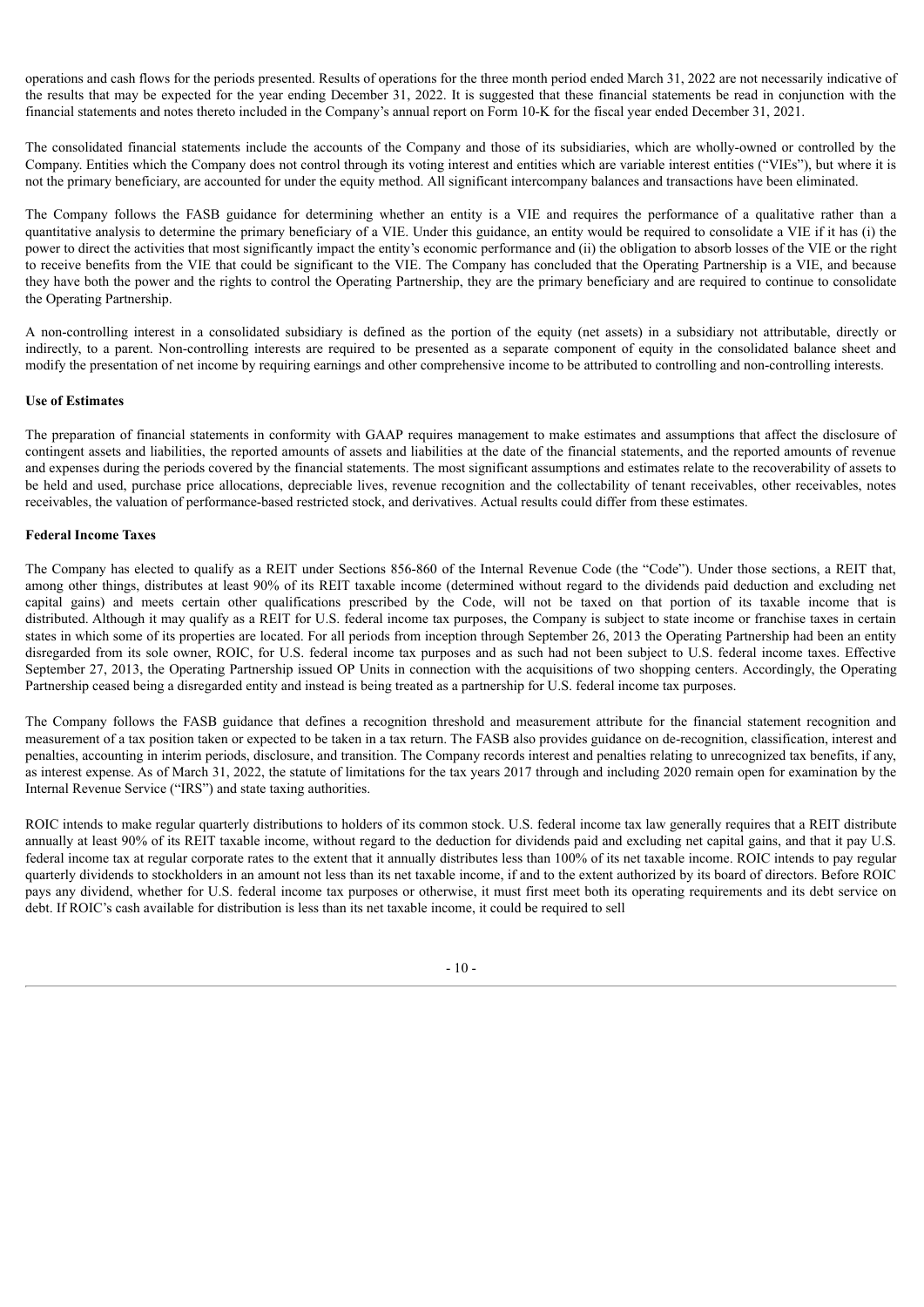assets or borrow funds to make cash distributions or it may make a portion of the required distribution in the form of a taxable stock distribution or distribution of debt securities. The Company intends to continue to operate its business in a manner that will allow it to qualify as a REIT, including maintaining compliance with taxable income distribution requirements.

# **Real Estate Investments**

All costs related to the improvement or replacement of real estate properties are capitalized. Additions, renovations and improvements that enhance and/or extend the useful life of a property are also capitalized. Expenditures for ordinary maintenance, repairs and improvements that do not materially prolong the normal useful life of an asset are charged to operations as incurred. During the three months ended March 31, 2022 and 2021, capitalized costs related to the improvement or replacement of real estate properties were approximately \$14.9 million and \$6.9 million, respectively.

The Company evaluates each acquisition of real estate to determine if the acquired property meets the definition of a business and needs to be accounted for as a business combination. The Company first determines whether substantially all of the fair value of the gross assets acquired is concentrated in a single identifiable asset or group of similar identifiable assets. If this threshold is met, the acquired property does not meet the definition of a business and is accounted for as an asset acquisition. The Company expects that acquisitions of real estate properties will not meet the revised definition of a business because substantially all of the fair value is concentrated in a single identifiable asset or group of similar identifiable assets (i.e. land, buildings, and related intangible assets).

The Company recognizes the acquisition of real estate properties, including acquired tangible assets (consisting of land, buildings and improvements), and acquired intangible assets and liabilities (consisting of above-market and below-market leases and acquired in-place leases) at their fair value (for acquisitions meeting the definition of a business) and relative fair value (for acquisitions not meeting the definition of a business). The relative fair values used to allocate the cost of an asset acquisition are determined using the same methodologies and assumptions the Company utilizes to determine fair value in a business combination.

Acquired lease intangible assets include above-market leases and acquired in-place leases, and acquired lease intangible liabilities represent below-market leases, in the accompanying consolidated balance sheets. The fair value of the tangible assets of an acquired property is determined by valuing the property as if it were vacant, which value is then allocated to land, buildings and improvements based on management's determination of the relative fair values of these assets. In valuing an acquired property's intangibles, factors considered by management include an estimate of carrying costs during the expected lease-up periods, and estimates of lost rental revenue during the expected lease-up periods based on management's evaluation of current market demand. Management also estimates costs to execute similar leases, including leasing commissions, tenant improvements, legal and other related costs. Leasing commissions, legal and other related costs ("lease origination costs") are classified as Deferred charges in the accompanying consolidated balance sheets.

The value of in-place leases is measured by the excess of (i) the purchase price paid for a property after adjusting existing in-place leases to market rental rates, over (ii) the estimated fair value of the property as if vacant. Above-market and below-market lease values are recorded based on the present value (using a discount rate which reflects the risks associated with the leases acquired) of the difference between the contractual amounts to be received and management's estimate of market lease rates, measured over the terms of the respective leases that management deemed appropriate at the time of acquisition. Such valuations include a consideration of the non-cancellable terms of the respective leases as well as any applicable renewal periods. The fair values associated with below-market rental renewal options are determined based on the Company's experience and the relevant facts and circumstances that existed at the time of the acquisitions. The value of the above-market and below-market leases is amortized to base rental income, over the terms of the respective leases including option periods, if applicable. The value of in-place leases is amortized to expense over the remaining non-cancellable terms of the respective leases. If a lease were to be terminated prior to its stated expiration, all unamortized amounts relating to that lease would be recognized in operations at that time.

The Company expenses transaction costs associated with business combinations and unsuccessful property asset acquisitions in the period incurred and capitalizes transaction costs associated with successful property asset acquisitions. In conjunction with the Company's pursuit and acquisition of real estate investments, the Company did not expense any acquisition transaction costs during the three months ended March 31, 2022 or 2021.

# **Asset Impairment**

The Company reviews long-lived assets for impairment whenever events or changes in circumstances indicate that the carrying amount of an asset may not be recoverable. Recoverability of assets to be held and used is measured by a comparison of the

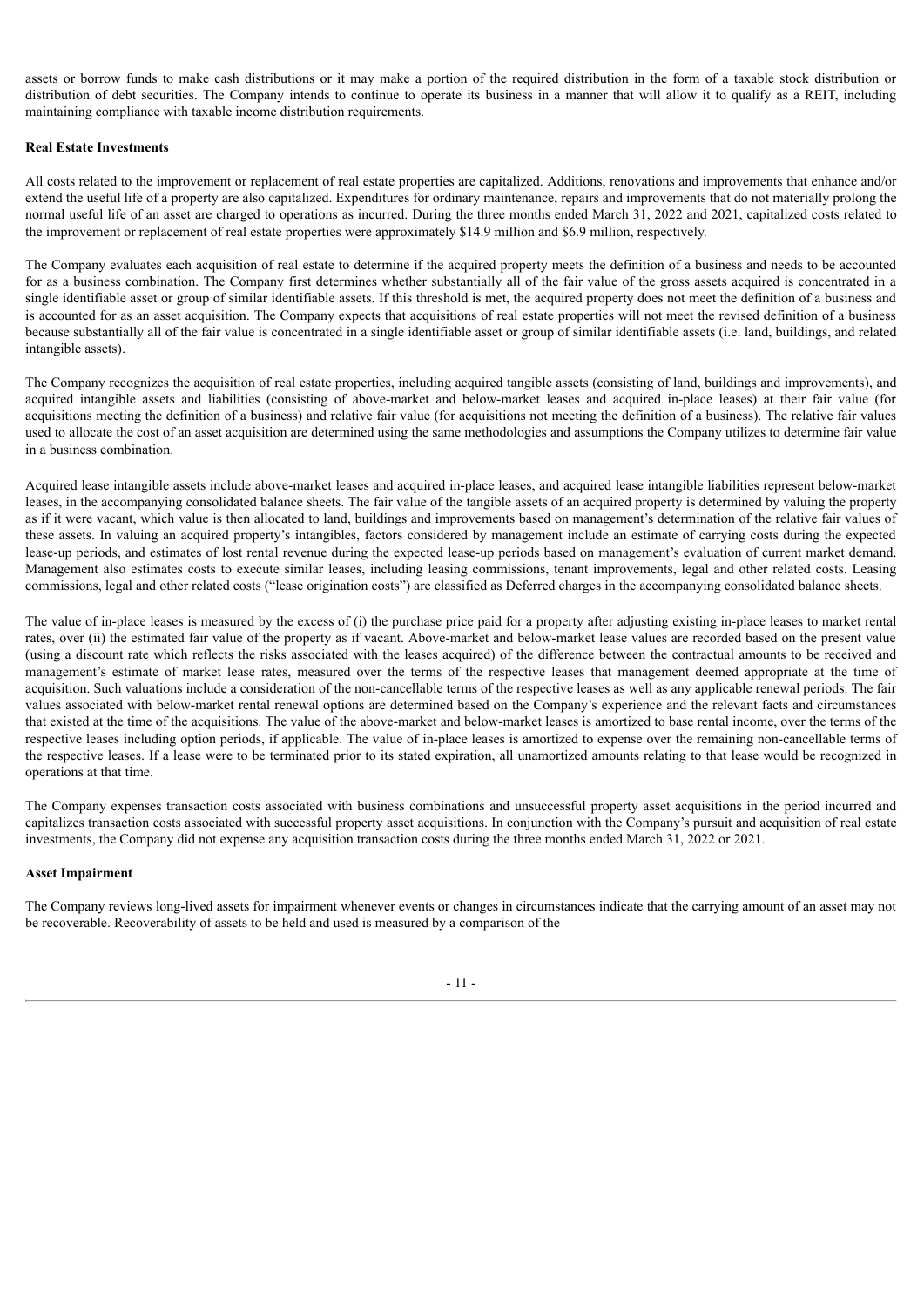carrying amount of the asset to aggregate future net cash flows (undiscounted and without interest) expected to be generated by the asset. If such assets are considered impaired, the impairment to be recognized is measured by the amount by which the carrying amount of the assets exceed the fair value. Management does not believe that the value of any of the Company's real estate investments was impaired at March 31, 2022 or December 31, 2021.

# **Cash and Cash Equivalents**

The Company considers all highly liquid investments with an original maturity of three months or less when purchased to be cash equivalents. Cash and cash equivalents are maintained at financial institutions and, at times, balances may exceed the federally insured limit by the Federal Deposit Insurance Corporation. The Company has not experienced any losses related to these balances.

# **Restricted Cash**

The terms of the Company's mortgage loans payable may require the Company to deposit certain replacement and other reserves with its lenders. Such "restricted cash" is generally available only for property-level requirements for which the reserves have been established and is not available to fund other property-level or Company-level obligations.

## **Revenue Recognition**

Management has determined that all of the Company's leases with its various tenants are operating leases. Rental income is generally recognized based on the terms of leases entered into with tenants. In those instances in which the Company funds tenant improvements and the improvements are deemed to be owned by the Company, revenue recognition will commence when the improvements are substantially completed and possession or control of the space is turned over to the tenant. When the Company determines that the tenant allowances are lease incentives, the Company commences revenue recognition and lease incentive amortization when possession or control of the space is turned over to the tenant for tenant work to begin. Minimum rental income from leases with scheduled rent increases is recognized on a straight-line basis over the lease term. Percentage rent is recognized when a specific tenant's sales breakpoint is achieved. Each lease agreement is evaluated to identify the lease and nonlease components at lease inception. The Company combines lease and non-lease components into a single lease component presentation if (i) the timing and pattern of the revenue recognition of the combined single lease component is the same, and (ii) the related lease component and, the combined single lease component would be classified as an operating lease. As a result of this assessment, rental revenues and tenant recoveries from the lease of real estate assets are accounted for as a single component. Lease incentives are amortized as a reduction of rental revenue over the respective tenant lease terms.

Termination fees (included in Other income in the consolidated statements of operations and comprehensive income) are fees that the Company has agreed to accept in consideration for permitting certain tenants to terminate their lease prior to the contractual expiration date. The Company recognizes termination fees when the following conditions are met: (a) the termination agreement is executed; (b) the termination fee is determinable; (c) all landlord services pursuant to the terminated lease have been rendered; and (d) collectability of substantially all of the termination fee is probable. Interest income is recognized as it is earned. Gains or losses on disposition of properties are recorded when the criteria for recognizing such gains or losses have been met.

The Company must make estimates as to the collectability of its accounts receivable related to base rent, straight-line rent, expense reimbursements and other revenues. Management analyzes accounts receivable by considering tenant creditworthiness, current economic trends, including the impact of the COVID-19 pandemic on tenants' businesses, and changes in tenants' payment patterns when evaluating the adequacy of the allowance for doubtful accounts receivable. The Company also provides an allowance for future credit losses of the deferred straight-line rents receivable. The allowance for doubtful accounts at March 31, 2022 and December 31, 2021 was approximately \$18.6 million and \$18.4 million, respectively.

Certain tenants experienced economic difficulties throughout the COVID-19 pandemic and sought future rent relief, which was provided in the form of rent deferrals, rent abatements or other possible agreements. Under ASC 842, "Leases," subsequent changes to lease payments that are not stipulated in the original lease contract are generally accounted for as lease modifications. Due to the number of lease contracts that would require analysis to determine, on a lease by lease basis, whether such a concession is required to be accounted for as a lease modification, the FASB staff provided clarity as to an acceptable approach to accounting for lease concessions related to the effects of the COVID-19 pandemic. The FASB staff provided guidance that it would be acceptable for entities to make an election to account for lease concessions related to the effects of the COVID-19 pandemic consistent with how those concessions would be accounted for under ASC 842 as though enforceable rights and obligations for those concessions existed in the existing lease contract, as long as the concession does not result in a

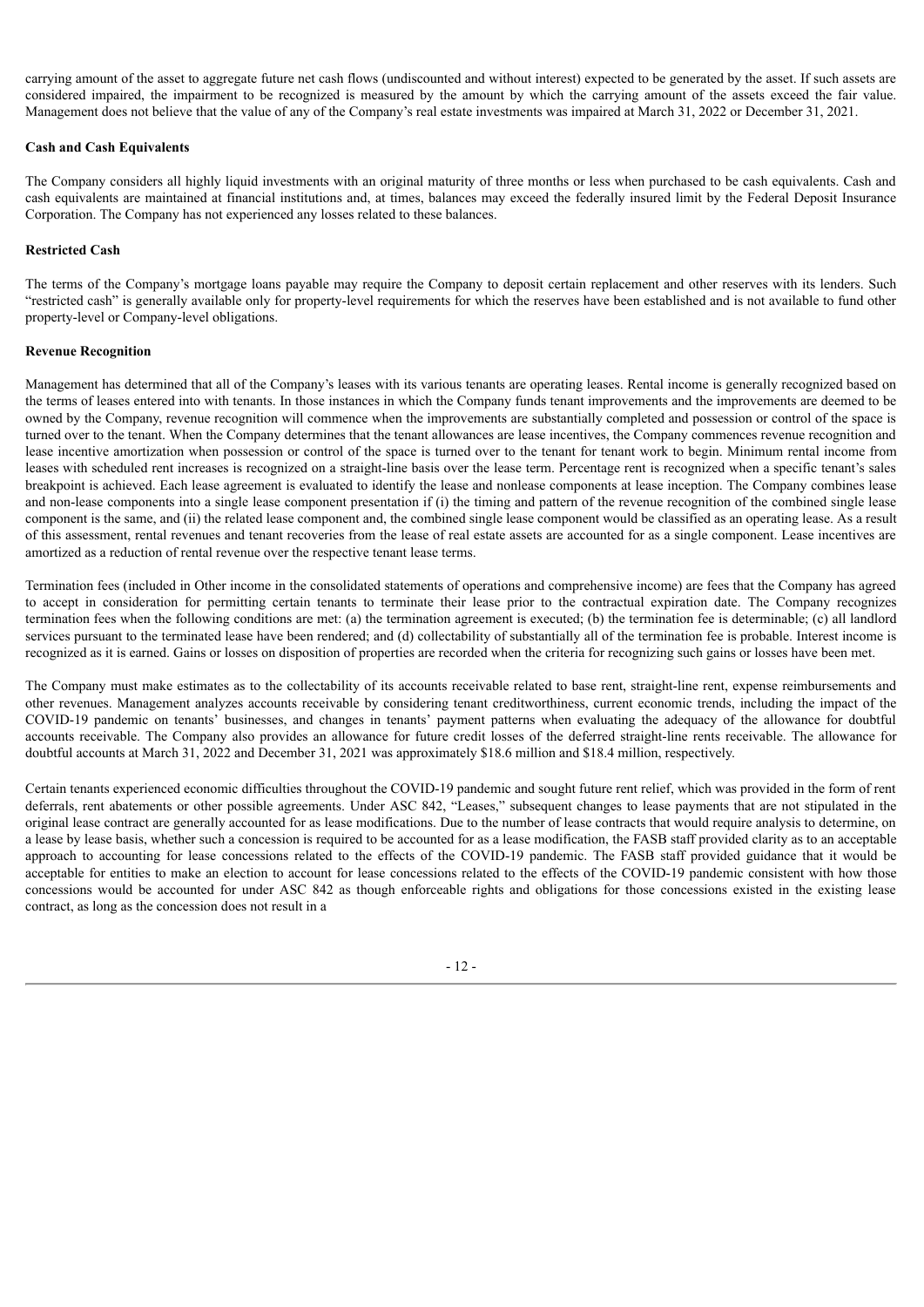substantial increase in the rights of the lessor or the obligations of the lessee, thereby not requiring entities to apply lease modification guidance to those contracts. The Company has elected to not account for such COVID-19 concessions as lease modifications. Since the onset of the COVID-19 pandemic, the Company has entered into lease concessions that deferred approximately \$11.2 million of contractual amounts billed. As of March 31, 2022, approximately \$6.7 million of such deferral amounts have been rebilled in accordance with the underlying agreements, of which approximately \$5.7 million, or approximately 85.6%, has been collected. The Company has evaluated rent relief requests on a case-by-case basis. Not all tenant requests have resulted in concession agreements, nor is the Company foregoing its contractual rights under its lease agreements.

#### **Depreciation and Amortization**

The Company uses the straight-line method for depreciation and amortization. Buildings are depreciated over estimated useful lives which the Company estimates to be 39-40 years. Property improvements are depreciated over estimated useful lives that range from 10 to 20 years. Furniture and fixtures are depreciated over estimated useful lives that range from 3 to 10 years. Tenant improvements are amortized over the shorter of the life of the related leases or their useful life.

#### **Deferred Leasing Costs**

Costs incurred in obtaining tenant leases (principally leasing commissions and acquired lease origination costs) are amortized ratably over the life of the tenant leases. The amortization of deferred leasing costs is included in Depreciation and amortization in the consolidated statements of operations and comprehensive income.

#### **Concentration of Credit Risk**

Financial instruments that potentially subject the Company to concentrations of credit risk consist primarily of cash and cash equivalents and tenant receivables. The Company places its cash and cash equivalents in excess of insured amounts with high quality financial institutions. The Company performs ongoing credit evaluations of its tenants and requires tenants to provide security deposits.

#### **Earnings Per Share**

Basic earnings per share ("EPS") excludes the impact of dilutive shares and is computed by dividing net income by the weighted average number of shares of common stock outstanding for the period. Diluted EPS reflects the potential dilution that could occur if securities or other contracts to issue shares of common stock were exercised or converted into shares of common stock and then shared in the earnings of the Company.

For the three months ended March 31, 2022 and 2021, basic EPS was determined by dividing net income allocable to common stockholders for the applicable period by the weighted average number of shares of common stock outstanding during such period. Net income during the applicable period is also allocated to the time-based unvested restricted stock as these grants are entitled to receive dividends and are therefore considered a participating security. Time-based unvested restricted stock is not allocated net losses and/or any excess of dividends declared over net income; such amounts are allocated entirely to the common stockholders other than the holders of time-based unvested restricted stock. The performance-based restricted stock awards outstanding under the Equity Incentive Plan described in Note 6 are excluded from the basic EPS calculation, as these units are not participating securities until they vest.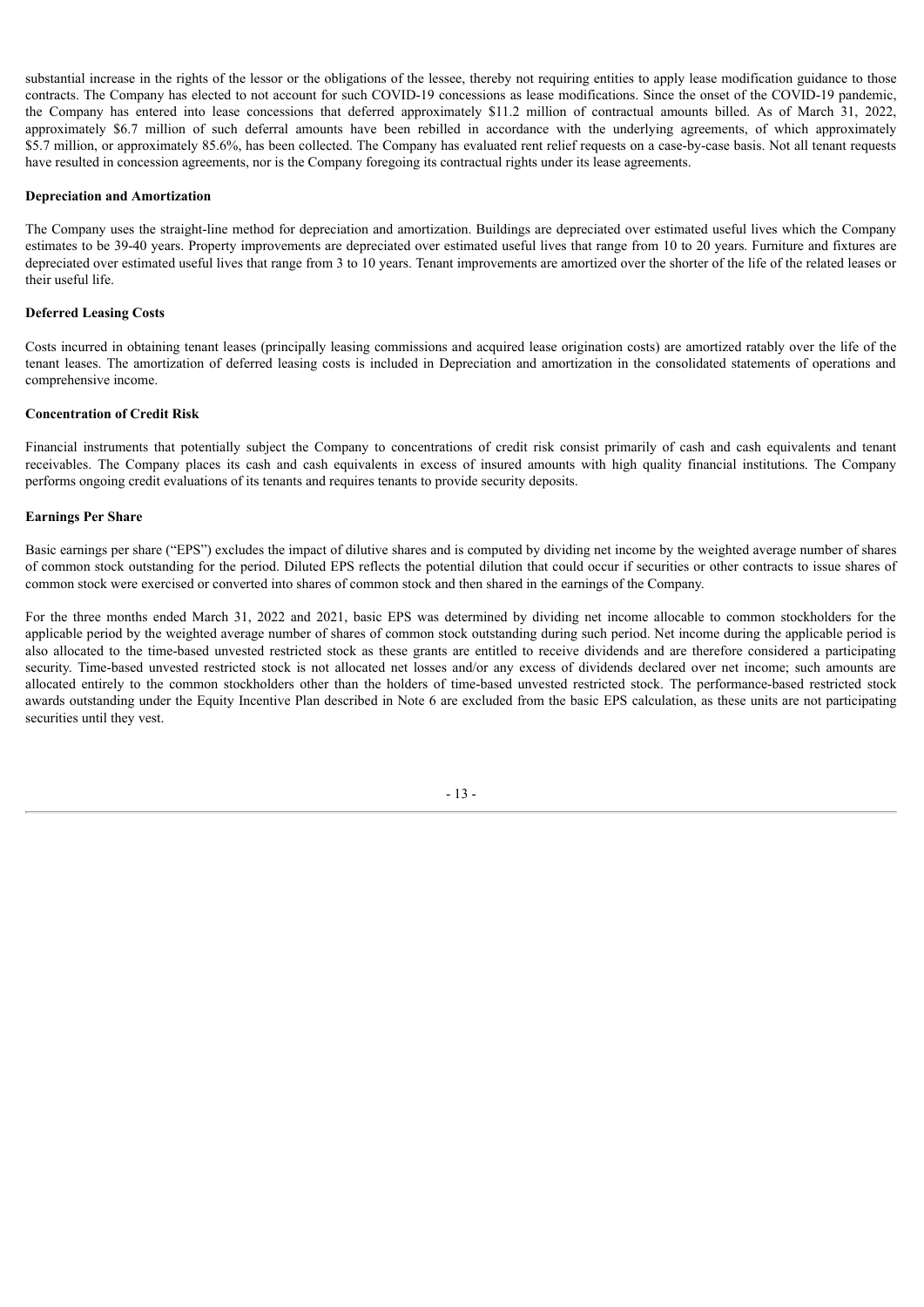The following table sets forth the reconciliation between basic and diluted EPS for ROIC (in thousands, except share data):

|                                                                         |      | <b>Three Months Ended March 31,</b> |  |             |  |
|-------------------------------------------------------------------------|------|-------------------------------------|--|-------------|--|
|                                                                         | 2022 |                                     |  | 2021        |  |
| Numerator:                                                              |      |                                     |  |             |  |
| Net income                                                              | \$   | $12,466$ \$                         |  | 7,974       |  |
| Less income attributable to non-controlling interests                   |      | (825)                               |  | (559)       |  |
| Less earnings allocated to unvested shares                              |      | (88)                                |  | (77)        |  |
| Net income available for common stockholders, basic                     |      | 11,553                              |  | 7,338       |  |
| Numerator:                                                              |      |                                     |  |             |  |
| Net income                                                              | \$   | $12,466$ \$                         |  | 7,974       |  |
| Less earnings allocated to unvested shares                              |      | (88)                                |  | (77)        |  |
| Net income available for common stockholders, diluted                   |      | 12,378                              |  | 7,897       |  |
| Denominator:                                                            |      |                                     |  |             |  |
| Denominator for basic EPS – weighted average common equivalent shares   |      | 122,410,238                         |  | 117,740,165 |  |
| <b>OP Units</b>                                                         |      | 8,696,735                           |  | 8,913,617   |  |
| Performance-based restricted stock awards                               |      | 330,337                             |  | 214,625     |  |
| Stock options                                                           |      | 1,358                               |  | 5,429       |  |
| Denominator for diluted EPS – weighted average common equivalent shares |      | 131,438,668                         |  | 126,873,836 |  |

## **Earnings Per Unit**

The following table sets forth the reconciliation between basic and diluted earnings per unit for the Operating Partnership (in thousands, except unit data):

|                                                                                      |      | Three Months Ended March 31, |  |             |  |
|--------------------------------------------------------------------------------------|------|------------------------------|--|-------------|--|
|                                                                                      | 2022 |                              |  | 2021        |  |
| Numerator:                                                                           |      |                              |  |             |  |
| Net income                                                                           |      | 12,466 \$                    |  | 7,974       |  |
| Less earnings allocated to unvested shares                                           |      | (88)                         |  | (77)        |  |
| Net income available to unitholders, basic and diluted                               |      | 12.378                       |  | 7,897       |  |
| Denominator:                                                                         |      |                              |  |             |  |
| Denominator for basic earnings per unit – weighted average common equivalent units   |      | 131,106,973                  |  | 126,653,782 |  |
| Performance-based restricted stock awards                                            |      | 330,337                      |  | 214,625     |  |
| Stock options                                                                        |      | 1,358                        |  | 5,429       |  |
| Denominator for diluted earnings per unit - weighted average common equivalent units |      | 131,438,668                  |  | 126,873,836 |  |

# **Stock-Based Compensation**

The Company has a stock-based employee compensation plan, which is more fully described in Note 6.

The Company accounts for its stock-based compensation plan based on the FASB guidance which requires that compensation expense be recognized based on the fair value of the stock awards less forfeitures. Restricted stock grants vest based upon the completion of a service period ("time-based restricted stock grants") and/or the Company meeting certain pre-established operational performance goals and market-indexed financial performance criteria ("performance-based restricted stock grants"). Time-based restricted stock grants are valued according to the market price for the Company's common stock at the date of grant. For performance-based restricted stock grants subject to market-indexed performance criteria, a Monte Carlo valuation model is used, taking into account the underlying contingency risks associated with the performance criteria. All other performance-based restricted stock grants are valued according to the market price of the Company's common stock at the date of grant. It is the Company's policy to grant options with an exercise price equal to the quoted closing market price of stock on the grant date.

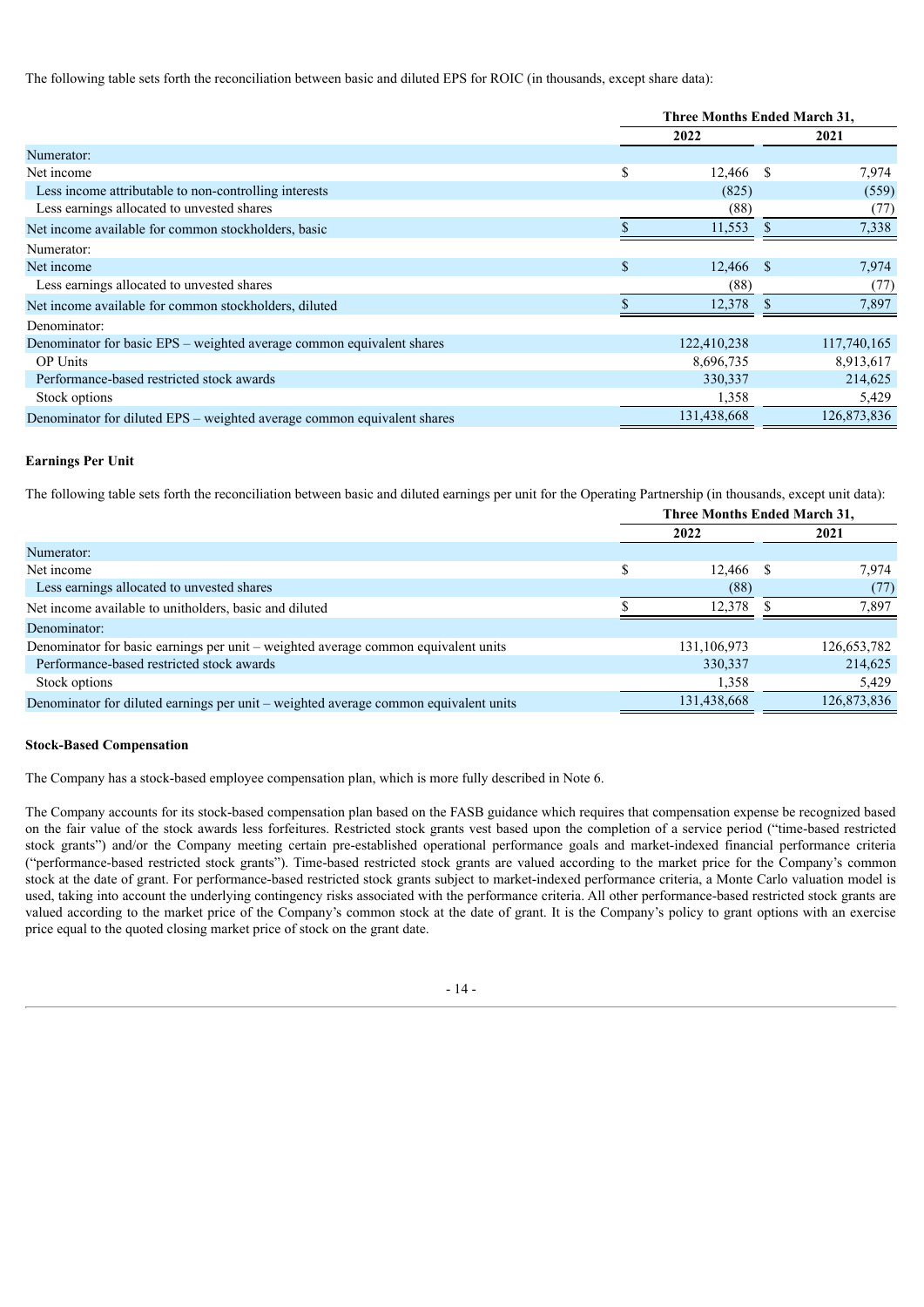Awards of stock options, time-based restricted stock grants, and performance-based restricted stock subject to operational performance goals are expensed as compensation on a straight-line basis over the requisite service period. Awards of performance-based restricted stock subject to market-indexed performance criteria are expensed as compensation under the accelerated attribution method and are recognized in income regardless of the results of the performance criteria.

#### **Derivatives**

The Company records all derivatives on the balance sheets at fair value. The accounting for changes in the fair value of derivatives depends on the intended use of the derivative, whether the Company has elected to designate a derivative in a hedging relationship and apply hedge accounting and whether the hedging relationship has satisfied the criteria necessary to apply hedge accounting. Derivatives designated and qualifying as a hedge of the exposure to changes in the fair value of an asset, liability, or firm commitment attributable to a particular risk, such as interest rate risk, are considered fair value hedges. Derivatives designated and qualifying as a hedge of the exposure to variability in expected future cash flows, or other types of forecasted transactions, are considered cash flow hedges. Hedge accounting generally provides for the matching of the timing of gain or loss recognition on the hedging instrument with the recognition of the changes in the fair value of the hedged asset or liability that are attributable to the hedged forecasted transactions in a cash flow hedge. When the Company terminates a derivative for which cash flow hedging was being applied, the balance, which was recorded in Other comprehensive income, is amortized to interest expense over the remaining contractual term of the derivative as long as the hedged forecasted transactions continue to be probable of occurring. The Company includes cash payments made to terminate interest rate derivatives as an operating activity on the statement of cash flows, given the nature of the underlying cash flows that the derivative was hedging.

#### **Segment Reporting**

The Company's primary business is the ownership, management, and redevelopment of retail real estate properties. The Company reviews operating and financial information for each property on an individual basis and therefore, each property represents an individual operating segment. The Company evaluates financial performance using property operating income, defined as operating revenues (rental revenue and other income), less property and related expenses (property operating expenses and property taxes). The Company has aggregated the properties into one reportable segment as the properties share similar long-term economic characteristics and have other similarities including the fact that they are operated using consistent business strategies, are typically located in major metropolitan areas, and have similar tenant mixes.

#### **2. Tenant Leases**

Space in the Company's shopping centers is leased to various tenants under operating leases that usually grant tenants renewal options and generally provide for additional rents based on certain operating expenses as well as tenants' sales volume.

Future minimum rents to be received under non-cancellable leases as of March 31, 2022 are summarized as follows (in thousands):

|                              | <b>Minimum Rents</b> |
|------------------------------|----------------------|
| Remaining 2022               | 157,147              |
| 2023                         | 189,894              |
| 2024                         | 158,183              |
| 2025                         | 130,294              |
| 2026                         | 102,947              |
| Thereafter                   | 367,303              |
| Total minimum lease payments | 1,105,768            |

#### **3. Mortgage Notes Payable, Credit Facilities and Senior Notes**

ROIC does not hold any indebtedness. All debt is held directly or indirectly by the Operating Partnership; however, ROIC has guaranteed the Operating Partnership's term loan, unsecured revolving credit facility, carve-out guarantees on property-level debt, and the Senior Notes. Costs incurred in obtaining long-term financing are amortized ratably over the related debt agreement. The amortization of deferred financing costs is included in Interest expense and other finance expenses in the consolidated statements of operations and comprehensive income.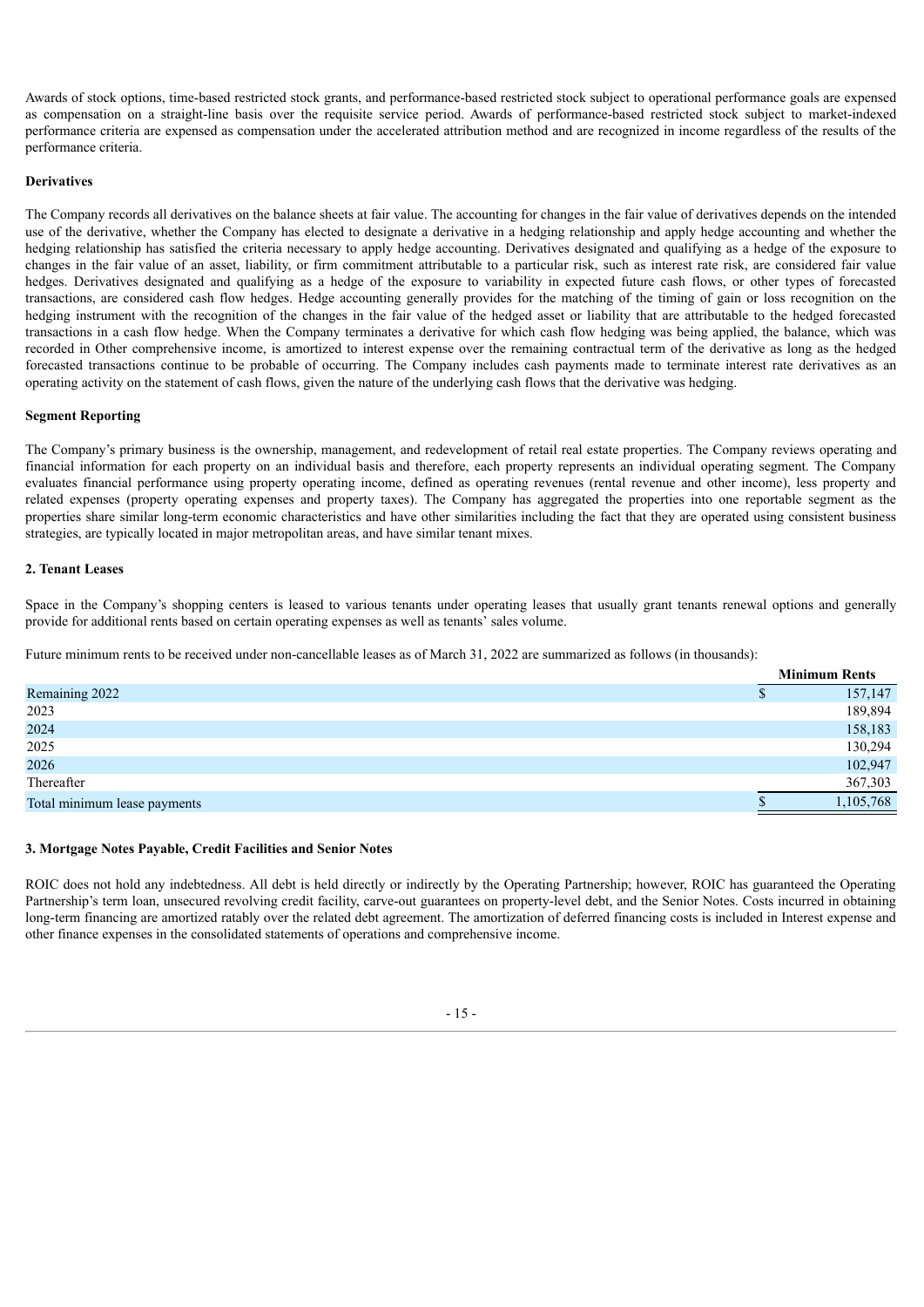## **Mortgage Notes Payable**

On March 1, 2022, the Company repaid in full the Casitas Plaza mortgage note related to Casitas Plaza Shopping Center for a total of approximately \$6.6 million, without penalty, in accordance with the prepayment provisions of the note. Additionally, on March 31, 2022, the Company repaid in full the Riverstone mortgage note related to Riverstone Marketplace for a total of approximately \$16.7 million without penalty, in accordance with the prepayment provisions of the note.

The mortgage notes payable collateralized by respective properties and assignment of leases at March 31, 2022 and December 31, 2021, respectively, were as follows (in thousands, except interest rates):

| <b>Property</b>                          | <b>Maturity Date</b> | <b>Interest Rate</b> | <b>March 31, 2022</b> |  | December 31, 2021 |
|------------------------------------------|----------------------|----------------------|-----------------------|--|-------------------|
| Casitas Plaza Shopping Center            | June 2022            | 5.320 $\%$ \$        |                       |  | 6,660             |
| Riverstone Marketplace                   | July 2022            | 4.960 $%$            |                       |  | 16,811            |
| <b>Fullerton Crossroads</b>              | April 2024           | 4.728 $%$            | 26,000                |  | 26,000            |
| Diamond Hills Plaza                      | October 2025         | $3.550\%$            | 35,225                |  | 35,393            |
|                                          |                      |                      | 61,225                |  | 84,864            |
| Mortgage premiums                        |                      |                      | 450                   |  | 632               |
| Net unamortized deferred financing costs |                      |                      | (129)                 |  | (142)             |
| Total mortgage notes payable             |                      |                      | 61,546                |  | 85,354            |

#### **Term Loan and Credit Facility**

The carrying values of the Company's term loan (the "term loan") were as follows (in thousands):

|                                          | <b>March 31, 2022</b> |         |  | <b>December 31, 2021</b> |
|------------------------------------------|-----------------------|---------|--|--------------------------|
| Term loan                                |                       | 300,000 |  | 300,000                  |
| Net unamortized deferred financing costs |                       | (1,020) |  | (1,111)                  |
| Term loan                                |                       | 298.980 |  | 298,889                  |

The Company has an unsecured term loan (the "term loan") with several banks under which the lenders agreed to provide a \$300.0 million unsecured term loan facility. Effective December 20, 2019, the Company entered into the First Amendment to First Amended and Restated Term Loan Agreement (as amended, the "Term Loan Agreement") pursuant to which the maturity date of the term loan was extended from September 8, 2022 to January 20, 2025, without further options for extension. The Term Loan Agreement also provides that the Company may from time to time request increased aggregate commitments of \$200.0 million under certain conditions set forth in the Term Loan Agreement, including the consent of the lenders for the additional commitments. Borrowings under the Term Loan Agreement accrue interest on the outstanding principal amount at a rate equal to an applicable rate based on the credit rating level of the Company, plus, as applicable, (i) a LIBOR rate determined by reference to the cost of funds for U.S. dollar deposits for the relevant period (the "Eurodollar Rate"), or (ii) a base rate determined by reference to the highest of (a) the federal funds rate plus 0.50%, (b) the rate of interest announced by KeyBank National Association as its "prime rate," and (c) the Eurodollar Rate plus 1.00%.

The Operating Partnership has an unsecured revolving credit facility (the "credit facility") with several banks. Effective December 20, 2019, the Company entered into the First Amendment to Second Amended and Restated Credit Agreement (as amended, the "Credit Facility Agreement") pursuant to which the borrowing capacity under the credit facility is \$600.0 million and the maturity date of the credit facility was extended from September 8, 2021 to February 20, 2024, with two six-month extension options, which may be exercised by the Operating Partnership upon satisfaction of certain conditions including the payment of extension fees. Additionally, the Credit Facility Agreement contains an accordion feature, which allows the Operating Partnership to increase the borrowing capacity under the credit facility up to an aggregate of \$1.2 billion, subject to lender consents and other conditions. Borrowings under the Credit Facility Agreement accrue interest on the outstanding principal amount at a rate equal to an applicable rate based on the credit rating level of the Company, plus, as applicable, (i) the Eurodollar Rate, or (ii) a base rate determined by reference to the highest of (a) the federal funds rate plus 0.50%, (b) the rate of interest announced by KeyBank National Association as its "prime rate," and (c) the Eurodollar Rate plus 0.90%. Additionally, the Operating Partnership is obligated to pay a facility fee at a rate based on the credit rating level of the Company, currently 0.20%, and a fronting fee at a rate of 0.125% per year with respect to each letter of credit issued under the Credit Facility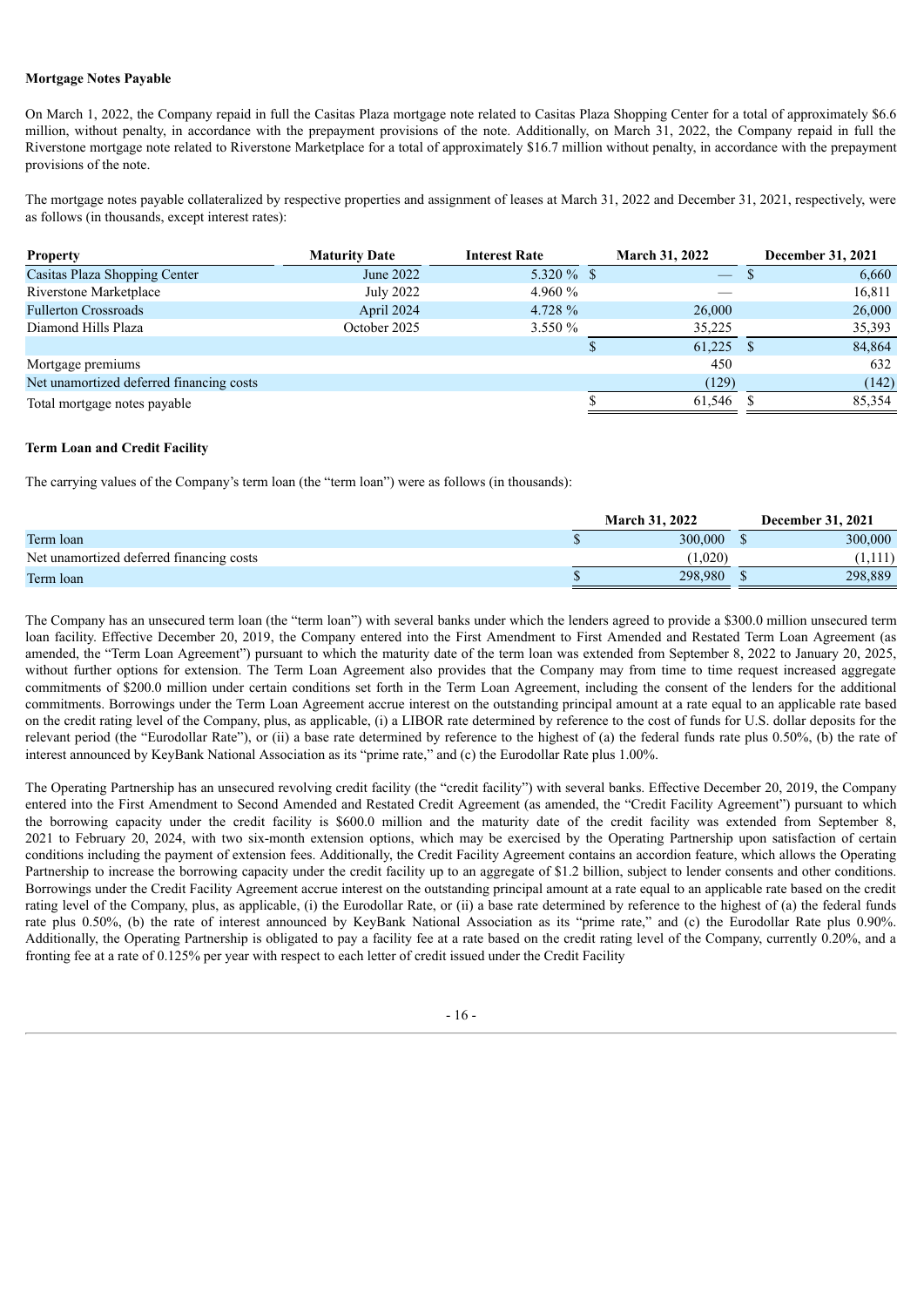Agreement. The Company has investment grade credit ratings from Moody's Investors Service (Baa2), S&P Global Ratings (BBB-) and Fitch Ratings (BBB).

As of March 31, 2022 there was \$10.0 million outstanding under the credit facility and there were no borrowings outstanding under the credit facility as of December 31, 2021. The net unamortized deferred financing costs, which are included in Deferred charges, net in the accompanying consolidated balance sheets, were approximately \$1.7 million as of March 31, 2022 compared to approximately \$1.9 million as of December 31, 2021.

The weighted average interest rates on the term loan and the credit facility during the three months ended March 31, 2022 were 1.2% and 1.0%, respectively. As discussed in Note 8 below, the Company uses interest rate swaps to manage its interest rate risk and accordingly, the swapped interest rate on the term loan is 3.0%. The Company had no available borrowings under the term loan at March 31, 2022. The Company had \$590.0 million available to borrow under the credit facility at March 31, 2022.

# **Senior Notes Due 2027**

The carrying value of the Company's unsecured Senior Notes Due 2027 is as follows (in thousands):

|                                          | <b>March 31, 2022</b> |         |  | <b>December 31, 2021</b> |
|------------------------------------------|-----------------------|---------|--|--------------------------|
| Principal amount                         |                       | 250,000 |  | 250,000                  |
| Net unamortized deferred financing costs |                       | (1.006) |  | (1,050)                  |
| Senior Notes Due 2027                    |                       | 248.994 |  | 248.950                  |

On November 10, 2017, the Operating Partnership entered into a Note Purchase Agreement which provided for the issuance of \$250.0 million principal amount of 4.19% Senior Notes Due 2027 (the "Senior Notes Due 2027") in a private placement effective December 15, 2017. The Senior Notes Due 2027 pay interest on June 15 and December 15 of each year, commencing on June 15, 2018, and mature on December 15, 2027, unless prepaid earlier by the Operating Partnership. The Operating Partnership's performance of the obligations under the Note Purchase Agreement, including the payment of any outstanding indebtedness thereunder, are guaranteed, jointly and severally, by ROIC.

#### **Senior Notes Due 2026**

The carrying value of the Company's unsecured Senior Notes Due 2026 is as follows (in thousands):

|                                          | <b>March 31, 2022</b> |         |  | <b>December 31, 2021</b> |
|------------------------------------------|-----------------------|---------|--|--------------------------|
| Principal amount                         |                       | 200.000 |  | 200,000                  |
| Net unamortized deferred financing costs |                       | (346)   |  | (366)                    |
| Senior Notes Due 2026                    |                       | 199.654 |  | 199.634                  |

On July 26, 2016, the Operating Partnership entered into a Note Purchase Agreement, as amended, which provided for the issuance of \$200.0 million principal amount of 3.95% Senior Notes Due 2026 (the "Senior Notes Due 2026") in a private placement effective September 22, 2016. The Senior Notes Due 2026 pay interest on March 22 and September 22 of each year, commencing on March 22, 2017, and mature on September 22, 2026, unless prepaid earlier by the Operating Partnership. The Operating Partnership's performance of the obligations under the Note Purchase Agreement, including the payment of any outstanding indebtedness thereunder, are guaranteed, jointly and severally, by ROIC.

## **Senior Notes Due 2024**

The carrying value of the Company's unsecured Senior Notes Due 2024 is as follows (in thousands):

|                                          | <b>March 31, 2022</b> |         |  | <b>December 31, 2021</b> |
|------------------------------------------|-----------------------|---------|--|--------------------------|
| Principal amount                         |                       | 250,000 |  | 250,000                  |
| Unamortized debt discount                |                       | (1,093) |  | (1, 188)                 |
| Net unamortized deferred financing costs |                       | (597)   |  | (652)                    |
| Senior Notes Due 2024                    |                       | 248.310 |  | 248,160                  |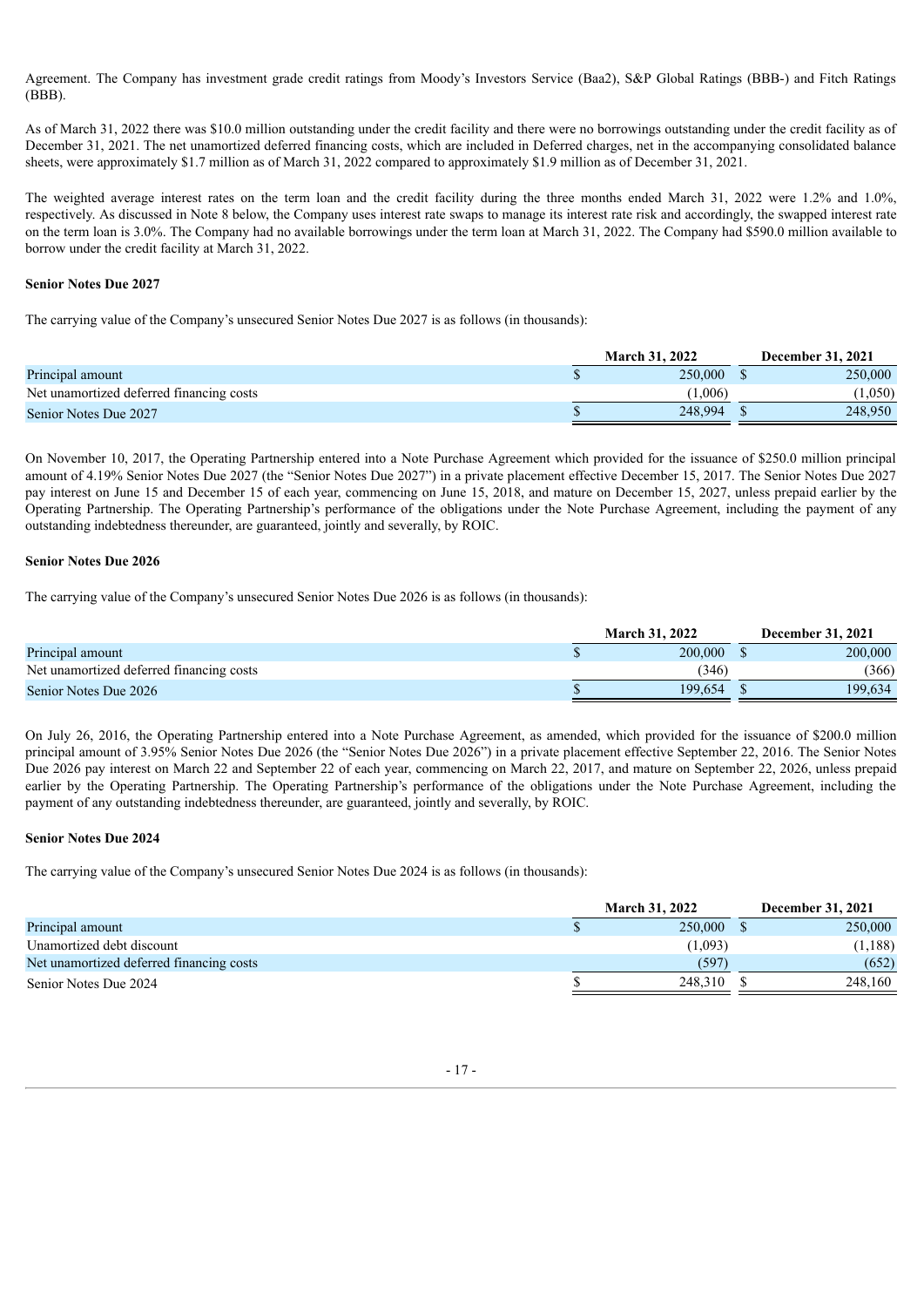On December 3, 2014, the Operating Partnership completed a registered underwritten public offering of \$250.0 million aggregate principal amount of 4.000% Senior Notes due 2024 (the "Senior Notes Due 2024"), fully and unconditionally guaranteed by ROIC. The Senior Notes Due 2024 pay interest semi-annually on June 15 and December 15, commencing on June 15, 2015, and mature on December 15, 2024, unless redeemed earlier by the Operating Partnership. The Senior Notes Due 2024 are the Operating Partnership's senior unsecured obligations that rank equally in right of payment with the Operating Partnership's other unsecured indebtedness, and effectively junior to (i) all of the indebtedness and other liabilities, whether secured or unsecured, and any preferred equity of the Operating Partnership's subsidiaries, and (ii) all of the Operating Partnership's indebtedness that is secured by its assets, to the extent of the value of the collateral securing such indebtedness outstanding. ROIC fully and unconditionally guaranteed the Operating Partnership's obligations under the Senior Notes Due 2024 on a senior unsecured basis, including the due and punctual payment of principal of, and premium, if any, and interest on, the notes, whether at stated maturity, upon acceleration, notice of redemption or otherwise. The guarantee is a senior unsecured obligation of ROIC and ranks equally in right of payment with all other senior unsecured indebtedness of ROIC. ROIC's guarantee of the Senior Notes Due 2024 is effectively subordinated in right of payment to all liabilities, whether secured or unsecured, and any preferred equity of its subsidiaries (including the Operating Partnership and any entity ROIC accounts for under the equity method of accounting).

#### **Senior Notes Due 2023**

The carrying value of the Company's unsecured Senior Notes Due 2023 is as follows (in thousands):

|                                          | <b>March 31, 2022</b> |         |  | <b>December 31, 2021</b> |
|------------------------------------------|-----------------------|---------|--|--------------------------|
| Principal amount                         |                       | 250,000 |  | 250,000                  |
| Unamortized debt discount                |                       | (877)   |  | (998)                    |
| Net unamortized deferred financing costs |                       | (449)   |  | (515)                    |
| Senior Notes Due 2023                    |                       | 248,674 |  | 248,487                  |

On December 9, 2013, the Operating Partnership completed a registered underwritten public offering of \$250.0 million aggregate principal amount of 5.000% Senior Notes due 2023 (the "Senior Notes Due 2023"), fully and unconditionally guaranteed by ROIC. The Senior Notes Due 2023 pay interest semi-annually on June 15 and December 15, commencing on June 15, 2014, and mature on December 15, 2023, unless redeemed earlier by the Operating Partnership. The Senior Notes Due 2023 are the Operating Partnership's senior unsecured obligations that rank equally in right of payment with the Operating Partnership's other unsecured indebtedness, and effectively junior to (i) all of the indebtedness and other liabilities, whether secured or unsecured, and any preferred equity of the Operating Partnership's subsidiaries, and (ii) all of the Operating Partnership's indebtedness that is secured by its assets, to the extent of the value of the collateral securing such indebtedness outstanding. ROIC fully and unconditionally guaranteed the Operating Partnership's obligations under the Senior Notes Due 2023 on a senior unsecured basis, including the due and punctual payment of principal of, and premium, if any, and interest on, the notes, whether at stated maturity, upon acceleration, notice of redemption or otherwise. The guarantee is a senior unsecured obligation of ROIC and will rank equally in right of payment with all other senior unsecured indebtedness of ROIC. ROIC's guarantee of the Senior Notes Due 2023 is effectively subordinated in right of payment to all liabilities, whether secured or unsecured, and any preferred equity of its subsidiaries (including the Operating Partnership and any entity ROIC accounts for under the equity method of accounting).

The Operating Partnership's debt agreements contain customary representations, financial and other covenants, and its ability to borrow under these agreements is subject to its compliance with financial covenants and other restrictions on an ongoing basis. The Company was in compliance with such covenants at March 31, 2022.

# **4. Preferred Stock of ROIC**

ROIC is authorized to issue 50,000,000 shares of preferred stock with such designations, voting and other rights and preferences as may be determined from time to time by the board of directors. As of March 31, 2022 and December 31, 2021, there were no shares of preferred stock outstanding.

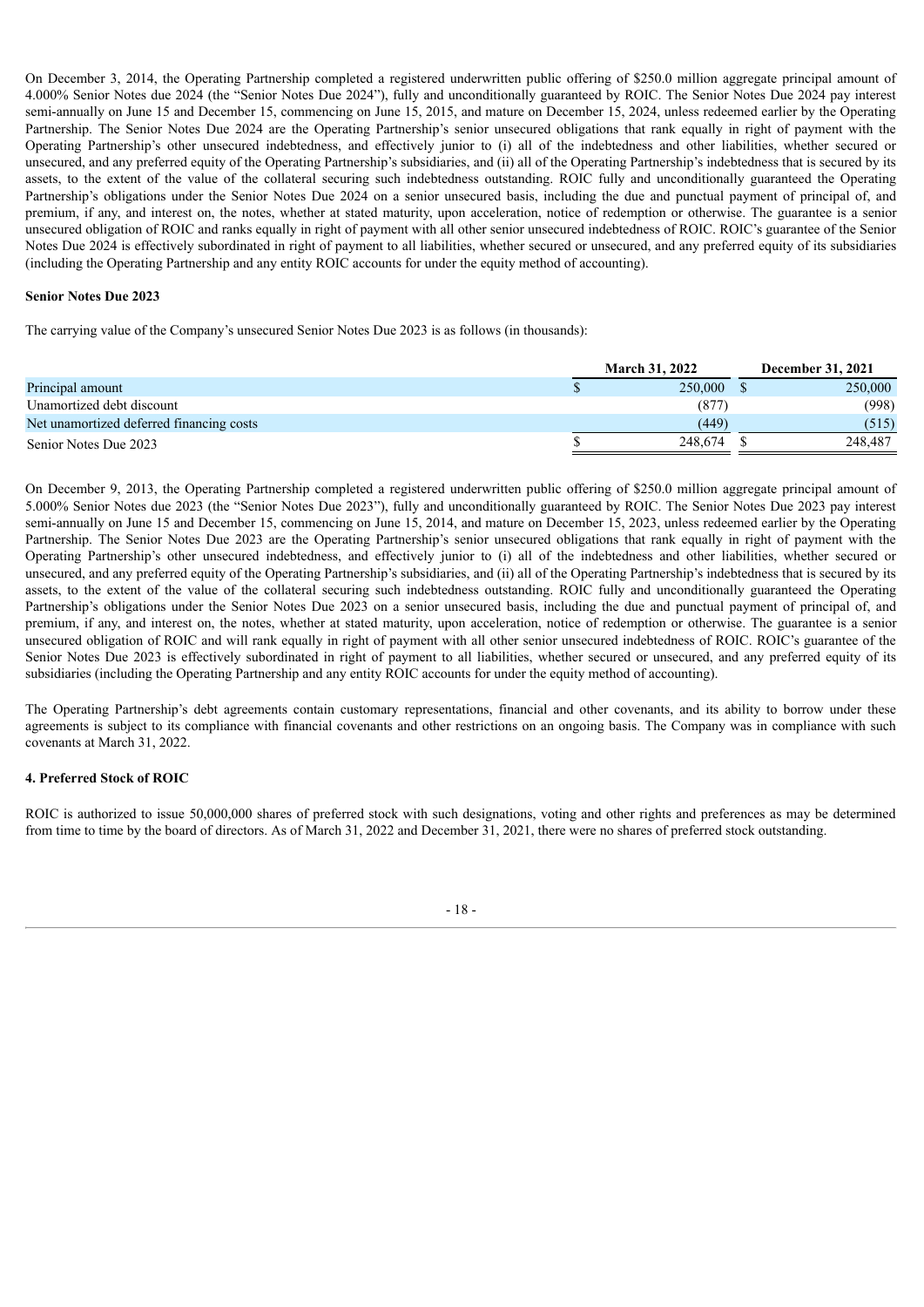## **5. Common Stock of ROIC**

## **ATM**

On February 20, 2020, the ROIC entered into an "at the market" sales agreement (the "Sales Agreement") with each of (i) KeyBanc Capital Markets Inc., BTIG, LLC, BMO Capital Markets Corp., BofA Securities, Inc., Capital One Securities, Inc., Citigroup Global Markets Inc., Jefferies LLC, J.P. Morgan Securities LLC, Raymond James & Associates, Inc., Regions Securities LLC, Robert W. Baird & Co. Incorporated and Wells Fargo Securities, LLC (collectively, the "Agents") and (ii) the Forward Purchasers (as defined below), pursuant to which ROIC may sell, from time to time, shares (any such shares, the "Primary Shares") of ROIC's common stock, par value \$0.0001 per share ("Common Stock"), to or through the Agents and instruct certain of the Agents, acting as forward sellers (the "Forward Sellers"), to offer and sell borrowed shares (any such shares, "Forward Hedge Shares," and collectively with the Primary Shares, the "Shares") with the Shares to be sold under the Sales Agreement having an aggregate offering price of up to \$500.0 million. Additionally, ROIC simultaneously terminated the sales agreements with Capital One Securities, Inc., Jefferies LLC, KeyBanc Capital Markets Inc., Raymond James & Associates, Inc. and Robert W. Baird & Co. Incorporated, dated as of May 1, 2018 and as amended on April 29, 2019, which ROIC entered into in connection with its prior "at the market" offering.

The Sales Agreement contemplates that, in addition to the issuance and sale of Primary Shares to or through the Agents as principal or its sales agents, ROIC may enter into separate forward sale agreements with any of KeyBanc Capital Markets Inc., BMO Capital Markets Corp., BofA Securities, Inc., Citigroup Global Markets Inc., Jefferies LLC, J.P. Morgan Securities LLC, Raymond James & Associates, Inc. and Wells Fargo Securities, LLC or their respective affiliates (in such capacity, the "Forward Purchasers"). If ROIC enters into a forward sale agreement with any Forward Purchaser, ROIC expects that such Forward Purchaser or its affiliate will borrow from third parties and, through the relevant Forward Seller, sell a number of Forward Hedge Shares equal to the number of shares of Common Stock underlying the particular forward sale agreement, in accordance with the mutually accepted instructions related to such forward sale agreement. ROIC will not initially receive any proceeds from any sale of Forward Hedge Shares through a Forward Seller. ROIC expects to fully physically settle each particular forward sale agreement with the relevant Forward Purchaser on one or more dates specified by ROIC on or prior to the maturity date of that particular forward sale agreement by issuing shares of Common Stock (the "Confirmation Shares"), in which case ROIC expects to receive aggregate net cash proceeds at settlement equal to the number of shares of Common Stock underlying the particular forward sale agreement multiplied by the relevant forward sale price. However, ROIC may also elect to cash settle or net share settle a particular forward sale agreement, in which case ROIC may not receive any proceeds from the issuance of shares of Common Stock, and ROIC will instead receive or pay cash (in the case of cash settlement) or receive or deliver shares of Common Stock (in the case of net share settlement).

During the three months ended March 31, 2022, ROIC sold a total of 724,279 shares under the Sales Agreement, which resulted in gross proceeds of approximately \$14.2 million and commissions of approximately \$142,000 paid to the Agents.

#### **Stock Repurchase Program**

On July 31, 2013, ROIC's board of directors authorized a stock repurchase program to repurchase up to a maximum of \$50.0 million of the Company's common stock. During the three months ended March 31, 2022, the Company did not repurchase any shares of common stock under this program.

#### **6. Stock Compensation for ROIC**

ROIC follows the FASB guidance related to stock compensation which establishes financial accounting and reporting standards for stock-based employee compensation plans, including all arrangements by which employees receive shares of stock or other equity instruments of the employer, or the employer incurs liabilities to employees in amounts based on the price of the employer's stock. The guidance also defines a fair value-based method of accounting for an employee stock option or similar equity instrument.

In 2018, the Company adopted the Company's Amended and Restated 2009 Equity Incentive Plan (the "Equity Incentive Plan"). The types of awards that may be granted under the Equity Incentive Plan include stock options, restricted shares, share appreciation rights, phantom shares, dividend equivalent rights and other equity-based awards. The Equity Incentive Plan has a fungible unit system that counts the number of shares of the Company's common stock used in the issuance of full-value awards, such as restricted shares and LTIP Units (defined below), differently than the number of shares of common stock used in the issuance of stock options. A total of 22,500,000 Fungible Units (as defined in the Equity Incentive Plan) are reserved for grant under the Equity Incentive Plan and the Fungible Unit-to-full-value award conversion ratio is 6.25 to 1.0. The Equity Incentive Plan will expire on April 25, 2028.

#### - 19 -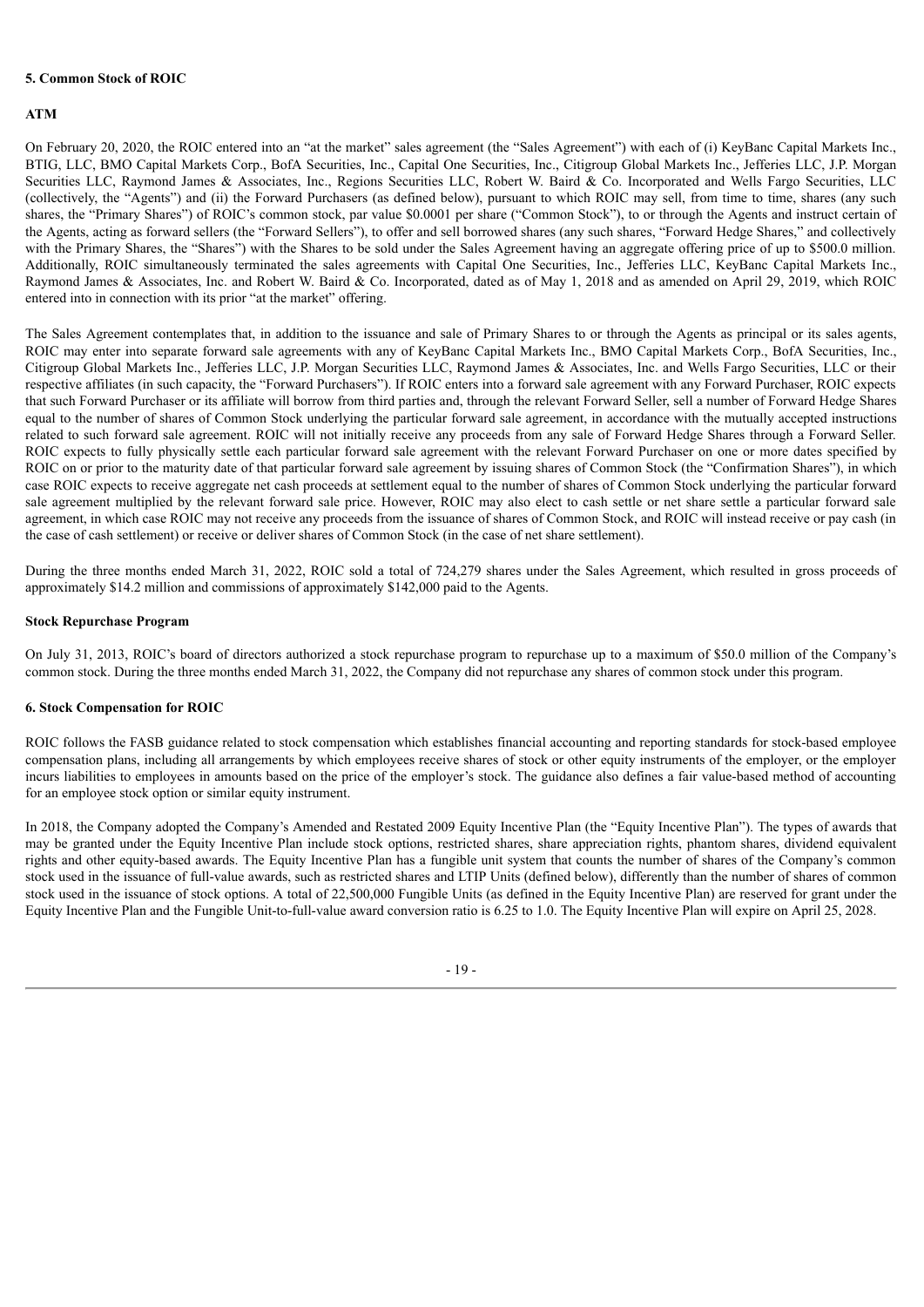# **Restricted Stock**

During the three months ended March 31, 2022, ROIC awarded 574,070 shares of restricted common stock under the Equity Incentive Plan, of which 192,464 shares are performance-based grants and the remainder of the shares are time-based grants. The performance-based grants vest based on both predefined operational and market-indexed performance criteria with a vesting date on January 1, 2025.

A summary of the status of ROIC's non-vested restricted stock awards as of March 31, 2022, and changes during the three months ended March 31, 2022 are presented below:

|                                    | <b>Shares</b>   | Weighted<br><b>Average Grant</b><br>Date Fair Value |
|------------------------------------|-----------------|-----------------------------------------------------|
|                                    |                 |                                                     |
| Non-vested as of December 31, 2021 | $1,153,471$ \$  | 16.77                                               |
| Granted                            | 574,070 \$      | 18.98                                               |
| Vested                             | $(400, 420)$ \$ | 16.41                                               |
| Forfeited                          | $(10,649)$ \$   | 16.86                                               |
| Non-vested as of March 31, 2022    | 1,316,472       | 17.84                                               |

# **LTIP Units**

During the three months ended March 31, 2022, 201,860 units of limited partnership interests in the Operating Partnership called LTIP Units ("LTIP Units") vested under the Equity Incentive Plan, issued at a weighted average grant date fair value of \$16.35. Vesting of the LTIP Units was based on the Company's achievement of certain performance criteria during the performance period from January 1, 2019 to December 31, 2021. Vested LTIP Units, after achieving parity with OP Units (as described in the Operating Partnership's Second Amended and Restated Agreement of Limited Partnership, as amended (the "Partnership Agreement")), are eligible to be converted into OP Units on a one-for-one basis upon the satisfaction of conditions set forth in the Partnership Agreement. On January 18, 2022, 201,860 LTIP Units were converted by the Company into 201,860 OP Units upon satisfying such conditions. Upon conversion of LTIP Units into OP Units, holders are able to redeem their OP Units for cash or, at ROIC's option, for shares of ROIC common stock on a one-for-one basis.

#### **Stock Based Compensation Expense**

For the three months ended March 31, 2022 and 2021, the amounts charged to expense for all stock-based compensation arrangements totaled approximately \$2.6 million and \$2.1 million, respectively.

#### **7. Capital of the Operating Partnership**

As of March 31, 2022, the Operating Partnership had 132,426,301 OP Units outstanding. ROIC owned an approximate 93.4% partnership interest in the Operating Partnership at March 31, 2022, or 123,732,344 OP Units. The remaining 8,693,957 OP Units are owned by other limited partners. A share of ROIC's common stock and an OP Unit have essentially the same economic characteristics as they share equally in the total net income or loss and distributions of the Operating Partnership.

As of March 31, 2022, subject to certain exceptions, holders are able to redeem their OP Units for cash or, at ROIC's option, for shares of ROIC common stock on a one-for-one basis. If cash is paid in the redemption, the redemption price is equal to the average closing price on the NASDAQ Stock Market for shares of ROIC's common stock over the ten consecutive trading days immediately preceding the date a redemption notice is received by ROIC.

During the three months ended March 31, 2022, ROIC received a notice of redemption for 50,000 OP Units. ROIC elected to redeem the 50,000 OP Units for shares of ROIC common stock on a one-for-one basis, and accordingly, 50,000 shares of ROIC common stock were issued.

The redemption value of outstanding OP Units owned by the limited partners as of March 31, 2022, not including ROIC, had such units been redeemed at March 31, 2022, was approximately \$166.0 million, calculated based on the average closing price of ROIC's common stock on the NASDAQ Stock Market for the ten consecutive trading days immediately preceding March 31, 2022, which amounted to \$19.09 per share.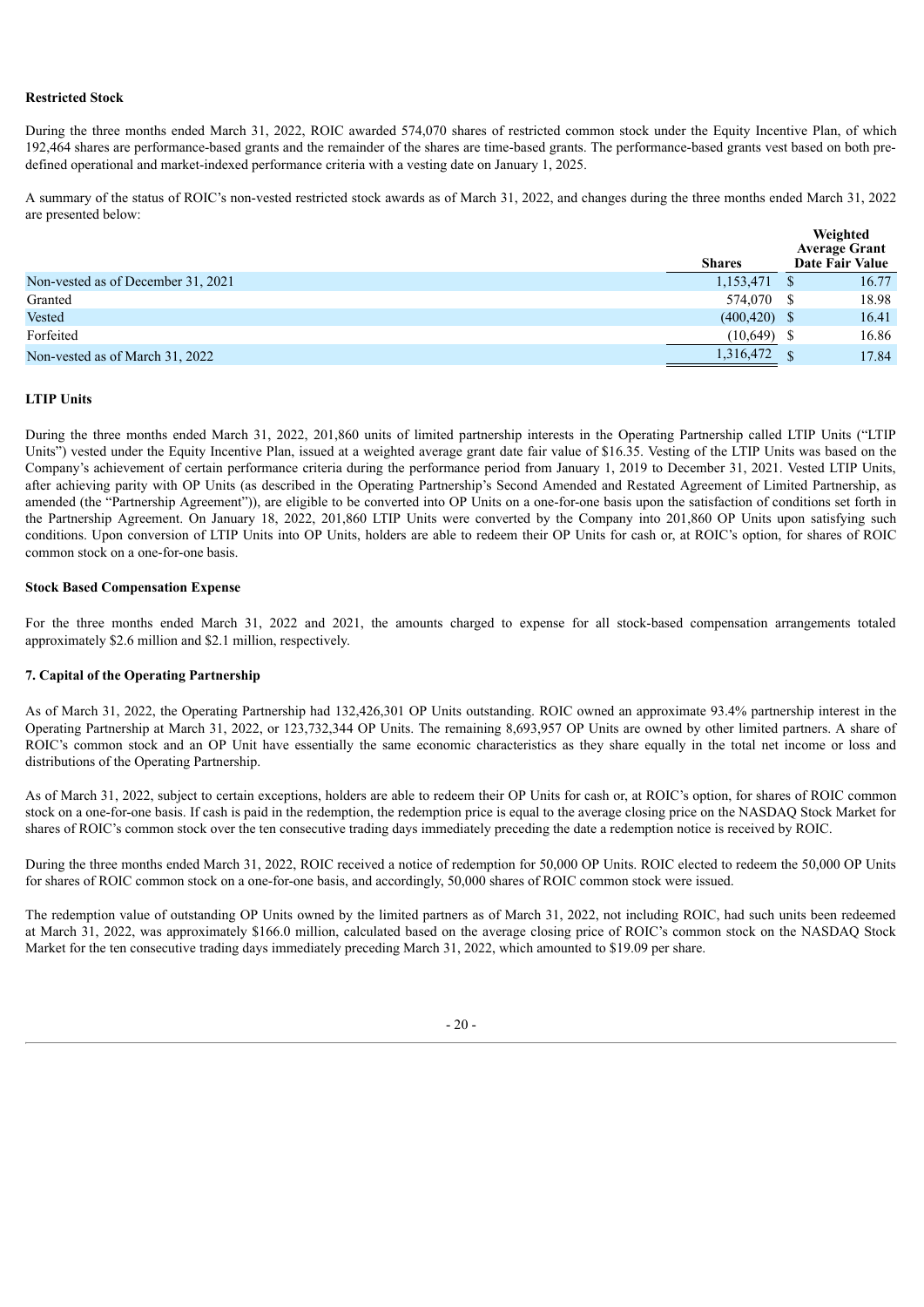Retail Opportunity Investments GP, LLC, ROIC's wholly-owned subsidiary, is the sole general partner of the Operating Partnership, and as the parent company, ROIC has the full and complete authority over the Operating Partnership's day-to-day management and control. As the sole general partner of the Operating Partnership, ROIC effectively controls the ability to issue common stock of ROIC upon redemption of any OP Units. The redemption provisions that permit ROIC to settle the redemption of OP Units in either cash or common stock, in the sole discretion of ROIC, are further evaluated in accordance with applicable accounting guidance to determine whether temporary or permanent equity classification on the balance sheet is appropriate. The Company evaluated this guidance, including the ability, in its sole discretion, to settle in unregistered shares of common stock, and determined that the OP Units meet the requirements to qualify for presentation as permanent equity.

#### **8. Fair Value of Financial Instruments**

The Company follows the FASB guidance that defines fair value, establishes a framework for measuring fair value, and expands disclosures about fair value measurements. The guidance applies to reported balances that are required or permitted to be measured at fair value under existing accounting pronouncements; accordingly, the standard does not require any new fair value measurements of reported balances.

The guidance emphasizes that fair value is a market-based measurement, not an entity-specific measurement. Therefore, a fair value measurement should be determined based on the assumptions that market participants would use in pricing the asset or liability. As a basis for considering market participant assumptions in fair value measurements, the guidance establishes a fair value hierarchy that distinguishes between market participant assumptions based on market data obtained from sources independent of the reporting entity (observable inputs that are classified within Levels 1 and 2 of the hierarchy) and the reporting entity's own assumptions about market participant assumptions (unobservable inputs classified within Level 3 of the hierarchy).

Level 1 inputs utilize quoted prices (unadjusted) in active markets for identical assets or liabilities that the Company has the ability to access. Level 2 inputs are inputs other than quoted prices included in Level 1 that are observable for the asset or liability, either directly or indirectly. Level 2 inputs may include quoted prices for similar assets and liabilities in active markets, as well as inputs that are observable for the asset or liability (other than quoted prices), such as interest rates, foreign exchange rates, and yield curves that are observable at commonly quoted intervals. Level 3 inputs are unobservable inputs for the asset or liability, which are typically based on an entity's own assumptions, as there is little, if any, related market activity. In instances where the determination of the fair value measurement is based on inputs from different levels of the fair value hierarchy, the level in the fair value hierarchy within which the entire fair value measurement falls is based on the lowest level input that is significant to the fair value measurement in its entirety. The Company's assessment of the significance of a particular input to the fair value measurement in its entirety requires judgment, and considers factors specific to the asset or liability.

The following disclosures of estimated fair value were determined by management, using available market information and appropriate valuation methodologies as discussed in Note 1. Considerable judgment is necessary to interpret market data and develop estimated fair value. Accordingly, the estimates presented herein are not necessarily indicative of the amounts realizable upon disposition of the financial instruments. The use of different market assumptions or estimation methodologies may have a material effect on the estimated fair value amounts.

The carrying values of cash and cash equivalents, restricted cash, tenant and other receivables, deposits, prepaid expenses, other assets, accounts payable and accrued expenses are reasonable estimates of their fair values because of the short-term nature of these instruments. The carrying values of the term loan and credit facility are deemed to be at fair value since the outstanding debt is directly tied to monthly LIBOR contracts. The fair value of the outstanding Senior Notes Due 2027 and Senior Notes Due 2026 at March 31, 2022 was approximately \$242.0 million and \$193.0 million, respectively, calculated using significant inputs which are not observable in the market, or Level 3. The fair value of the outstanding Senior Notes Due 2024 and Senior Notes Due 2023 at March 31, 2022 was approximately \$251.1 million and \$254.8 million, respectively, based on inputs not quoted on active markets, but corroborated by market data, or Level 2. Assumed mortgage notes payable were recorded at their fair value at the time they were assumed. The Company's outstanding mortgage notes payable were estimated to have a fair value of approximately \$59.8 million with a weighted average interest rate of 5.0% as of March 31, 2022. These fair value measurements fall within Level 3 of the fair value hierarchy.

## **Derivative and Hedging Activities**

The Company's objectives in using interest rate derivatives are to add stability to interest expense and to manage its exposure to interest rate movements. To accomplish this objective, the Company primarily uses interest rate swaps as part of its interest rate risk management strategy. Interest rate swaps designated as cash flow hedges involve the receipt of variable-rate amounts from

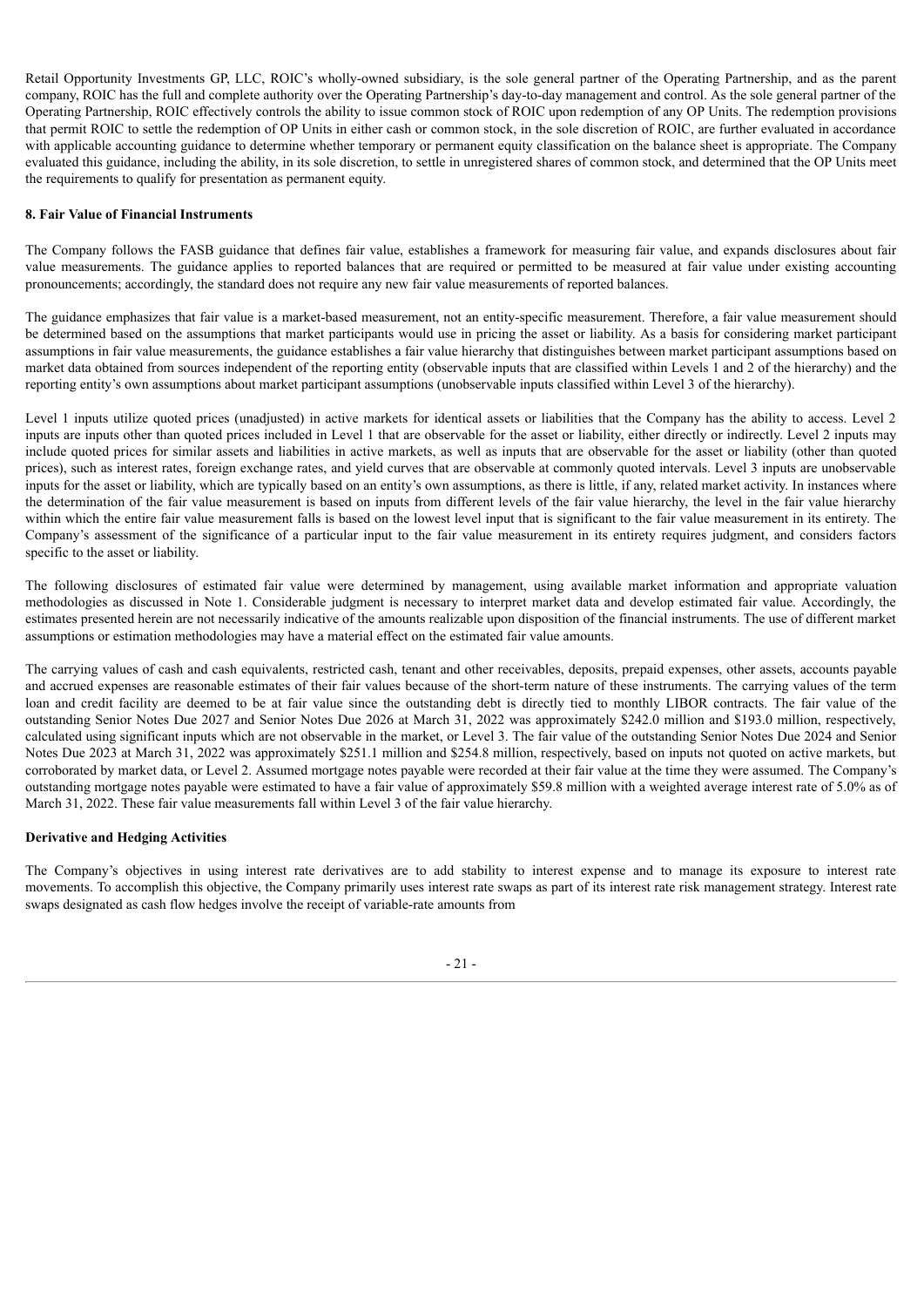a counterparty in exchange for the Company making fixed-rate payments over the life of the agreements without exchange of the underlying notional amount.

The following is a summary of the terms of the Company's current interest rate swaps as of March 31, 2022 (in thousands):

| <b>Swap Counterparty</b> |    | <b>Notional</b><br>Amount | <b>Effective Date</b> | <b>Maturity Date</b> |
|--------------------------|----|---------------------------|-----------------------|----------------------|
| <b>Bank of Montreal</b>  | S  | 100.000                   | 12/29/2017            | 8/31/2022            |
| U.S. Bank                |    | 100.000                   | 12/29/2017            | 8/31/2022            |
| <b>Regions Bank</b>      | \$ | 50,000                    | 1/31/2019             | 8/31/2022            |
| Royal Bank of Canada     | S  | 50,000                    | 1/31/2019             | 8/31/2022            |

The changes in the fair value of derivatives that are designated as cash flow hedges are recorded in accumulated other comprehensive income ("AOCI") and will be subsequently reclassified into earnings during the period in which the hedged forecasted transaction affects earnings.

The valuation of these instruments is determined using widely accepted valuation techniques including discounted cash flow analysis on the expected cash flows of the derivative. This analysis reflects the contractual terms of the derivative, including the period to maturity, and uses observable market-based inputs, including interest rate curves, and implied volatilities. The fair value of interest rate swaps is determined using the market standard methodology of netting the discounted future fixed cash receipts (or payments) and the discounted expected variable cash payments (or receipts). The variable cash payments (or receipts) are based on an expectation of future interest rates (forward curves) derived from observable market interest rate curves.

The Company incorporated credit valuation adjustments to appropriately reflect both its own non-performance risk and the respective counterparties' nonperformance risk in the fair value measurements. In adjusting the fair value of its derivative contract for the effect of non-performance risk, the Company considered the impact of netting and any applicable credit enhancements, such as collateral postings, thresholds, mutual puts, and guarantees.

Although the Company has determined that the majority of the inputs used to value its derivatives fall within Level 2 of the fair value hierarchy, the credit valuation adjustments associated with its derivatives utilize Level 3 inputs, such as estimates of current credit spreads to evaluate the likelihood of default by the Company and its counterparties. However, as of March 31, 2022, the Company has assessed the significance of the impact of the credit valuation adjustments on the overall valuation of its derivative position and has determined that the credit valuation adjustments are not significant to the overall valuation of its derivatives. As a result, the Company has determined that its derivative valuation in its entirety is classified in Level 2 of the fair value hierarchy.

The table below presents the Company's assets and liabilities measured at fair value on a recurring basis, aggregated by the level in the fair value hierarchy within which those measurements fall (in thousands):

|                                  | <b>Ouoted Prices in</b><br><b>Active Markets</b><br>for Identical<br>Assets and<br><b>Liabilities</b><br>(Level 1) |                                   | <b>Significant Other</b><br><b>Observable</b><br>Inputs (Level 2) |              | Significant<br>Unobservable<br>Inputs (Level 3) |                          |      | <b>Total</b> |
|----------------------------------|--------------------------------------------------------------------------------------------------------------------|-----------------------------------|-------------------------------------------------------------------|--------------|-------------------------------------------------|--------------------------|------|--------------|
| March 31, 2022:                  |                                                                                                                    |                                   |                                                                   |              |                                                 |                          |      |              |
| Liabilities                      |                                                                                                                    |                                   |                                                                   |              |                                                 |                          |      |              |
| Derivative financial instruments | \$                                                                                                                 | $\overline{\phantom{m}}$          | -S                                                                | $(1,229)$ \$ |                                                 | $\overline{\phantom{m}}$ | - \$ | (1,229)      |
|                                  |                                                                                                                    |                                   |                                                                   |              |                                                 |                          |      |              |
| December 31, 2021:               |                                                                                                                    |                                   |                                                                   |              |                                                 |                          |      |              |
| Liabilities                      |                                                                                                                    |                                   |                                                                   |              |                                                 |                          |      |              |
| Derivative financial instruments | \$.                                                                                                                | <b>Contract Contract Contract</b> | <sup>S</sup>                                                      | $(3,447)$ \$ |                                                 | $\qquad \qquad -$        | - \$ | (3, 447)     |
|                                  |                                                                                                                    |                                   |                                                                   |              |                                                 |                          |      |              |

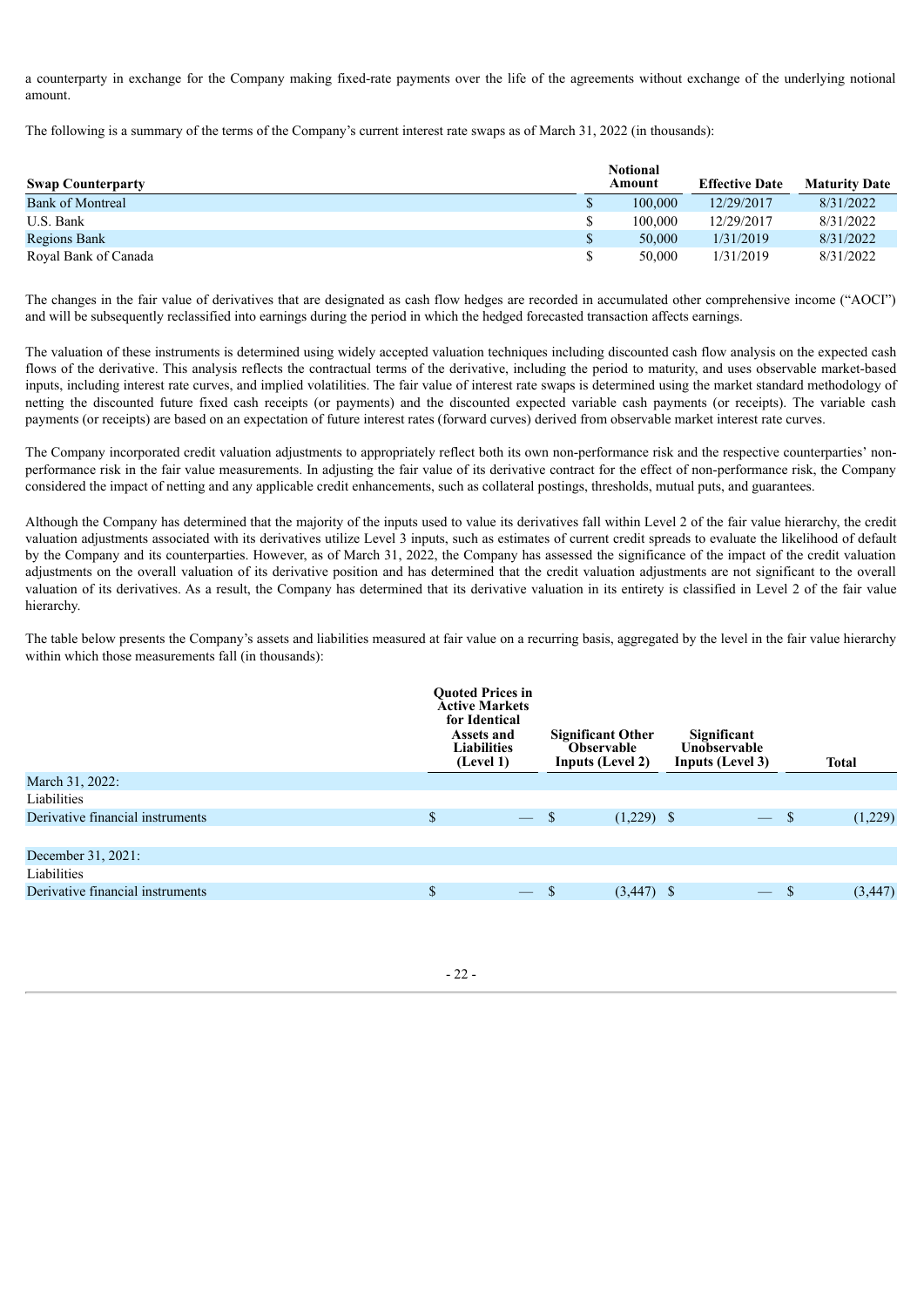Amounts paid, or received, to cash settle interest rate derivatives prior to their maturity date are recorded in AOCI at the cash settlement amount, and will be reclassified to interest expense as interest expense is recognized on the hedged debt. During the next twelve months, the Company estimates that approximately \$1.2 million will be reclassified as a non-cash increase to interest expense related to the Company's four outstanding swap arrangements and its previously cash-settled swap arrangements.

The table below presents the fair value of the Company's derivative financial instruments as well as their classification on the balance sheet as of March 31, 2022 and December 31, 2021, respectively (in thousands):

| Derivatives designed as hedging instruments | <b>Balance sheet location</b> | March 31, 2022 Fair Value | December 31, 2021 Fair<br>Value |         |  |
|---------------------------------------------|-------------------------------|---------------------------|---------------------------------|---------|--|
| Interest rate products                      | Other liabilities             | (1.229)                   |                                 | (3.447) |  |

#### **Derivatives in Cash Flow Hedging Relationships**

The table below details the location in the financial statements of the gain or loss recognized on interest rate derivatives designated as cash flow hedges for the three months ended March 31, 2022 and 2021, respectively (in thousands):

|                                                     | Three Months Ended March 31. |  |      |  |  |
|-----------------------------------------------------|------------------------------|--|------|--|--|
|                                                     | 2022                         |  | 2021 |  |  |
| Amount of gain recognized in OCI on derivatives     | 808                          |  | 76   |  |  |
| Amount of loss reclassified from AOCI into interest | 395                          |  | .497 |  |  |

## **9. Commitments and Contingencies**

In the normal course of business, from time to time, the Company is involved in legal actions relating to the ownership and operations of its properties. In management's opinion, the liabilities, if any, that ultimately may result from such legal actions are not expected to have a material adverse effect on the consolidated financial position, results of operations or liquidity of the Company.

The Company has signed several ground leases in which the Company is the lessee for the land beneath all or a portion of the buildings for certain properties. As of March 31, 2022, the Company's net lease liability of approximately \$17.1 million, which is included in Other liabilities in the accompanying balance sheets, and related net right-to-use asset of approximately \$15.5 million, which is included in Other assets in the accompanying balance sheets, represents all operating leases in which the Company is a lessee. As of March 31, 2022, the Company's weighted average remaining lease term is approximately 36.2 years and the weighted average discount rate used to calculate the Company's lease liability is approximately 5.2%. Rent expense under the Company's ground leases was approximately \$440,000 and \$375,000 for the three months ended March 31, 2022 and 2021, respectively.

The following table represents a reconciliation of the Company's undiscounted future minimum annual lease payments under operating leases to the lease liability as of March 31, 2022 (in thousands):

| <b>Operating Leases</b> |
|-------------------------|
| 992                     |
| 1,345                   |
| 1,351                   |
| 1,356                   |
| 1,376                   |
| 30,276                  |
| 36,696                  |
| (19, 634)               |
| 17,062                  |
|                         |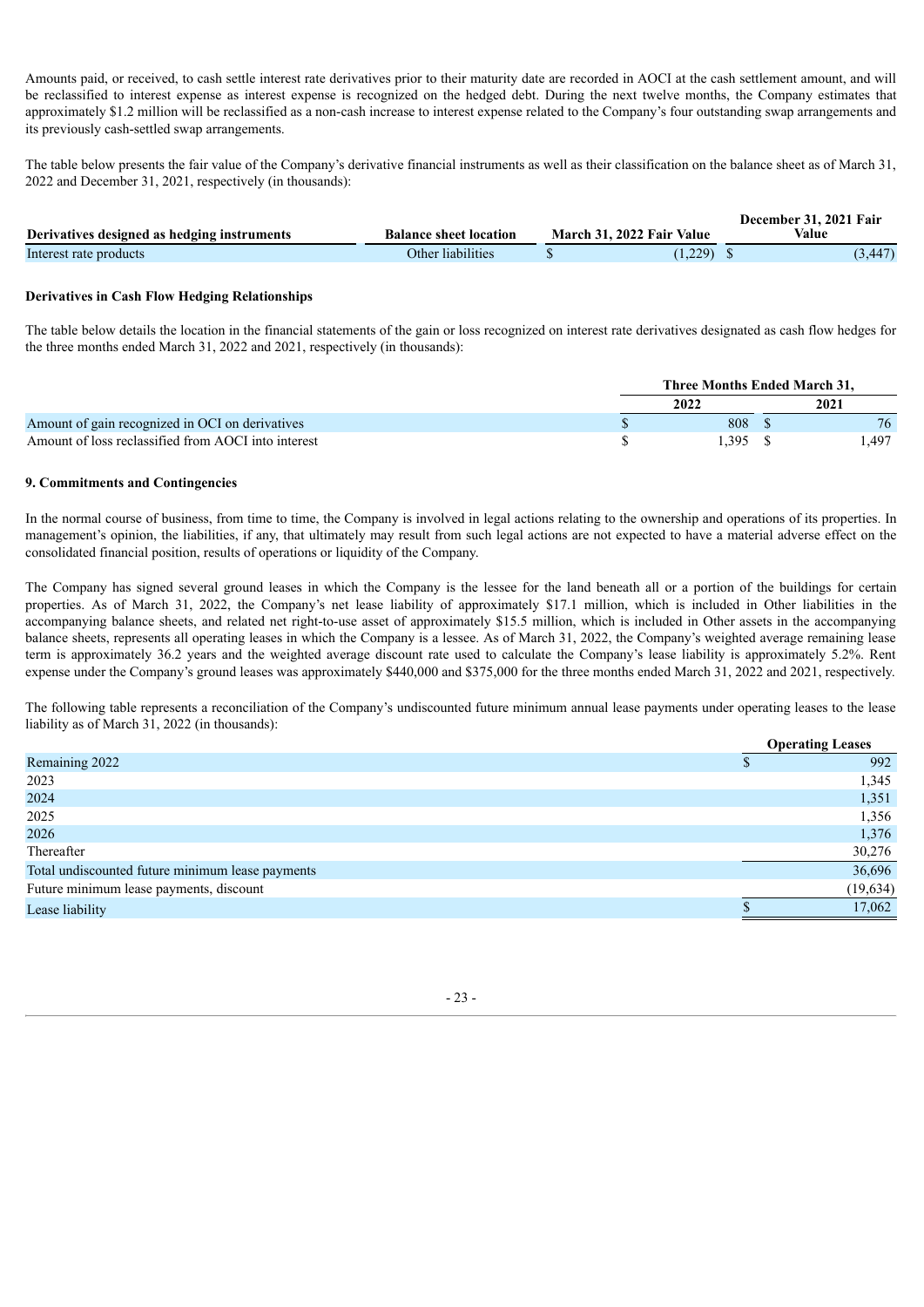## **Tax Protection Agreements**

In connection with certain acquisitions from September 2013 through March 2017, the Company entered into Tax Protection Agreements with certain limited partners of the Operating Partnership. The Tax Protection Agreements require the Company, subject to certain exceptions, to indemnify the respective sellers receiving OP Units against certain tax liabilities incurred by them, as calculated pursuant to the respective Tax Protection Agreements, for a period of 12 years (with respect to Tax Protection Agreements entered into in September 2013), or 10 years (with respect to Tax Protection Agreements entered into from December 2014 through March 2017) from the date of the Tax Protection Agreements. If the Company were to trigger the tax protection provisions under these agreements, the Company would be required to pay damages in the amount of the taxes owed by these limited partners (plus additional damages in the amount of the taxes incurred as a result of such payment).

## **10. Related Party Transactions**

The Company has entered into several lease agreements with an officer of the Company, whereby pursuant to the lease agreements, the Company is provided the use of storage space. For the three months ended March 31, 2022 and 2021, the Company incurred approximately \$24,000 and \$21,000 of expenses, respectively, relating to the agreements. These expenses were included in General and administrative expenses in the accompanying consolidated statements of operations and comprehensive income.

#### **11. Subsequent Events**

On April 1, 2022, the Company acquired the property known as Olympia Square North, located in Olympia, Washington, within the Seattle metropolitan area, for a purchase price of approximately \$18.4 million. Olympia Square North is approximately 90,000 square feet and is anchored by Albertsons Supermarket. The property was acquired with cash on hand and borrowings under the credit facility.

On April 1, 2022, the Company acquired the property known as Powell Valley Junction, located in Gresham, Oregon, within the Portland metropolitan area, for a purchase price of approximately \$17.6 million. Powell Valley Junction is approximately 109,000 square feet and is anchored by Walmart Neighborhood Market. The property was acquired with cash on hand and borrowings under the credit facility.

Subsequent to March 31, 2022, ROIC settled a total of 471,012 shares under the Sales Agreement, which resulted in gross proceeds of approximately \$9.2 million and commissions of approximately \$92,000 paid to the Agents.

On April 25, 2022, ROIC's board of directors declared a cash dividend on its common stock and a distribution on the Operating Partnership's OP Units of \$0.13 per share and per OP Unit, payable on July 8, 2022 to holders of record on June 17, 2022.

## <span id="page-27-0"></span>**ITEM 2. MANAGEMENT'S DISCUSSION AND ANALYSIS OF FINANCIAL CONDITION AND RESULTS OF OPERATIONS**

When used in this discussion and elsewhere in this Quarterly Report on Form 10-Q, the words "believes," "anticipates," "projects," "may," "will", "should," "estimates," "expects," and similar expressions are intended to identify forward-looking statements within the meaning of that term in Section 27A of the Securities Act of 1933, as amended (the "Securities Act"), and in Section 21F of the Securities Exchange Act of 1934, as amended (the "Exchange Act").

Forward-looking statements are based on current expectations and assumptions that are subject to risks and uncertainties, including the ongoing impact of the COVID-19 pandemic, which may cause actual results or outcomes to differ materially from those contained in the forward-looking statements. Additional factors, many of which may be influenced by the COVID-19 pandemic, that could cause actual outcomes or results to differ materially from those indicated in these statements include:

*Actual results may dif er materially due to uncertainties including:*

- our ability to identify and acquire retail real estate that meet our investment standards in our markets;
- the level of rental revenue we achieve from our assets and our ability to collect rents;
- the market value of our assets and the supply of, and demand for, retail real estate in which we invest;
- the state of the U.S. economy generally, or in specific geographic regions;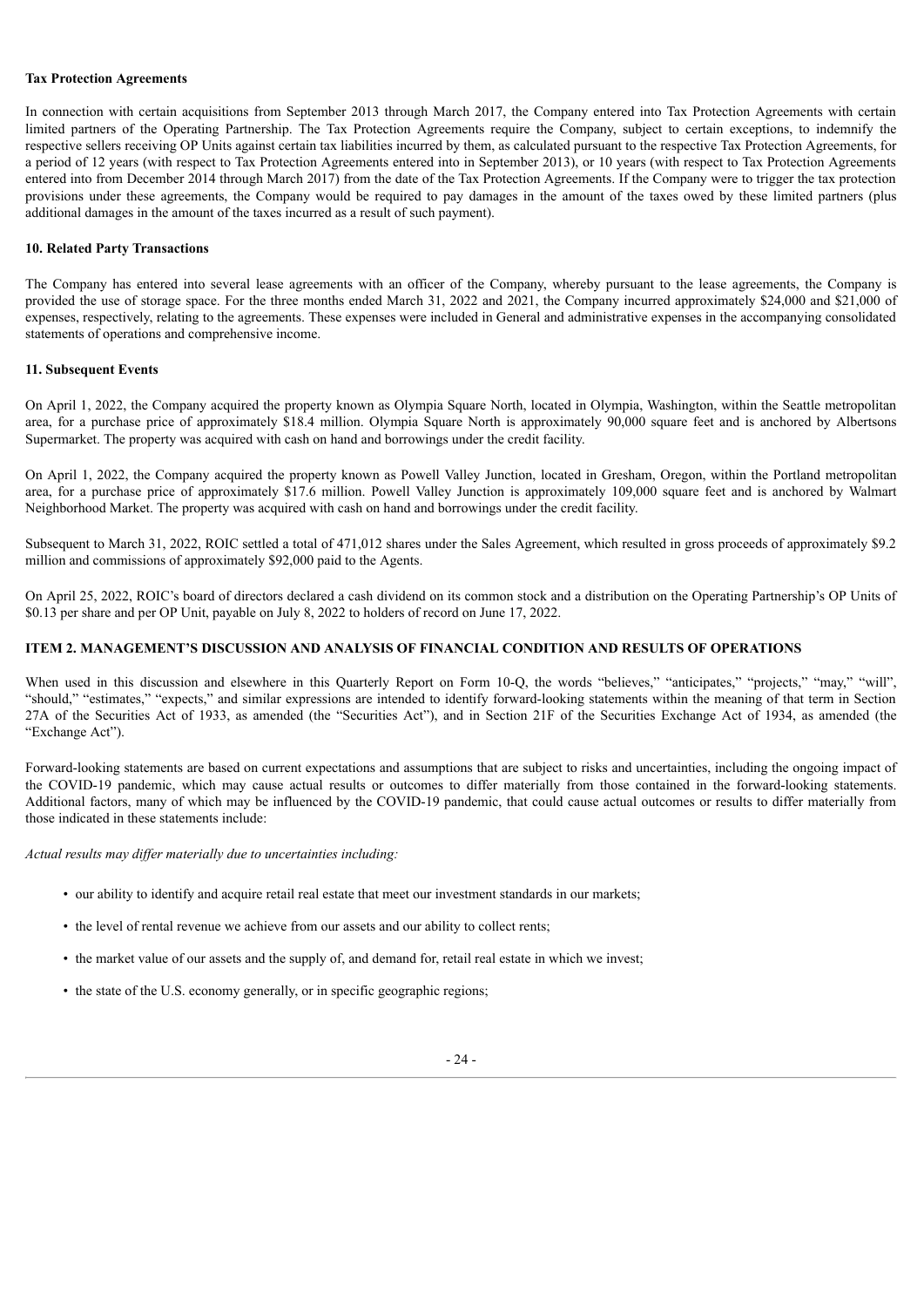- the impact of economic conditions, including inflation, on our business;
- the conditions in the local markets in which we operate and our concentration in those markets, as well as changes in national economic and market conditions;
- consumer spending and confidence trends;
- our ability to enter into new leases or to renew leases with existing tenants at the properties we own or acquire at favorable rates;
- our ability to anticipate changes in consumer buying practices and the space needs of tenants;
- the competitive landscape impacting the properties we own or acquire and their tenants;
- our relationships with our tenants and their financial condition and liquidity;
- our ability to continue to qualify as a real estate investment trust for U.S. federal income tax (a "REIT");
- our use of debt as part of our financing strategy and our ability to make payments or to comply with any covenants under our senior unsecured

notes, our unsecured credit facilities or other debt facilities we currently have or subsequently obtain;

- the level of our operating expenses, including amounts we are required to pay to our management team;
- changes in interest rates or our credit ratings that could impact the market price of our common stock and the cost of our borrowings; and
- legislative and regulatory changes (including changes to laws governing the taxation of REITs).

Forward-looking statements are based on estimates as of the date of this report. We disclaim any obligation to publicly release the results of any revisions to these forward-looking statements reflecting new estimates, events or circumstances after the date of this report.

We caution that the foregoing list of factors is not all-inclusive. All subsequent written and oral forward-looking statements concerning us or any person acting on our behalf are expressly qualified in their entirety by the cautionary statements above. We caution not to place undue reliance upon any forwardlooking statements, which speak only as of the date made. We do not undertake or accept any obligation or undertaking to release publicly any updates or revisions to any forward-looking statement to reflect any change in our expectations or any change in events, conditions or circumstances on which any such statement is based. Other sections of this report may include additional factors that could adversely affect our business and financial performance. Moreover, we operate in a very competitive and rapidly changing environment. New risk factors emerge from time to time and it is not possible for management to predict all such risk factors, nor can it assess the impact of all such risk factors on our business or the extent to which any factor, or combination of factors, may cause actual results to differ materially from those contained in any forward-looking statements. Given these risks and uncertainties, investors should not place undue reliance on forward-looking statements as a prediction of actual results.

#### **Overview**

Retail Opportunity Investments Corp. ("ROIC") is organized in an UpREIT format pursuant to which Retail Opportunity Investments GP, LLC, its whollyowned subsidiary, serves as the general partner of, and ROIC conducts substantially all of its business through, its operating partnership, Retail Opportunity Investments Partnership, LP, a Delaware limited partnership (the "Operating Partnership"), together with its subsidiaries. ROIC reincorporated as a Maryland corporation on June 2, 2011. ROIC has elected to be taxed as a REIT, for U.S. federal income tax purposes, commencing with the year ended December 31, 2010.

ROIC commenced operations in October 2009 as a fully integrated and self-managed REIT, and as of March 31, 2022, ROIC owned an approximate 93.4% partnership interest and other limited partners owned the remaining approximate 6.6%

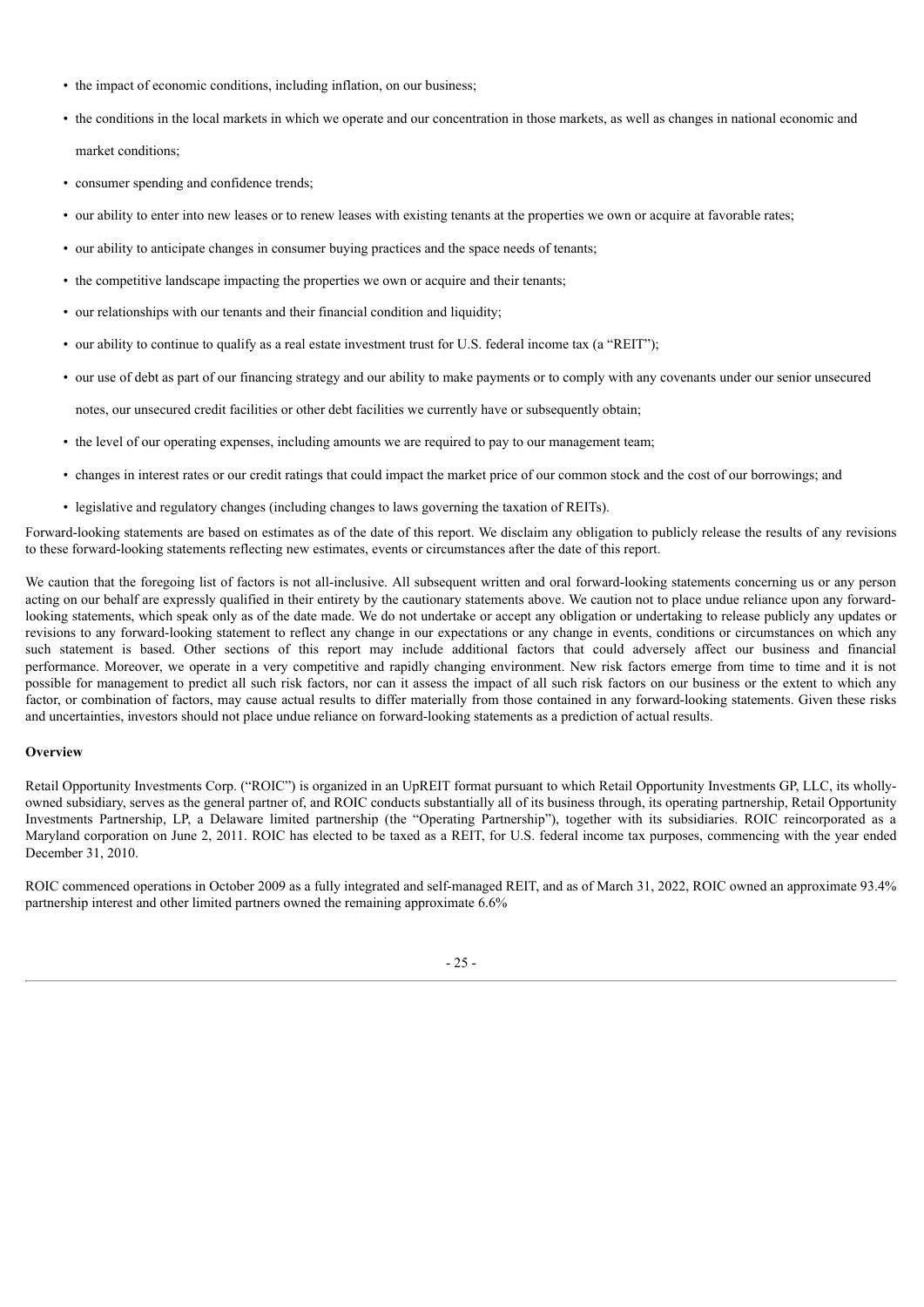partnership interest in the Operating Partnership. ROIC specializes in the acquisition, ownership and management of necessity-based community and neighborhood shopping centers on the west coast of the United States, anchored by supermarkets and drugstores.

As of March 31, 2022, the Company's portfolio consisted of 90 properties (89 retail and one office) totaling approximately 10.2 million square feet of gross leasable area ("GLA"). As of March 31, 2022, the Company's retail portfolio was approximately 97.2% leased. During the three months ended March 31, 2022, the Company leased or renewed a total of approximately 417,000 square feet in its portfolio. The Company has committed approximately \$2.5 million, or \$26.92 per square foot, in tenant improvements, including building and site improvements, for new leases that occurred during the three months ended March 31, 2022. The Company has committed approximately \$145,000, or \$1.54 per square foot, in leasing commissions, for the new leases that occurred during the three months ended March 31, 2022. Tenant improvement and leasing commission commitments for renewed leases were not material for the three months ended March 31, 2022.

# **Impact of COVID-19**

The spread of COVID-19 had a significant impact on the global economy, the U.S. economy, the economies of the local markets throughout the west coast in which the Company's properties are located, and the broader financial markets. Nearly every industry has been impacted directly or indirectly by the COVID-19 pandemic, and the U.S. retail market came under severe pressure due to numerous factors, including preventative measures taken by local, state and federal authorities to alleviate the public health crisis, which impacted the operations of the Company's tenant base to varying degrees. The Company derives revenues primarily from rents and reimbursement payments received from tenants under leases at the Company's properties and the Company's operating results therefore depend materially on the ability of its tenants to make required rental payments. Even as efforts to contain the pandemic, including vaccinations, have made progress, there is ongoing uncertainty about the nature and degree of the continued effects of COVID-19 on the businesses of the Company's tenants over time, including whether customers will re-engage with tenants to the same extent they have in the past. The extent to which the COVID-19 pandemic, including any resurgences or new variants of the virus, continues to impact the businesses of the Company's tenants and the Company's operations and financial condition will depend on future developments which are still uncertain and cannot be predicted with confidence.

As is believed to be the case with retail landlords across the U.S., the Company has received a number of rent relief requests from tenants, most often in the form of rent deferral requests. Since the onset of the COVID-19 pandemic, the Company has entered into lease concessions that deferred approximately \$11.2 million of contractual amounts billed. As of March 31, 2022, approximately \$6.7 million of such deferral amounts have been rebilled in accordance with the underlying agreements, of which approximately \$5.7 million, or approximately 85.6%, has been collected. The Company has evaluated and continues to evaluate rent relief requests on a case-by-case basis. Not all tenant requests have resulted in concession agreements, nor is the Company foregoing its contractual rights under its lease agreements. See Note 1 of the accompanying consolidated financial statements for a discussion on how the Company accounts for COVID-19 related rent concessions.

Property operating income is a non-GAAP financial measure of performance. The Company defines property operating income as operating revenues (rental revenue and other income), less property and related expenses (property operating expenses and property taxes). Property operating income excludes general and administrative expenses, depreciation and amortization, acquisition transaction costs, other expense, interest expense, gains and losses from property acquisitions and dispositions, equity in earnings from unconsolidated joint ventures, and extraordinary items. Other REITs may use different methodologies for calculating property operating income, and accordingly, the Company's property operating income may not be comparable to other REITs.

Property operating income is used by management to evaluate and compare the operating performance of the Company's properties, to determine trends in earnings and to compute the fair value of the Company's properties as this measure is not affected by the cost of our funding, the impact of depreciation and amortization expenses, gains or losses from the acquisition and sale of operating real estate assets, general and administrative expenses or other gains and losses that relate to our ownership of our properties. The Company believes the exclusion of these items from net income is useful because the resulting measure captures the actual revenue generated and actual expenses incurred in operating the Company's properties as well as trends in occupancy rates, rental rates and operating costs.

Property operating income is a measure of the operating performance of the Company's properties but does not measure the Company's performance as a whole. Property operating income is therefore not a substitute for net income or operating income as computed in accordance with GAAP.

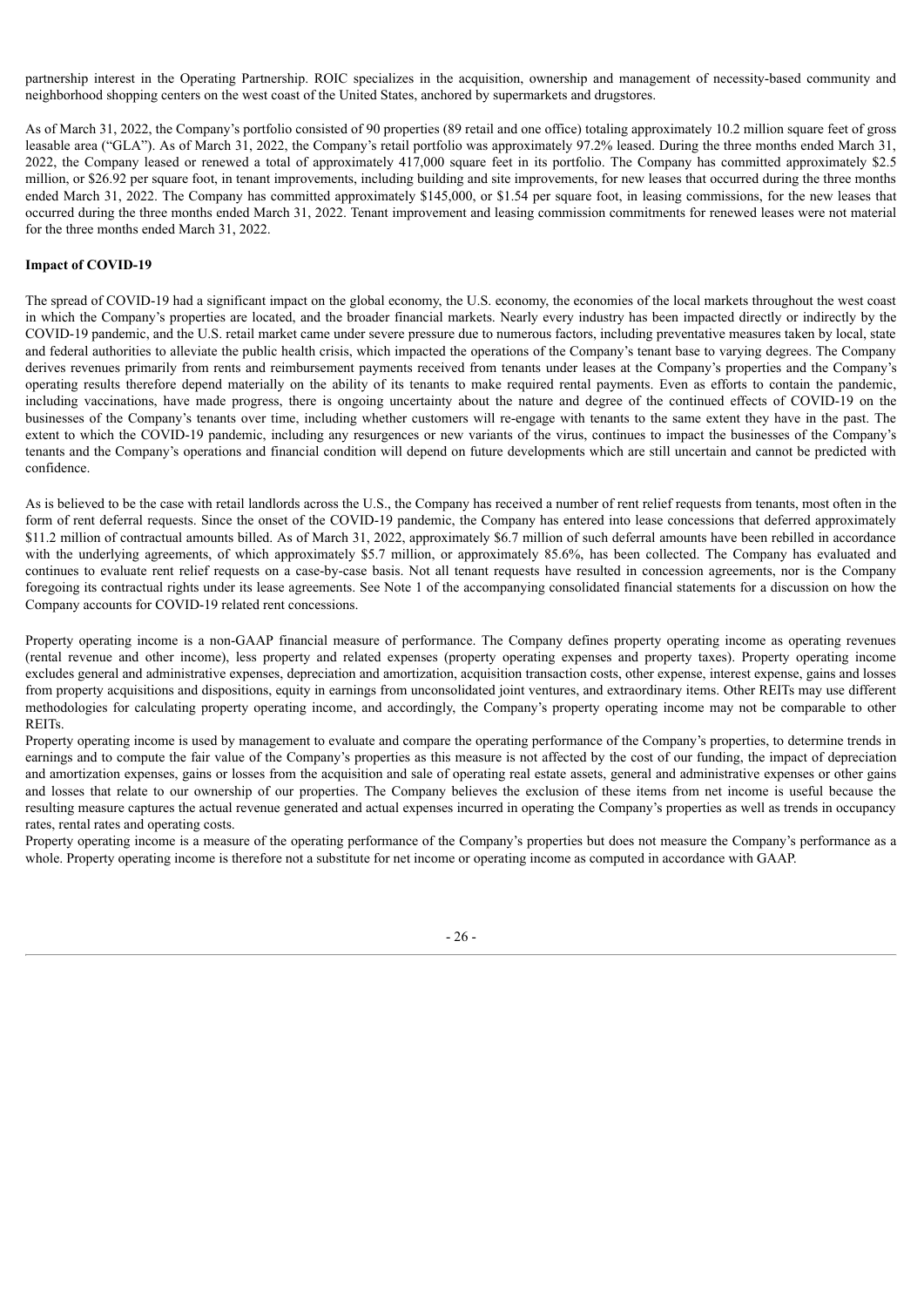# Results of Operations for the three months ended March 31, 2022 compared to the three months ended March 31, 2021.

#### *Property Operating Income*

 $\mathcal{L}_\text{max}$ 

The table below provides a reconciliation of consolidated operating income, in accordance with GAAP, to consolidated property operating income for the three months ended March 31, 2022 and 2021 (in thousands):

|       |                                     | Three Months Ended March 31, |  |        |  |
|-------|-------------------------------------|------------------------------|--|--------|--|
|       |                                     | 2022                         |  | 2021   |  |
|       | Operating income per GAAP           | 26,681                       |  | 22,454 |  |
| Plus: | Depreciation and amortization       | 23,762                       |  | 23,040 |  |
|       | General and administrative expenses | 5,240                        |  | 4,375  |  |
|       | Other expense                       | 179                          |  | 153    |  |
|       | Property operating income           | 55,862                       |  | 50,022 |  |

The following comparison for the three months ended March 31, 2022 compared to the three months ended March 31, 2021, makes reference to the effect of the same-center properties. Same-center properties, which totaled 85 of the Company's 90 properties as of March 31, 2022, represent all operating properties owned by the Company during the entirety of both periods presented and consolidated into the Company's financial statements during such periods, except for the Company's corporate office headquarters.

The table below provides a reconciliation of consolidated operating income, in accordance with GAAP, to property operating income for the three months ended March 31, 2022 related to the 85 same-center properties owned by the Company during the entirety of both the three months ended March 31, 2022 and 2021 and consolidated into the Company's financial statements during such periods (in thousands):

|       |                                                    | Three Months Ended March 31, 2022 |  |                        |  |              |
|-------|----------------------------------------------------|-----------------------------------|--|------------------------|--|--------------|
|       |                                                    | Same-Center                       |  | <b>Non Same-Center</b> |  | <b>Total</b> |
|       | Operating income (loss) per GAAP                   | 30,606                            |  | (3,925)                |  | 26,681       |
| Plus: | Depreciation and amortization                      | 22,018                            |  | 1,744                  |  | 23,762       |
|       | General and administrative expenses <sup>(1)</sup> |                                   |  | 5,240                  |  | 5,240        |
|       | Other expense $(1)$                                |                                   |  | 179                    |  | 179          |
|       | Property operating income                          | 52.624                            |  | 3.238                  |  | 55,862       |

(1) For illustration purposes, general and administrative expenses and other expense are included in non same-center because the Company does not allocate these types of expenses between same-center and non same-center properties.

The table below provides a reconciliation of consolidated operating income, in accordance with GAAP, to property operating income for the three months ended March 31, 2021 related to the 85 same-center properties owned by the Company during the entirety of both the three months ended March 31, 2022 and 2021 and consolidated into the Company's financial statements during such periods (in thousands):

|       |                                         | Three Months Ended March 31, 2021 |             |  |                        |  |              |
|-------|-----------------------------------------|-----------------------------------|-------------|--|------------------------|--|--------------|
|       |                                         |                                   | Same-Center |  | <b>Non Same-Center</b> |  | <b>Total</b> |
|       | Operating income (loss) per GAAP        |                                   | 26,289      |  | $(3,835)$ \$           |  | 22,454       |
| Plus: | Depreciation and amortization           |                                   | 22,124      |  | 916                    |  | 23,040       |
|       | General and administrative expenses (1) |                                   |             |  | 4,375                  |  | 4,375        |
|       | Other expense $(1)$                     |                                   |             |  | 153                    |  | 153          |
|       | Property operating income               |                                   | 48.413      |  | 1,609                  |  | 50.022       |

(1) For illustration purposes, general and administrative expenses and other expense are included in non same-center because the Company does not allocate these types of expenses between same-center and non same-center properties.

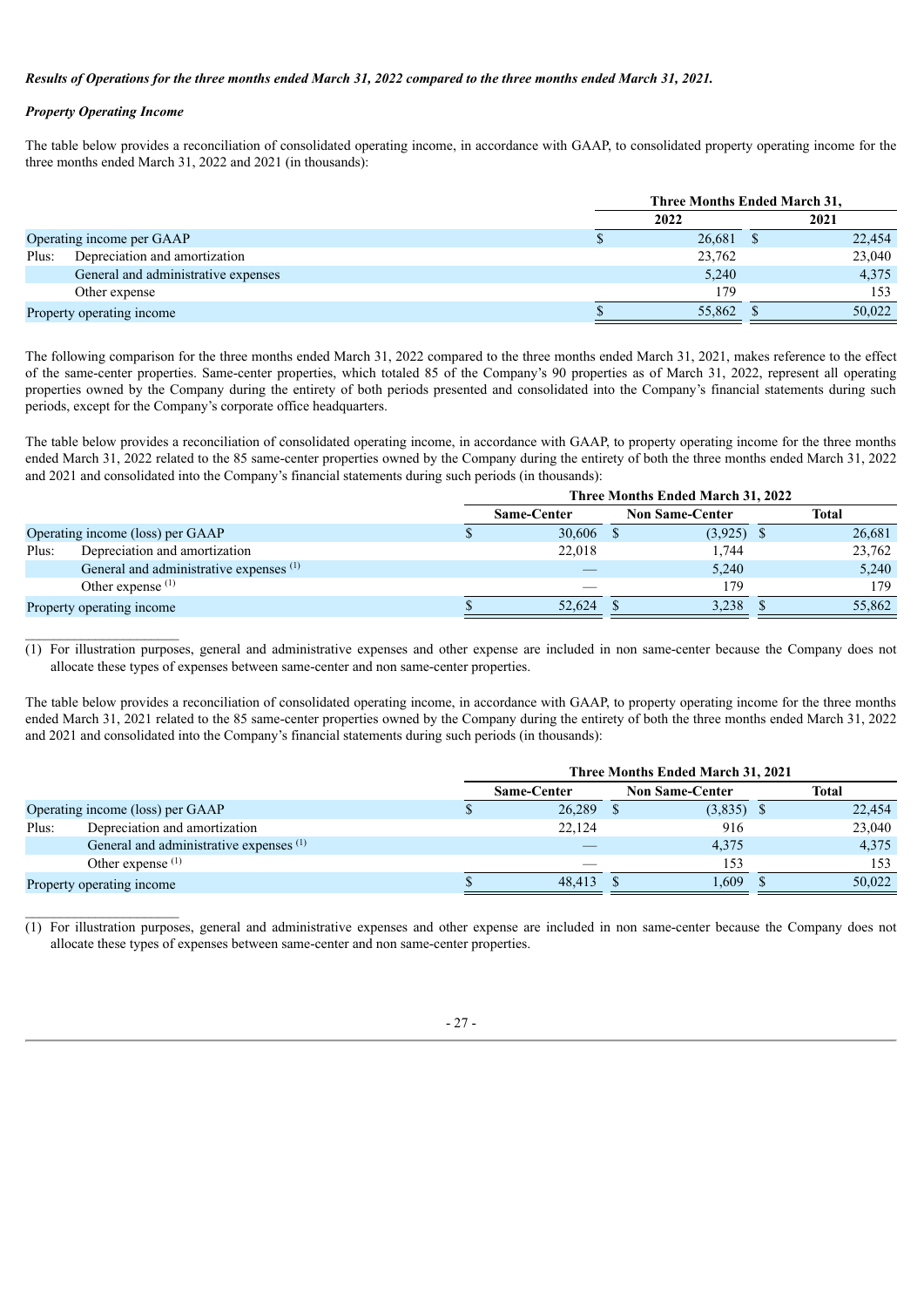During the three months ended March 31, 2022, the Company generated property operating income of approximately \$55.9 million compared to property operating income of \$50.0 million generated during the three months ended March 31, 2021, an increase of approximately \$5.8 million. The property operating income for the 85 same-center properties increased approximately \$4.2 million primarily due to an increase in base rents as a result of an increase in occupancy and re-leasing spreads and a decrease in estimated uncollectible rental revenue in the three months ended March 31, 2022. The property operating income for the non same-center properties increased approximately \$1.6 million primarily due to the net increase in the number of properties the Company owned as of March 31, 2022 compared to March 31, 2021.

#### *Depreciation and amortization*

The Company incurred depreciation and amortization expenses during the three months ended March 31, 2022 of approximately \$23.8 million compared to approximately \$23.0 million incurred during the three months ended March 31, 2021.

#### *General and administrative expenses*

The Company incurred general and administrative expenses of approximately \$5.2 million during the three months ended March 31, 2022 compared to approximately \$4.4 million during the three months ended March 31, 2021. General and administrative expenses increased approximately \$865,000 primarily as a result of an increase in compensation-related expenses during the three months ended March 31, 2022.

## *Interest expense and other finance expenses*

The Company incurred interest expense during the three months ended March 31, 2022 of approximately \$14.2 million compared to approximately \$14.5 million during the three months ended March 31, 2021.

## **Funds From Operations**

Funds from operations ("FFO"), is a widely-recognized non-GAAP financial measure for REITs that the Company believes when considered with financial statements presented in accordance with GAAP, provides additional and useful means to assess its financial performance. FFO is frequently used by securities analysts, investors and other interested parties to evaluate the performance of REITs, most of which present FFO along with net income as calculated in accordance with GAAP.

The Company computes FFO in accordance with the "White Paper" on FFO published by the National Association of Real Estate Investment Trusts ("NAREIT"), which defines FFO as net income attributable to common stockholders (determined in accordance with GAAP) excluding gains or losses from debt restructuring, sales of depreciable property, and impairments, plus real estate related depreciation and amortization, and after adjustments for partnerships and unconsolidated joint ventures.

However, FFO:

- does not represent cash flows from operating activities in accordance with GAAP (which, unlike FFO, generally reflects all cash effects of transactions and other events in the determination of net income); and
- should not be considered an alternative to net income as an indication of our performance.

FFO as defined by the Company may not be comparable to similarly titled items reported by other REITs due to possible differences in the application of the NAREIT definition used by such REITs.

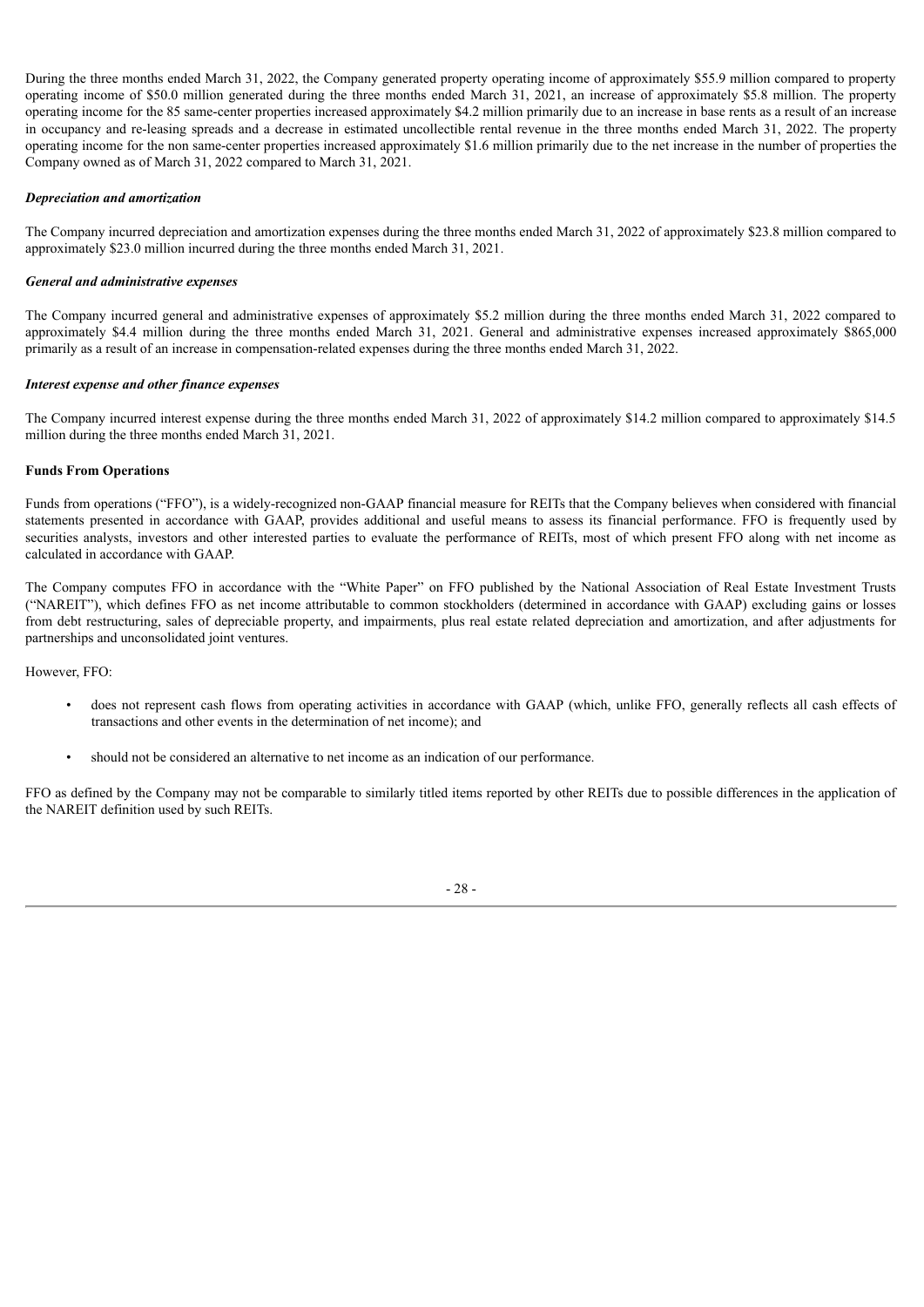The table below provides a reconciliation of net income applicable to stockholders in accordance with GAAP to FFO for the three months ended March 31, 2022 and 2021 (in thousands):

|                                                      | <b>Three Months Ended March 31,</b> |             |  |        |  |
|------------------------------------------------------|-------------------------------------|-------------|--|--------|--|
|                                                      |                                     | 2022        |  | 2021   |  |
| Net income attributable to ROIC                      |                                     | $11,641$ \$ |  | 7.415  |  |
| Plus: Depreciation and amortization                  |                                     | 23.762      |  | 23,040 |  |
| Funds from operations – basic                        |                                     | 35,403      |  | 30,455 |  |
| Net income attributable to non-controlling interests |                                     | 825         |  | 559    |  |
| Funds from operations – diluted                      |                                     | 36,228      |  | 31,014 |  |

#### **Cash Net Operating Income ("NOI")**

Cash NOI is a non-GAAP financial measure of the Company's performance. The most directly comparable GAAP financial measure is operating income. The Company defines cash NOI as operating revenues (rental revenue and other income), less property and related expenses (property operating expenses and property taxes), adjusted for non-cash revenue and operating expense items such as straight-line rent and amortization of lease intangibles, debt-related expenses, and other adjustments. Cash NOI also excludes general and administrative expenses, depreciation and amortization, acquisition transaction costs, other expense, interest expense, gains and losses from property acquisitions and dispositions, equity in earnings from unconsolidated joint ventures, and extraordinary items. Other REITs may use different methodologies for calculating cash NOI, and accordingly, the Company's cash NOI may not be comparable to other REITs.

Cash NOI is used by management internally to evaluate and compare the operating performance of the Company's properties. The Company believes cash NOI provides useful information to investors regarding the Company's financial condition and results of operations because it reflects only those cash income and expense items that are incurred at the property level, and when compared across periods, can be used to determine trends in earnings of the Company's properties as this measure is not affected by non-cash revenue and expense recognition items, the cost of the Company's funding, the impact of depreciation and amortization expenses, gains or losses from the acquisition and sale of operating real estate assets, general and administrative expenses or other gains and losses that relate to the Company's ownership of properties. The Company believes the exclusion of these items from operating income is useful because the resulting measure captures the actual revenue generated and actual expenses incurred in operating the Company's properties as well as trends in occupancy rates, rental rates and operating costs.

Cash NOI is a measure of the operating performance of the Company's properties but does not measure the Company's performance as a whole and is therefore not a substitute for net income or operating income as computed in accordance with GAAP.

- 29 -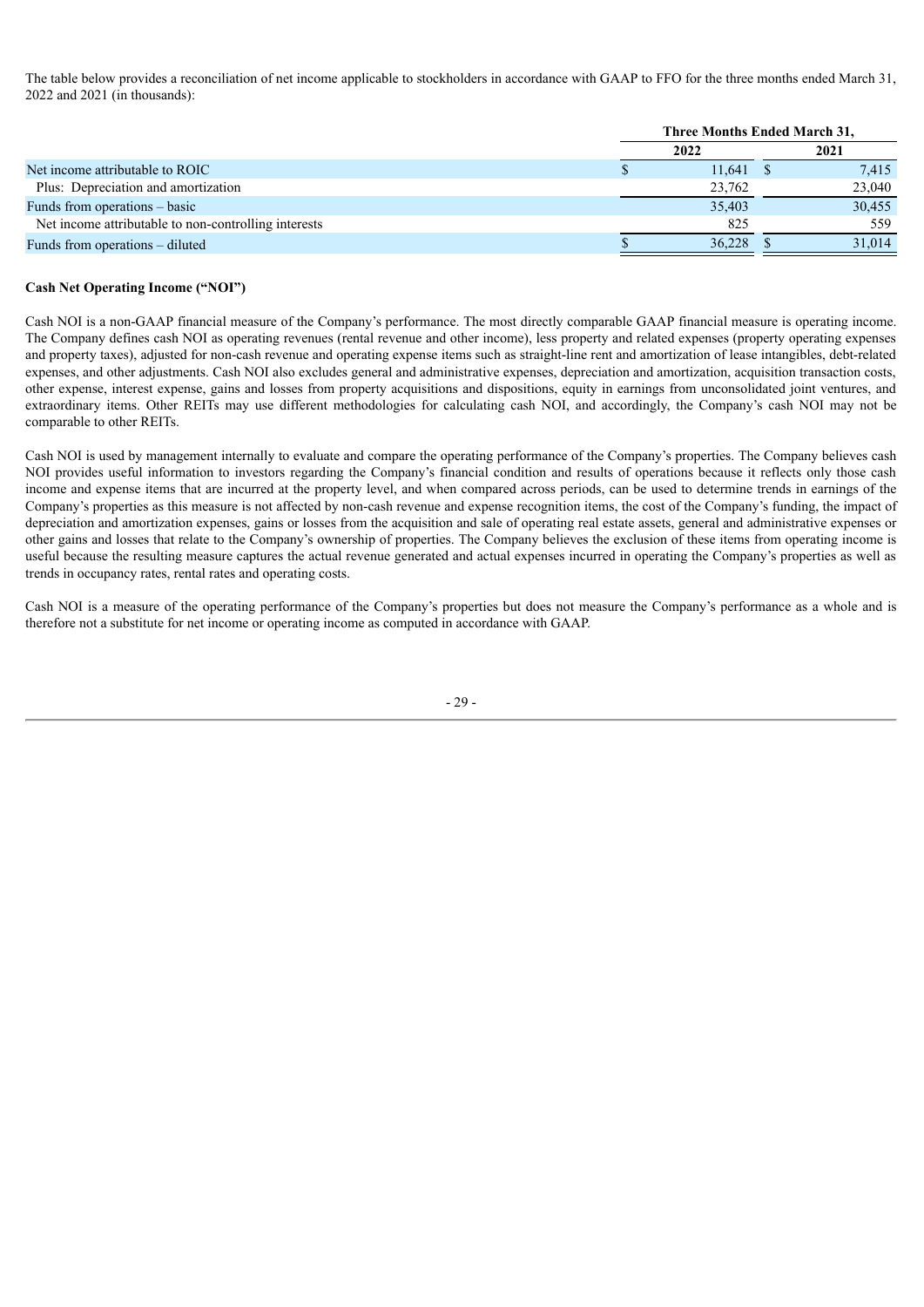## **Same-Center Cash NOI**

The table below provides a reconciliation of same-center cash NOI to consolidated operating income in accordance with GAAP for the three months ended March 31, 2022 and 2021. The table makes reference to the effect of the same-center properties. Same-center properties, which totaled 85 of the Company's 90 properties for the three months ended March 31, 2022, represent all operating properties owned by the Company during the entirety of both periods presented and consolidated into the Company's financial statements during such periods, except for the Company's corporate office headquarters (in thousands):

|                                                     | <b>Three Months Ended March 31,</b> |         |  |          |  |
|-----------------------------------------------------|-------------------------------------|---------|--|----------|--|
|                                                     |                                     | 2022    |  | 2021     |  |
| GAAP operating income                               |                                     | 26,681  |  | 22,454   |  |
| Depreciation and amortization                       |                                     | 23,762  |  | 23,040   |  |
| General and administrative expenses                 |                                     | 5,240   |  | 4,375    |  |
| Other expense                                       |                                     | 179     |  | 153      |  |
| Straight-line rent                                  |                                     | (451)   |  | (18)     |  |
| Amortization of above- and below-market rent        |                                     | (3,057) |  | (2, 232) |  |
| Property revenues and other expenses <sup>(1)</sup> |                                     | (324)   |  | (129)    |  |
| Total Company cash NOI                              |                                     | 52,030  |  | 47,643   |  |
| Non same-center cash NOI                            |                                     | (2,536) |  | (1,614)  |  |
| Same-center cash NOI                                |                                     | 49,494  |  | 46,029   |  |

(1) Includes anchor lease termination fees, net of contractual amounts, if any, expense and recovery adjustments related to prior periods and other miscellaneous adjustments.

During the three months ended March 31, 2022, the Company generated same-center cash NOI of approximately \$49.5 million compared to same-center cash NOI of approximately \$46.0 million generated during the three months ended March 31, 2021, representing a 7.5% increase. This increase is primarily due to an increase in base rents driven by contractual rent increases and an increase in occupancy and re-leasing spreads, and a decrease in projected uncollectible rental revenue.

#### **Critical Accounting Policies**

Critical accounting policies are those that are both important to the presentation of the Company's financial condition and results of operations and require management's most difficult, complex or subjective judgments. Set forth below is a summary of the accounting policies that management believes are critical to the preparation of the consolidated financial statements. This summary should be read in conjunction with the more complete discussion of the Company's accounting policies included in Note 1 to ROIC's and the Operating Partnership's consolidated financial statements.

#### **Revenue Recognition**

The Company records base rents on a straight-line basis over the term of each lease. The excess of rents recognized over amounts contractually due pursuant to the underlying leases is included in Tenant and other receivables in the accompanying consolidated balance sheets. Most leases contain provisions that require tenants to reimburse a pro-rata share of real estate taxes and certain common area expenses. Adjustments are also made throughout the year to tenant and other receivables and the related cost recovery income based upon the Company's best estimate of the final amounts to be billed and collected. In addition, the Company also provides an allowance for future credit losses in connection with the deferred straight-line rent receivable.

#### **Allowance for Doubtful Accounts**

The allowance for doubtful accounts is established based on a quarterly analysis of the risk of loss on specific accounts. The analysis places particular emphasis on past-due accounts and considers information such as the nature and age of the receivables, tenant creditworthiness, current economic trends, including the impact of the COVID-19 pandemic on tenants' businesses, the payment history of the tenants or other debtors, the financial condition of the tenants and any guarantors and management's assessment of their ability to meet their lease obligations, the basis for any disputes and the status of related negotiations, among other things.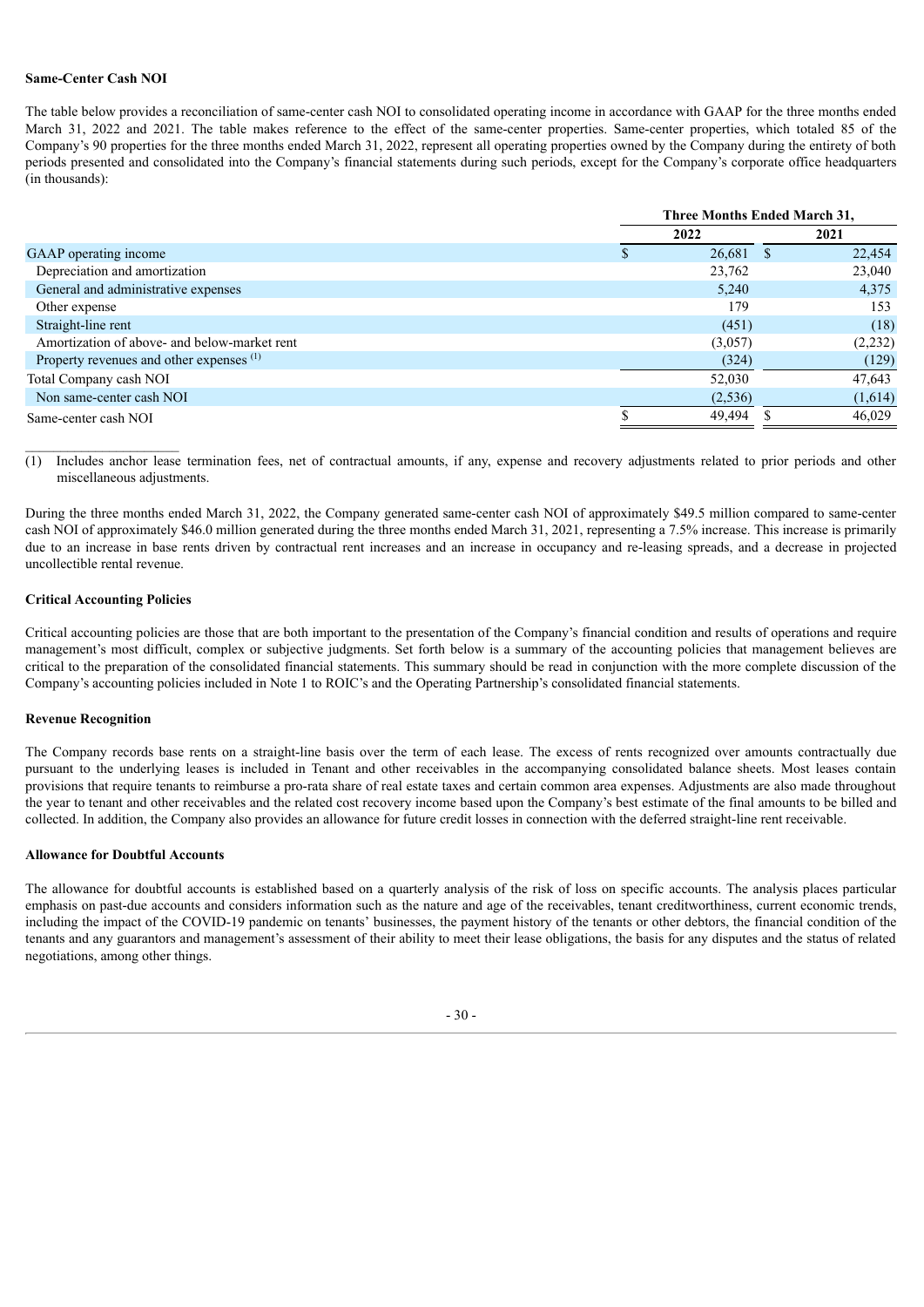Management's estimates of the required allowance are subject to revision as these factors change and are sensitive to the effects of economic and market conditions on tenants, particularly those at retail properties. Estimates are used to establish reimbursements from tenants for common area maintenance, real estate tax and insurance costs. The Company analyzes the balance of its estimated accounts receivable for real estate taxes, common area maintenance and insurance for each of its properties by comparing actual recoveries versus actual expenses and any actual write-offs. Based on its analysis, the Company may record an additional amount in its allowance for doubtful accounts related to these items. In addition, the Company also provides an allowance for future credit losses in connection with the deferred straight-line rent receivable.

#### **Real Estate Investments**

Land, buildings, property improvements, furniture/fixtures and tenant improvements are recorded at cost. Expenditures for maintenance and repairs are charged to operations as incurred. Renovations and/or replacements, which improve or extend the life of the asset, are capitalized and depreciated over their estimated useful lives.

The Company recognizes the acquisition of real estate properties, including acquired tangible (consisting of land, buildings and improvements) and acquired intangible assets and liabilities (consisting of above-market and below-market leases and acquired in-place leases) at their fair value (for acquisitions meeting the definition of a business) and relative fair value (for acquisitions not meeting the definition of a business). Acquired lease intangible assets include above-market leases and acquired in-place leases, and Acquired lease intangible liabilities represent below-market leases in the accompanying consolidated balance sheets. The fair value of the tangible assets of an acquired property is determined by valuing the property as if it were vacant, which value is then allocated to land, buildings and improvements based on management's determination of the relative fair values of these assets. In valuing an acquired property's intangibles, factors considered by management include an estimate of carrying costs during the expected lease-up periods, and estimates of lost rental revenue during the expected lease-up periods based on its evaluation of current market demand. Management also estimates costs to execute similar leases, including leasing commissions, tenant improvements, legal and other related costs.

The value of in-place leases is measured by the excess of (i) the purchase price paid for a property after adjusting existing in-place leases to market rental rates, over (ii) the estimated fair value of the property as if vacant. Above-market and below-market lease values are recorded based on the present value (using a discount rate which reflects the risks associated with the leases acquired) of the difference between the contractual amounts to be received and management's estimate of market lease rates, measured over the terms of the respective leases that management deemed appropriate at the time of acquisition. Such valuations include a consideration of the non-cancellable terms of the respective leases as well as any applicable renewal periods. The fair values associated with below-market rental renewal options are determined based on the Company's experience and the relevant facts and circumstances that existed at the time of the acquisitions. The value of the above-market and below-market leases associated with the original lease term is amortized to rental income, over the terms of the respective leases. The value of in-place leases is amortized to expense over the remaining non-cancellable terms of the respective leases. If a lease were to be terminated prior to its stated expiration, all unamortized amounts relating to that lease would be recognized in operations at that time.

The Company is required to make subjective assessments as to the useful life of its properties for purposes of determining the amount of depreciation. These assessments have a direct impact on the Company's net income.

Properties are depreciated using the straight-line method over the estimated useful lives of the assets. The estimated useful lives are as follows:

| Buildings (years)             | $39 - 40$                                  |
|-------------------------------|--------------------------------------------|
| Building Improvements (years) | $10 - 20$                                  |
| Furniture/Fixtures (years)    | $3 = 10$                                   |
| <b>Tenant Improvements</b>    | Shorter of lease term or their useful life |

- 31 -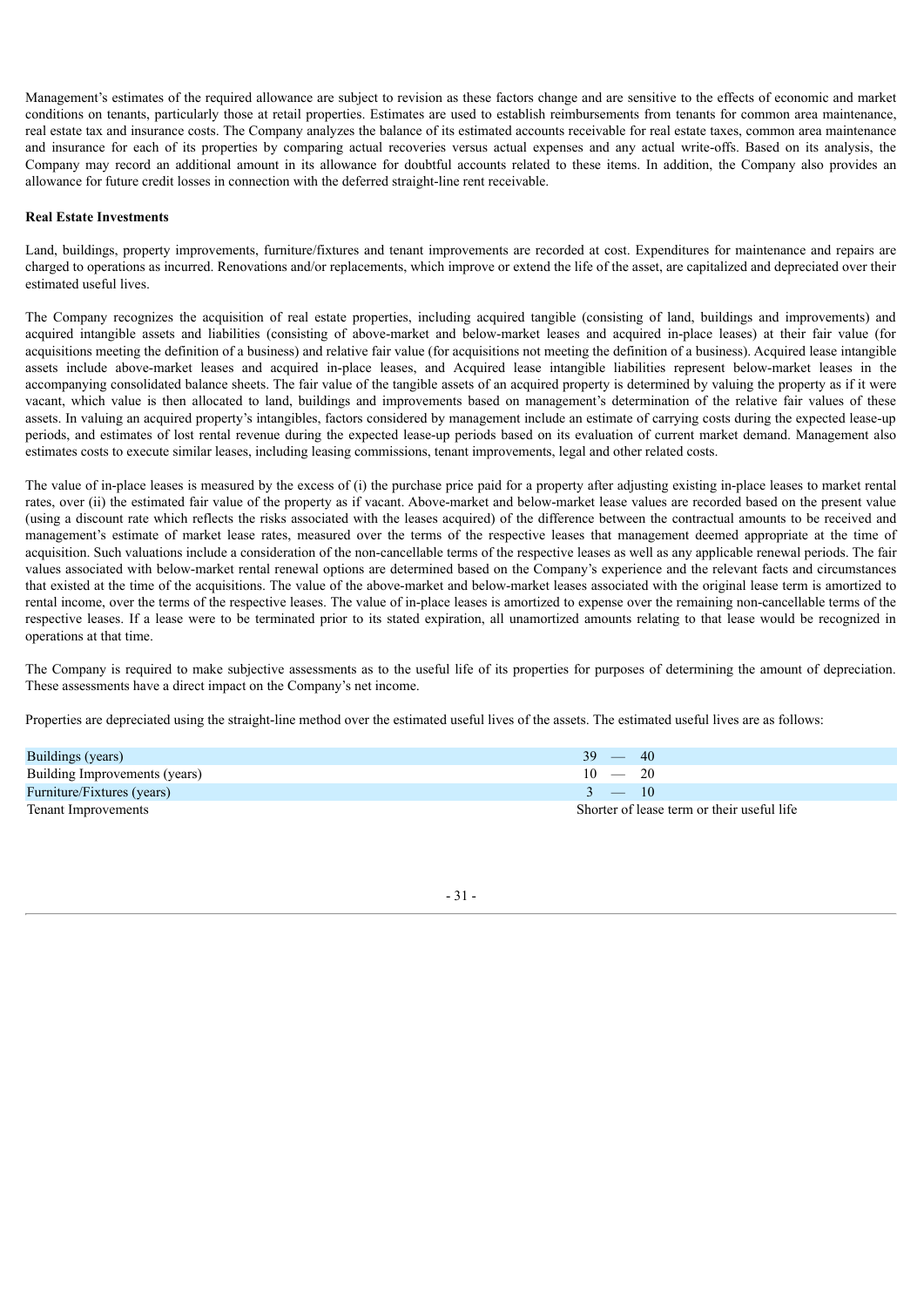#### **Asset Impairment**

The Company reviews long-lived assets for impairment whenever events or changes in circumstances indicate that the carrying amount of an asset may not be recoverable. Recoverability of assets to be held and used is measured by a comparison of the carrying amount of the asset to aggregate future net cash flows (undiscounted and without interest) expected to be generated by the asset. The judgments regarding the existence of impairment indicators are based on factors such as operational performance, market conditions, legal and environmental concerns, the Company's intent and ability to hold the related asset, as well as any significant cost overruns on development properties. If such assets are considered impaired, the impairment to be recognized is measured by the amount by which the carrying amount of the assets exceed the fair value. Management does not believe that the value of any of the Company's real estate investments was impaired at March 31, 2022 or December 31, 2021.

## **REIT Qualification Requirements**

The Company has elected and qualified to be taxed as a REIT under the Code, and believes that it has been organized and has operated in a manner that will allow it to continue to qualify for taxation as a REIT under the Code.

The Company is subject to a number of operational and organizational requirements to qualify and then maintain qualification as a REIT. If the Company does not qualify as a REIT, its income would become subject to U.S. federal, state and local income taxes at regular corporate rates that would be substantial and ROIC may not be permitted to re-elect to qualify as a REIT for four taxable years following the year that it failed to qualify as a REIT. The Company's results of operations, liquidity and amounts distributable to stockholders would be significantly reduced if it failed to qualify as a REIT.

## **Liquidity and Capital Resources of the Company**

In this "Liquidity and Capital Resources of the Company" section and in the "Liquidity and Capital Resources of the Operating Partnership" section, the term "the Company" refers to Retail Opportunity Investments Corp. on an unconsolidated basis, excluding the Operating Partnership.

The Company's business is operated primarily through the Operating Partnership, of which the Company is the parent company and which it consolidates for financial reporting purposes. Because the Company operates on a consolidated basis with the Operating Partnership, the section entitled "Liquidity and Capital Resources of the Operating Partnership" should be read in conjunction with this section to understand the liquidity and capital resources of the Company on a consolidated basis and how the Company is operated as a whole.

The Company issues public equity from time to time, but does not otherwise generate any capital itself or conduct any business itself, other than incurring certain expenses in operating as a public company. The Company itself does not hold any indebtedness other than guarantees of indebtedness of the Operating Partnership, and its only material assets are its ownership of direct or indirect partnership interests in the Operating Partnership and membership interest in Retail Opportunity Investments GP, LLC, the sole general partner of the Operating Partnership. Therefore, the consolidated assets and liabilities and the consolidated revenues and expenses of the Company and the Operating Partnership are the same on their respective financial statements. However, all debt is held directly or indirectly by the Operating Partnership. The Company's principal funding requirement is the payment of dividends on its common stock. The Company's principal source of funding for its dividend payments is distributions it receives from the Operating Partnership.

As the parent company of the Operating Partnership, the Company, indirectly, has the full, exclusive and complete responsibility for the Operating Partnership's day-to-day management and control. The Company causes the Operating Partnership to distribute such portion of its available cash as the Company may in its discretion determine, in the manner provided in the Operating Partnership's partnership agreement.

The Company is a well-known seasoned issuer with an effective shelf registration statement filed in April 2019 that allows the Company to register unspecified various classes of debt and equity securities. As circumstances warrant, the Company may issue equity from time to time on an opportunistic basis, dependent upon market conditions and available pricing. Any proceeds from such equity issuances would be contributed to the Operating Partnership. The Operating Partnership may use the proceeds to acquire additional properties, pay down debt, and for general working capital purposes.

Liquidity is a measure of the Company's ability to meet potential cash requirements, including ongoing commitments to repay borrowings, fund and maintain its assets and operations, make distributions to its stockholders and meet other general business needs. The liquidity of the Company is dependent on the Operating Partnership's ability to make sufficient distributions to the Company.

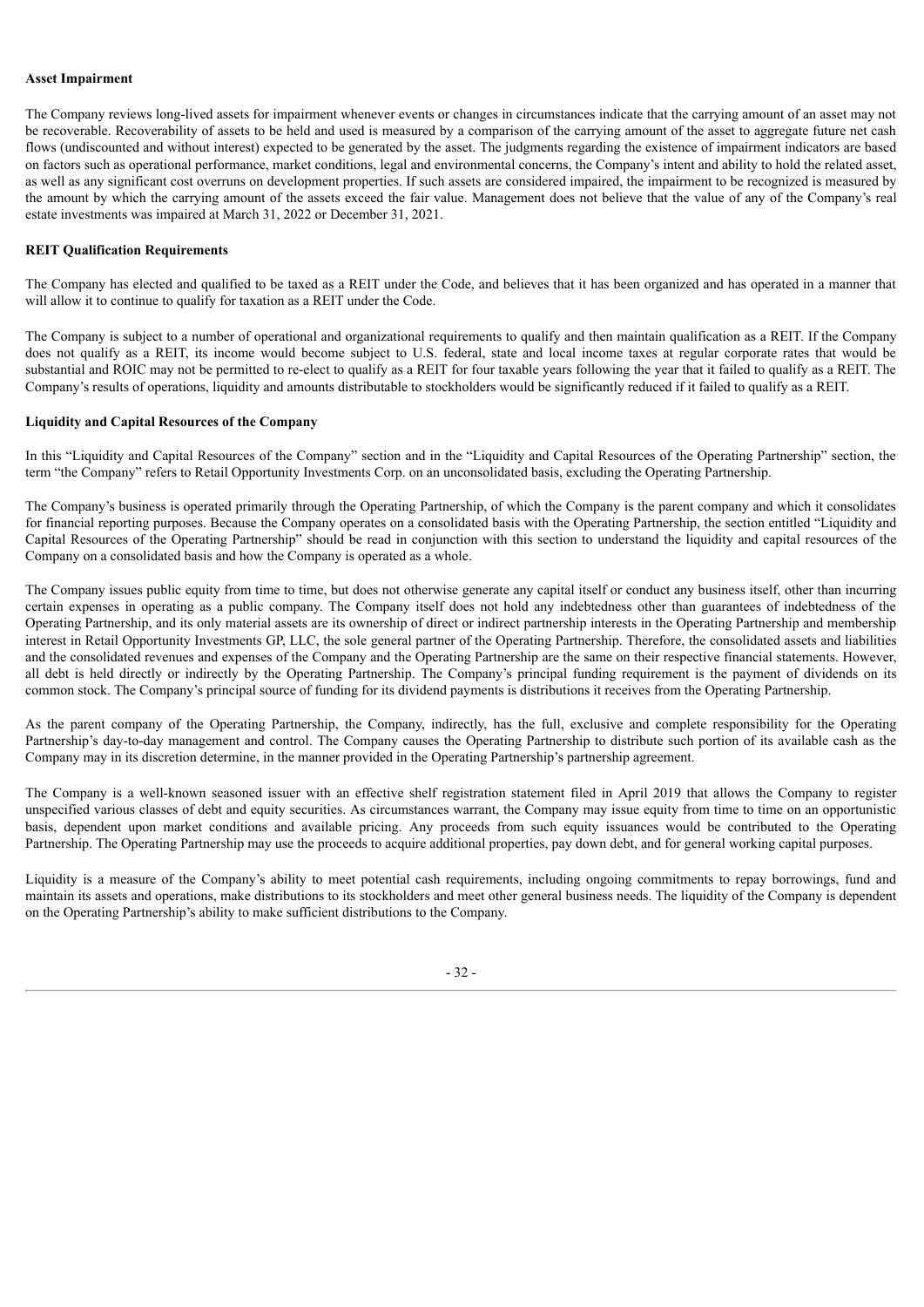During the three months ended March 31, 2022, the Company's primary sources of cash were distributions from the Operating Partnership and proceeds from the issuance of common stock. As of March 31, 2022, the Company has determined that it has adequate working capital to meet its dividend funding obligations for the next twelve months.

On February 20, 2020, the ROIC entered into an "at the market" sales agreement (the "Sales Agreement") with each of (i) KeyBanc Capital Markets Inc., BTIG, LLC, BMO Capital Markets Corp., BofA Securities, Inc., Capital One Securities, Inc., Citigroup Global Markets Inc., Jefferies LLC, J.P. Morgan Securities LLC, Raymond James & Associates, Inc., Regions Securities LLC, Robert W. Baird & Co. Incorporated and Wells Fargo Securities, LLC (collectively, the "Agents") and (ii) the Forward Purchasers (as defined below), pursuant to which ROIC may sell, from time to time, shares (any such shares, the "Primary Shares") of ROIC's common stock, par value \$0.0001 per share ("Common Stock"), to or through the Agents and instruct certain of the Agents, acting as forward sellers (the "Forward Sellers"), to offer and sell borrowed shares (any such shares, "Forward Hedge Shares," and collectively with the Primary Shares, the "Shares") with the Shares to be sold under the Sales Agreement having an aggregate offering price of up to \$500.0 million.

The Sales Agreement contemplates that, in addition to the issuance and sale of Primary Shares to or through the Agents as principal or its sales agents, ROIC may enter into separate forward sale agreements with any of KeyBanc Capital Markets Inc., BMO Capital Markets Corp., BofA Securities, Inc., Citigroup Global Markets Inc., Jefferies LLC, J.P. Morgan Securities LLC, Raymond James & Associates, Inc. and Wells Fargo Securities, LLC or their respective affiliates (in such capacity, the "Forward Purchasers"). If ROIC enters into a forward sale agreement with any Forward Purchaser, ROIC expects that such Forward Purchaser or its affiliate will borrow from third parties and, through the relevant Forward Seller, sell a number of Forward Hedge Shares equal to the number of shares of Common Stock underlying the particular forward sale agreement, in accordance with the mutually accepted instructions related to such forward sale agreement. ROIC will not initially receive any proceeds from any sale of Forward Hedge Shares through a Forward Seller. ROIC expects to fully physically settle each particular forward sale agreement with the relevant Forward Purchaser on one or more dates specified by ROIC on or prior to the maturity date of that particular forward sale agreement by issuing shares of Common Stock (the "Confirmation Shares"), in which case ROIC expects to receive aggregate net cash proceeds at settlement equal to the number of shares of Common Stock underlying the particular forward sale agreement multiplied by the relevant forward sale price. However, ROIC may also elect to cash settle or net share settle a particular forward sale agreement, in which case ROIC may not receive any proceeds from the issuance of shares of Common Stock, and ROIC will instead receive or pay cash (in the case of cash settlement) or receive or deliver shares of Common Stock (in the case of net share settlement).

During the three months ended March 31, 2022, ROIC sold a total of 724,279 shares under the Sales Agreement, which resulted in gross proceeds of approximately \$14.2 million and commissions of approximately \$142,000 paid to the Agents. The Company intends to use the net proceeds for general corporate purposes, which may include, among other things, the funding of acquisitions and additions to working capital.

For the three months ended March 31, 2022, dividends paid to stockholders totaled approximately \$22.1 million. Additionally, for the three months ended March 31, 2022, distributions paid from the Operating Partnership to the non-controlling interest holders of OP Units ("OP Unitholders") totaled approximately \$1.8 million. On a consolidated basis, cash flows from operations for the same period totaled approximately \$47.8 million. For the three months ended March 31, 2021, dividends paid and payable to stockholders totaled approximately \$13.1 million. Additionally, for the three months ended March 31, 2021, the distributions paid and payable from the Operating Partnership to the non-controlling interest OP Unitholders totaled approximately \$1.0 million. On a consolidated basis, cash flows from operations for the same period totaled approximately \$43.6 million.

Potential future sources of capital include equity issuances and distributions from the Operating Partnership.

# **Liquidity and Capital Resources of the Operating Partnership**

In this "Liquidity and Capital Resources of the Operating Partnership" section, the terms the "Operating Partnership," "we", "our" and "us" refer to the Operating Partnership together with its consolidated subsidiaries or the Operating Partnership and the Company together with their respective consolidated subsidiaries, as the context requires.

During the three months ended March 31, 2022, the Operating Partnership's primary source of cash was cash flow from operations and cash contributed by ROIC from the issuance of common stock. As of March 31, 2022, the Operating Partnership has determined that it has adequate capital to meet its debt obligations and operating expenses for the next twelve months.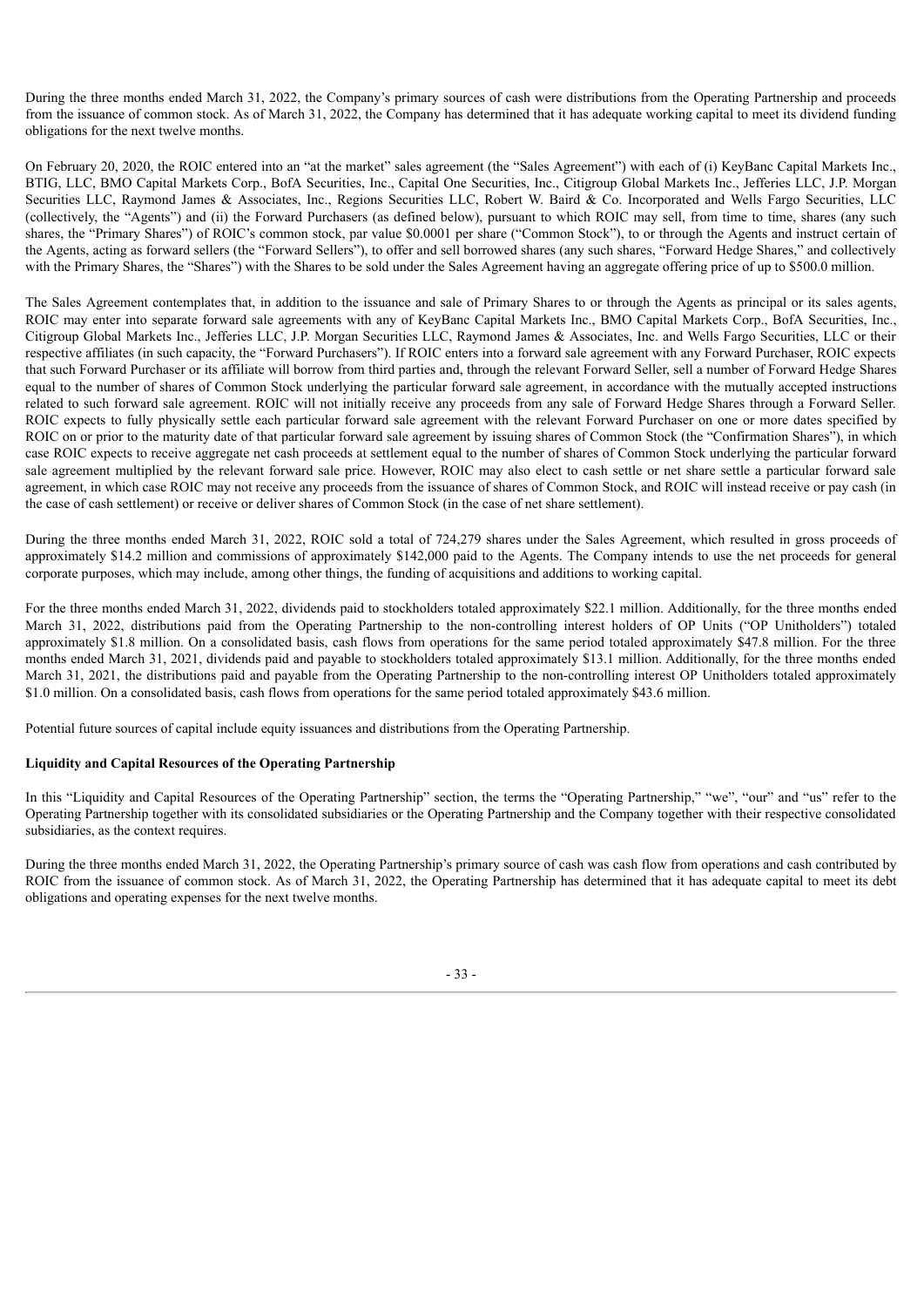The Operating Partnership has an unsecured term loan (the "term loan") with several banks under which the lenders agreed to provide a \$300.0 million unsecured term loan facility. Effective December 20, 2019, the Operating Partnership entered into the First Amendment to First Amended and Restated Term Loan Agreement (as amended, the "Term Loan Agreement") pursuant to which the maturity date of the term loan was extended from September 8, 2022 to January 20, 2025, without further options for extension. The Term Loan Agreement also provides that the Operating Partnership may from time to time request increased aggregate commitments of \$200.0 million under certain conditions set forth in the Term Loan Agreement, including the consent of the lenders for the additional commitments. Borrowings under the Term Loan Agreement accrue interest on the outstanding principal amount at a rate equal to an applicable rate based on the credit rating level of the Operating Partnership, plus, as applicable, (i) a LIBOR rate determined by reference to the cost of funds for U.S. dollar deposits for the relevant period (the "Eurodollar Rate"), or (ii) a base rate determined by reference to the highest of (a) the federal funds rate plus 0.50%, (b) the rate of interest announced by the Administrative Agent as its "prime rate," and (c) the Eurodollar Rate plus 1.00%.

The Operating Partnership has an unsecured revolving credit facility (the "credit facility") with several banks. Effective December 20, 2019, the Operating Partnership entered into the First Amendment to Second Amended and Restated Credit Agreement (as amended, the "Credit Facility Agreement") pursuant to which the borrowing capacity under the credit facility is \$600.0 million and the maturity date of the credit facility was extended from September 8, 2021 to February 20, 2024, with two six-month extension options, which may be exercised by the Operating Partnership upon satisfaction of certain conditions including the payment of extension fees. Additionally, the Credit Facility Agreement contains an accordion feature, which allows the Operating Partnership to increase the borrowing capacity under the credit facility up to an aggregate of \$1.2 billion, subject to lender consents and other conditions. Borrowings under the Credit Facility Agreement accrue interest on the outstanding principal amount at a rate equal to an applicable rate based on the credit rating level of the Operating Partnership, plus, as applicable, (i) the Eurodollar Rate, or (ii) a base rate determined by reference to the highest of (a) the federal funds rate plus 0.50%, (b) the rate of interest announced by KeyBank, National Association as its "prime rate," and (c) the Eurodollar Rate plus 0.90%. Additionally, the Operating Partnership is obligated to pay a facility fee at a rate based on the credit rating level of the Operating Partnership, currently 0.20%, and a fronting fee at a rate of 0.125% per year with respect to each letter of credit issued under the Credit Facility Agreement.

As of March 31, 2022, \$300.0 million and \$10.0 million were outstanding under the term loan and credit facility, respectively. The weighted average interest rates on the term loan and the credit facility during the three months ended March 31, 2022 were 1.2% and 1.0%, respectively. As discussed in Note 8 of the accompanying financial statements, the Company uses interest rate swaps to manage its interest rate risk and accordingly, the swapped interest rate on the term loan is 3.0%. The Company had no available borrowings under the term loan at March 31, 2022. The Company had \$590.0 million available to borrow under the credit facility at March 31, 2022.

Further, the Operating Partnership issued \$250.0 million aggregate principal amount of unsecured senior notes in each of December 2017, December 2014 and December 2013 and \$200.0 million aggregate principal amount of unsecured senior notes in September 2016, (collectively, the "Senior Notes") each of which were fully and unconditionally guaranteed by the Company.

The key terms of the Operating Partnership's Senior Notes are as follows:

| <b>Senior Notes</b>   | Aggregate<br>Principal<br>Amount (in<br>thousands) | <b>Issue Date and</b><br><b>Interest Accrual Date</b> | <b>Maturity Date</b> | Contractual<br><b>Interest Rate</b> | <b>First Interest</b><br>Payment | <b>Interest Payments</b><br>Due |
|-----------------------|----------------------------------------------------|-------------------------------------------------------|----------------------|-------------------------------------|----------------------------------|---------------------------------|
| Senior Notes Due 2027 | 250,000                                            | December 15, 2017                                     | December 15, 2027    | $4.19\%$                            | June 15, 2018                    | June 15 and<br>December 15      |
| Senior Notes Due 2026 | 200,000                                            | September 22, 2016                                    | September 22, 2026   | $3.95\%$                            | March 22, 2017                   | March 22 and<br>September 22    |
| Senior Notes Due 2024 | 250,000                                            | December 3, 2014                                      | December 15, 2024    | 4.00 $%$                            | June 15, 2015                    | June 15 and<br>December 15      |
| Senior Notes Due 2023 | 250,000                                            | December 9, 2013                                      | December 15, 2023    | $5.00\%$                            | June 15, 2014                    | June 15 and<br>December 15      |

The Operating Partnership's material current and long-term cash requirements are further described below.

The Operating Partnership's debt agreements contain customary representations, financial and other covenants, and its ability to borrow under these agreements is subject to its compliance with financial covenants and other restrictions on an ongoing basis. The Company was in compliance with such covenants at March 31, 2022.

- 34 -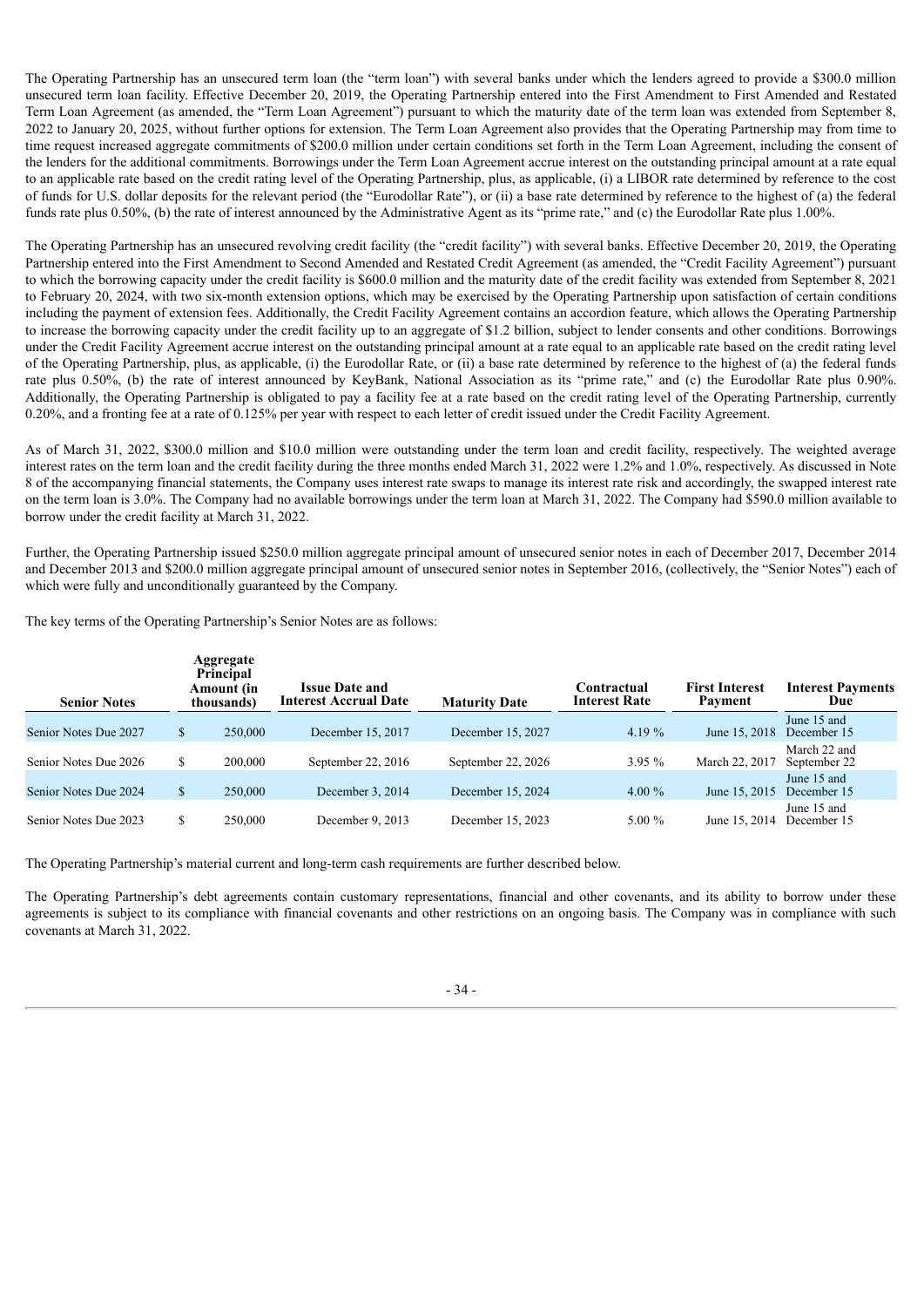While the Operating Partnership generally intends to hold its assets as long term investments, certain of its investments may be sold in order to manage the Operating Partnership's interest rate risk and liquidity needs, meet other operating objectives and adapt to market conditions. The timing and impact of future sales of its investments, if any, cannot be predicted with any certainty.

The Company has investment grade credit ratings from Moody's Investors Service (Baa2), S&P Global Ratings (BBB-) and Fitch Ratings (BBB).

# *Cash Flows*

The following table summarizes, for the periods indicated, selected items in our consolidated statements of cash flows (in thousands):

|                                 | Three Months Ended March 31, |          |  |  |  |
|---------------------------------|------------------------------|----------|--|--|--|
|                                 | 2022                         | 2021     |  |  |  |
| Net Cash Provided by (Used in): |                              |          |  |  |  |
| <b>Operating Activities</b>     | 47.771 \$                    | 43,550   |  |  |  |
| <b>Investing Activities</b>     | $(17,009)$ \$                | (7, 445) |  |  |  |
| <b>Financing Activities</b>     | (25,772)                     | (35,749) |  |  |  |

# *Net Cash Flows from:*

## *Operating Activities*

Net cash flows provided by operating activities amounted to approximately \$47.8 million in the three months ended March 31, 2022, compared to approximately \$43.6 million in the comparable period in 2021. This increase of approximately \$4.2 million during the three months ended March 31, 2022 is primarily due to the increase in property operating income of approximately \$5.8 million and the timing of collections and payments of working capital accounts.

## *Investing Activities*

Net cash flows used in investing activities amounted to approximately \$17.0 million in the three months ended March 31, 2022, compared to approximately \$7.4 million in the comparable period in 2021. This increase of approximately \$9.6 million for the three months ended March 31, 2022 is primarily due to an increase in payments for improvements to properties of approximately \$8.6 million.

## *Financing Activities*

Net cash flows used in financing activities amounted to approximately \$25.8 million in the three months ended March 31, 2022, compared to approximately \$35.7 million in the comparable period in 2021. This decrease of approximately \$10.0 million for the three months ended March 31, 2022 is primarily due to the net increase in borrowings on the credit facility of \$44.0 million and the increase in proceeds from the sale of common stock of approximately \$14.2 million, offset by the increase in dividends and distributions paid to common shareholders and OP Unitholders of approximately \$23.8 million and the increase in principal repayments on mortgages of approximately \$23.5 million.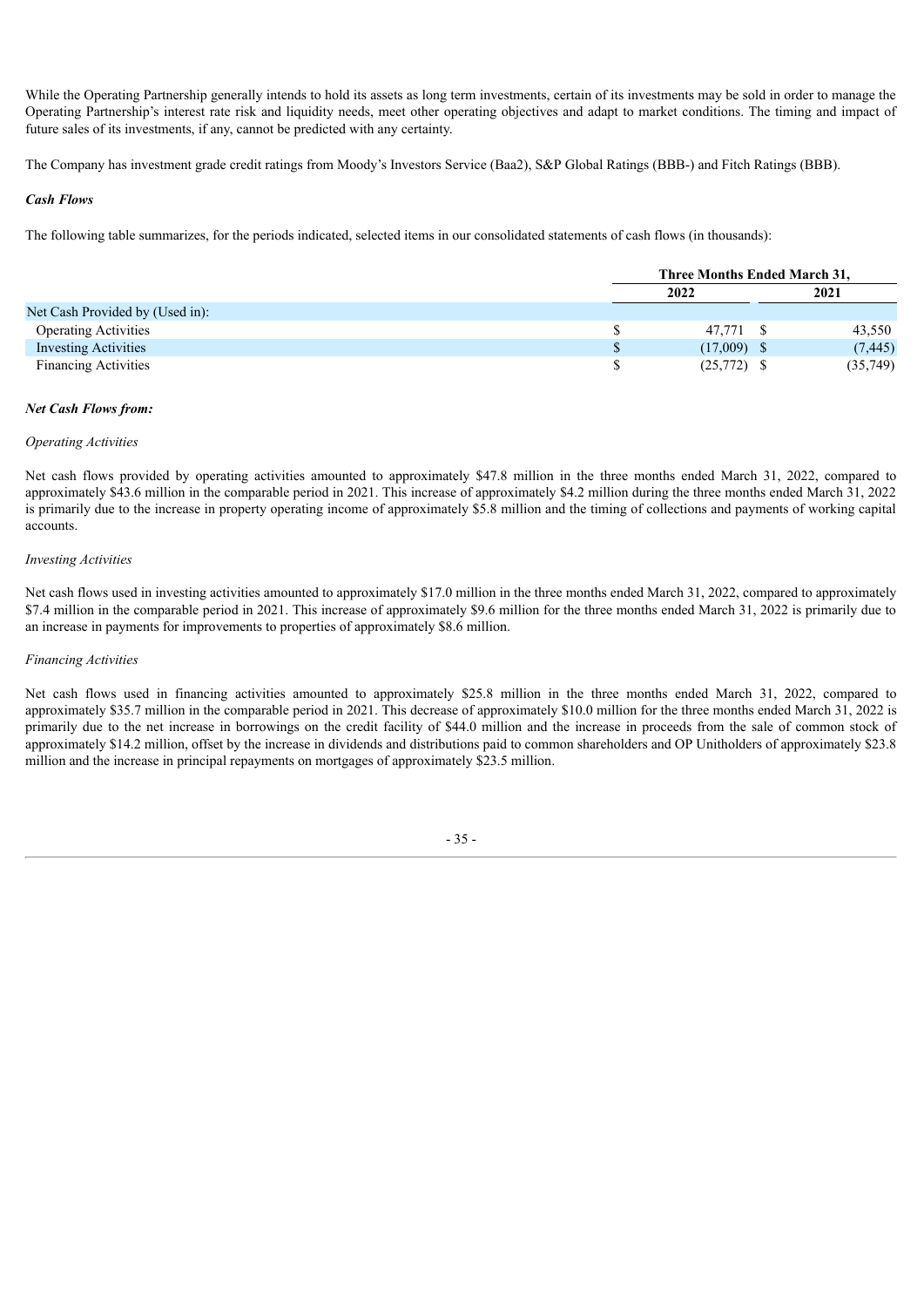## **Material Cash Requirements**

The following table represents the Company's known contractual and other short-term (i.e., the next twelve months) and long-term (i.e., beyond the next twelve months) obligations as of March 31, 2022 (in thousands):

|                                                 | <b>Short-Term</b> | Long-Term |               | <b>Total</b> |
|-------------------------------------------------|-------------------|-----------|---------------|--------------|
| <b>Material cash requirements:</b>              |                   |           |               |              |
| Mortgage Notes Payable Principal <sup>(1)</sup> | 668               | 60,557    | <sup>\$</sup> | 61,225       |
| Mortgage Notes Payable Interest                 | 2,500             | 4,488     |               | 6,988        |
| Term loan (2)                                   |                   | 300,000   |               | 300,000      |
| Credit facility <sup>(3)</sup>                  |                   | 10,000    |               | 10,000       |
| Senior Notes Due 2027 <sup>(4)</sup>            | 10,475            | 302,375   |               | 312,850      |
| Senior Notes Due 2026 <sup>(4)</sup>            | 7.900             | 227,650   |               | 235,550      |
| Senior Notes Due 2024 (4)                       | 10.000            | 270,000   |               | 280,000      |
| Senior Notes Due 2023 <sup>(4)</sup>            | 12.500            | 262,500   |               | 275,000      |
| Operating lease obligations                     | 1,328             | 35,368    |               | 36,696       |
| <b>Total</b>                                    | 45,371 \$         | 1,472,938 |               | 1,518,309    |

(1) Does not include unamortized mortgage premium of approximately \$450,000 as of March 31, 2022.

- (2) For the purpose of the above table, the Company has assumed that borrowings under the term loan accrue interest at the interest rate on the term loan as of March 31, 2022 which was 3.0%, inclusive of the swap agreements the Company has entered into.
- (3) For the purpose of the above table, the Company has assumed that borrowings under the credit facility accrue interest at the interest rate on the credit facility as of March 31, 2022 which was 1.4%
- (4) Represents payments of interest only in the short-term and payments of both principal and interest in the long-term.

The short-term and long-term liquidity requirements of the Company, including the Operating Partnership and its subsidiaries, consist primarily of the material cash requirements set forth above, dividends expected to be paid to the Company's stockholders, capital expenditures and capital required for acquisitions.

The Company, including the Operating Partnership and its subsidiaries, plans to satisfy its short-term liquidity requirements, including its material cash requirements, through operating cash flows and borrowings under the credit facility.

Historically, the Company, including the Operating Partnership and its subsidiaries, has financed its long-term liquidity requirements through operating cash flows, borrowings under the credit facility and term loan, debt refinancings, new debt, equity offerings and other capital market transactions, and/or the disposition of assets. The Company expects to continue doing so in the future. However, there can be no assurance that these sources will always be available to the Company when needed, or on terms the Company desires or that the future requirements of the Company will not be materially higher than the Company currently expects.

The Company has committed approximately \$2.5 million and \$145,000 in tenant improvements (including building and site improvements) and leasing commissions, respectively, for the new leases and renewals that occurred during the three months ended March 31, 2022.

The Company has entered into several lease agreements with an officer of the Company. Pursuant to the lease agreements, the Company is provided the use of storage space.

## **Real Estate Taxes**

The Company's leases generally require the tenants to be responsible for a pro-rata portion of the real estate taxes.

## **Inflation**

The Company's long-term leases contain provisions to mitigate the adverse impact of inflation on its operating results. Such provisions include clauses entitling the Company to receive (a) scheduled base rent increases and (b) percentage rents based

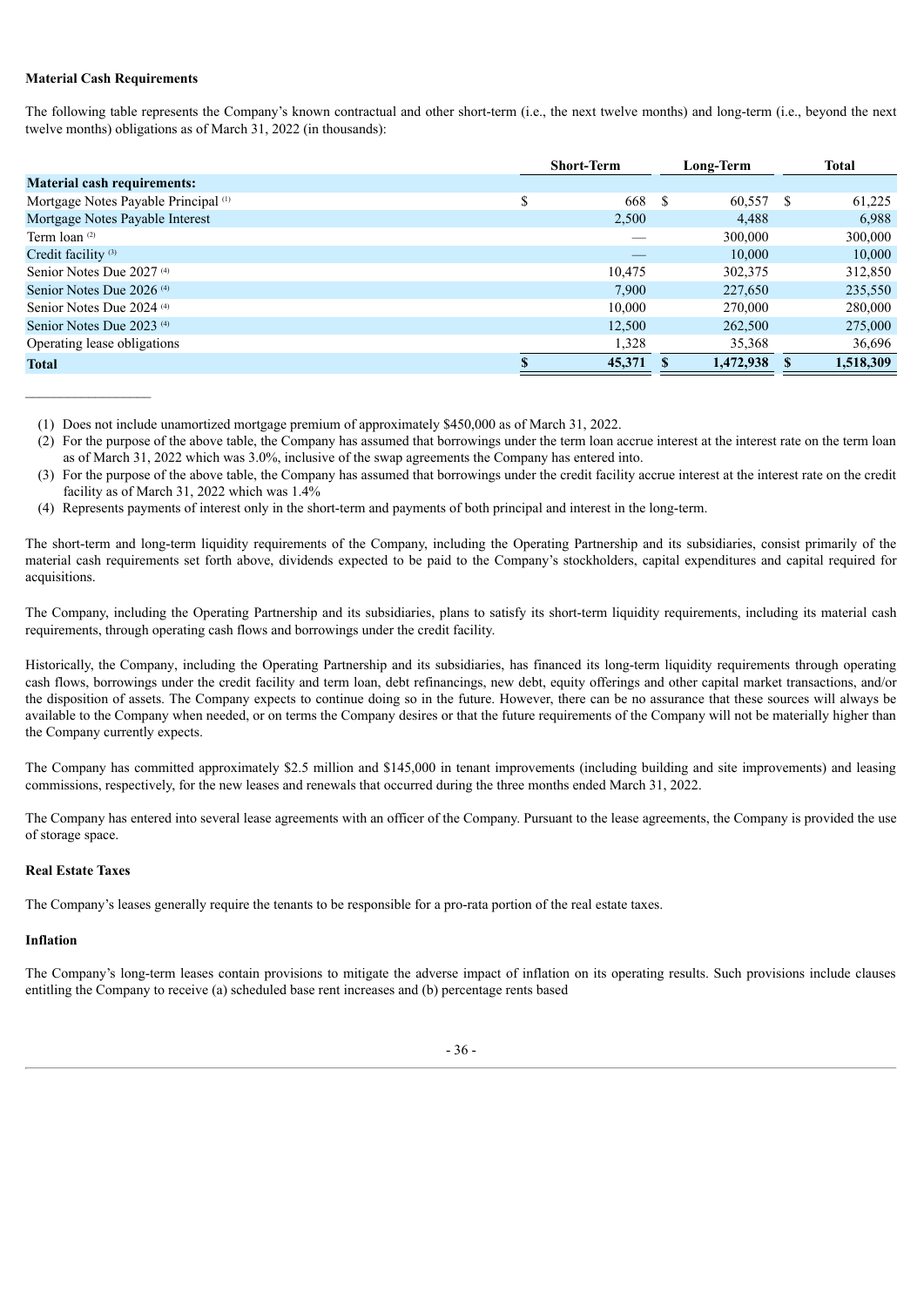upon tenants' gross sales which generally increase as prices rise. In addition, many of the Company's non-anchor leases are for terms of less than ten years, which permits the Company to seek increases in rents upon renewal at then-current market rates if rents provided in the expiring leases are below thenexisting market rates. Most of the Company's leases require tenants to pay a share of operating expenses, including common area maintenance, real estate taxes, insurance and utilities, thereby reducing the Company's exposure to increases in costs and operating expenses resulting from inflation.

## **Leverage Policies**

The Company employs prudent amounts of leverage and uses debt as a means of providing additional funds for the acquisition of its properties and the diversification of its portfolio. The Company seeks to primarily utilize unsecured debt in order to maintain liquidity and flexibility in its capital structure.

Under the term loan, several banks acting as lenders have agreed to provide up to \$300.0 million of borrowing capacity. Effective December 20, 2019, the Company entered into the Term Loan Agreement pursuant to which the maturity date of the term loan was extended from September 8, 2022 to January 20, 2025, without further options for extension. The Term Loan Agreement also provides that the Company may from time to time request increased aggregate commitments of \$200.0 million under certain conditions set forth in the Term Loan Agreement, including the consent of the lenders for the additional commitments.

Under the credit facility, several banks acting as lenders have agreed to provide up to \$600.0 million of borrowing capacity. Effective December 20, 2019, the Company entered into the Credit Facility Agreement pursuant to which the maturity date of the credit facility was extended from September 8, 2021 to February 20, 2024, with two six-month extension options, which may be exercised by the Operating Partnership upon satisfaction of certain conditions including the payment of extension fees. Additionally, the Credit Facility Agreement contains an accordion feature, which allows the Operating Partnership to increase the borrowing capacity under the credit facility up to an aggregate of \$1.2 billion, subject to lender consents and other conditions.

Further, the Operating Partnership issued \$250.0 million aggregate principal amount of unsecured senior notes in each of December 2017, December 2014 and December 2013 and \$200.0 million aggregate principal amount of unsecured senior notes in September 2016, each of which were fully and unconditionally guaranteed by the Company.

The Company may borrow on a non-recourse basis at the corporate level or Operating Partnership level. Non-recourse indebtedness means the indebtedness of the borrower or its subsidiaries is secured only by specific assets without recourse to other assets of the borrower or any of its subsidiaries. Even with non-recourse indebtedness, however, a borrower or its subsidiaries will likely be required to guarantee against certain breaches of representations and warranties such as those relating to the absence of fraud, misappropriation, misapplication of funds, environmental conditions and material misrepresentations. Because non-recourse financing generally restricts the lender's claim on the assets of the borrower, the lender generally may only proceed against the asset securing the debt. This may protect the Company's other assets.

The Company plans to evaluate each investment opportunity and determine the appropriate leverage on a case-by-case basis and also on a Company-wide basis. The Company may seek to refinance indebtedness, such as when a decline in interest rates makes it beneficial to prepay an existing mortgage, when an existing mortgage matures or if an attractive investment becomes available and the proceeds from the refinancing can be used to purchase the investment.

The Company plans to finance future acquisitions through a combination of cash from operations, borrowings under the credit facility, the assumption of existing mortgage debt, the issuance of OP Units, equity and debt offerings, and the potential sale of existing assets. In addition, the Company may acquire retail properties indirectly through joint ventures with third parties as a means of increasing the funds available for the acquisition of properties.

## **Distributions**

The Operating Partnership and ROIC intend to make regular quarterly distributions to holders of their OP Units and common stock, respectively. The Operating Partnership pays distributions to ROIC directly as a holder of units of the Operating Partnership, and indirectly to ROIC through distributions to Retail Opportunity Investments GP, LLC, a wholly owned subsidiary of ROIC. U.S. federal income tax law generally requires that a REIT distribute annually at least 90% of its REIT taxable income, without regard to the deduction for dividends paid and excluding net capital gains, and that it pay U.S. federal income tax at regular corporate rates to the extent that it annually distributes less than 100% of its net taxable income. ROIC intends to pay regular quarterly dividends to its stockholders in an amount not less than its net taxable income, if and to the extent authorized by its board of directors. If ROIC's cash available for distribution is less than its net taxable income, ROIC

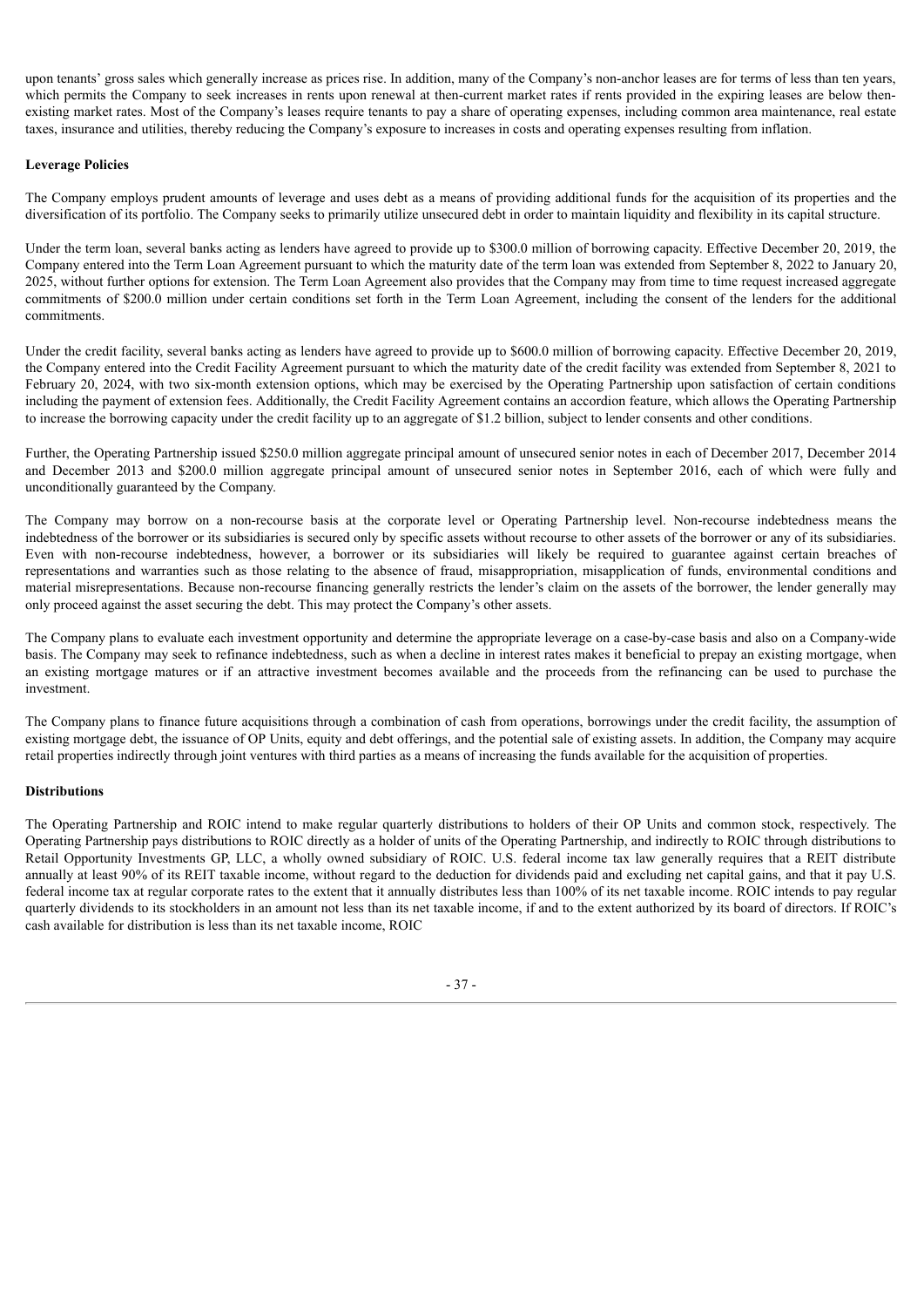could be required to sell assets or borrow funds to make cash distributions or ROIC may make a portion of the required distribution in the form of a taxable stock distribution or distribution of debt securities.

#### **Recently Issued Accounting Pronouncements**

.

See Note 1 to the accompanying consolidated financial statements

## <span id="page-41-0"></span>**Item 3. Quantitative and Qualitative Disclosures About Market Risk**

The Company's primary market risk exposure is to changes in interest rates related to its debt. There is inherent rollover risk for borrowings as they mature and are renewed at current market rates. The extent of this risk is not quantifiable or predictable because of the variability of future interest rates and the Company's future financing requirements.

As of March 31, 2022, the Company had \$310.0 million of variable rate debt outstanding. The Company has primarily used fixed-rate debt and interest rate swaps to manage its interest rate risk. See the discussion under Note 8 to the accompanying consolidated financial statements for certain quantitative details related to the interest rate swaps.

The Company entered into interest rate swaps in order to economically hedge against the risk of rising interest rates that would affect the Company's interest expense related to its future anticipated debt issuances as part of its overall borrowing program. The sensitivity analysis table presented below shows the estimated instantaneous parallel shift in the yield curve up and down by 50 and 100 basis points, respectively, on the clean market value of its interest rate derivatives as of March 31, 2022, exclusive of non-performance risk (in thousands):

| <b>Swap Notional</b> | Less 100 basis points | Less 50 basis points | <b>March 31, 2022</b><br>Value | Increase 50 basis<br>points | Increase 100 basis<br>points |
|----------------------|-----------------------|----------------------|--------------------------------|-----------------------------|------------------------------|
| \$100,000            | (637)                 | $(464)$ \$           | (292)                          | (120)                       | 51                           |
| \$100,000            | (637)                 | $(464)$ \$           | (292)                          | (120)                       | 51                           |
| \$50,000             | (496)                 | $(409)$ \$           | (323)                          | (237)                       | (151)                        |
| \$50,000             | (497).                | $(410)$ \$           | (324)                          | (238)                       | (152)                        |

See Note 8 of the accompanying consolidated financial statements for a discussion on how the Company values derivative financial instruments. The Company calculates the value of its interest rate swaps based upon the present value of the future cash flows expected to be paid and received on each leg of the swap. The cash flows on the fixed leg of the swap are agreed to at inception and the cash flows on the floating leg of a swap change over time as interest rates change. To estimate the floating cash flows at each valuation date, the Company utilizes a forward curve which is constructed using LIBOR fixings, Eurodollar futures, and swap rates, which are observable in the market. Both the fixed and floating legs' cash flows are discounted at market discount factors. For purposes of adjusting its derivative valuations, the Company incorporates the nonperformance risk for both itself and its counterparties to these contracts based upon management's estimates of credit spreads, credit default swap spreads (if available) or IHS Markit ratings in order to derive a curve that considers the term structure of credit.

<span id="page-41-1"></span>As a corporation that has elected to qualify as a REIT for U.S. federal income tax purposes, commencing with its taxable year ended December 31, 2010, ROIC's future income, cash flows and fair values relevant to financial instruments are dependent upon prevailing market interest rates. Market risk refers to the risk of loss from adverse changes in market prices and interest rates. The Company will be exposed to interest rate changes primarily as a result of longterm debt used to acquire properties and make real estate-related debt investments. The Company's interest rate risk management objectives will be to limit the impact of interest rate changes on earnings and cash flows and to lower overall borrowing costs. To achieve these objectives, the Company expects to borrow primarily at fixed rates or variable rates with the lowest margins available and, in some cases, with the ability to convert variable rates to fixed rates. In addition, the Company uses derivative financial instruments to manage interest rate risk. The Company will not use derivatives for trading or speculative purposes and will only enter into contracts with major financial institutions based on their credit rating and other factors. Currently, the Company uses four interest rate swaps to manage its interest rate risk. See Note 8 of the accompanying consolidated financial statements.

- 38 -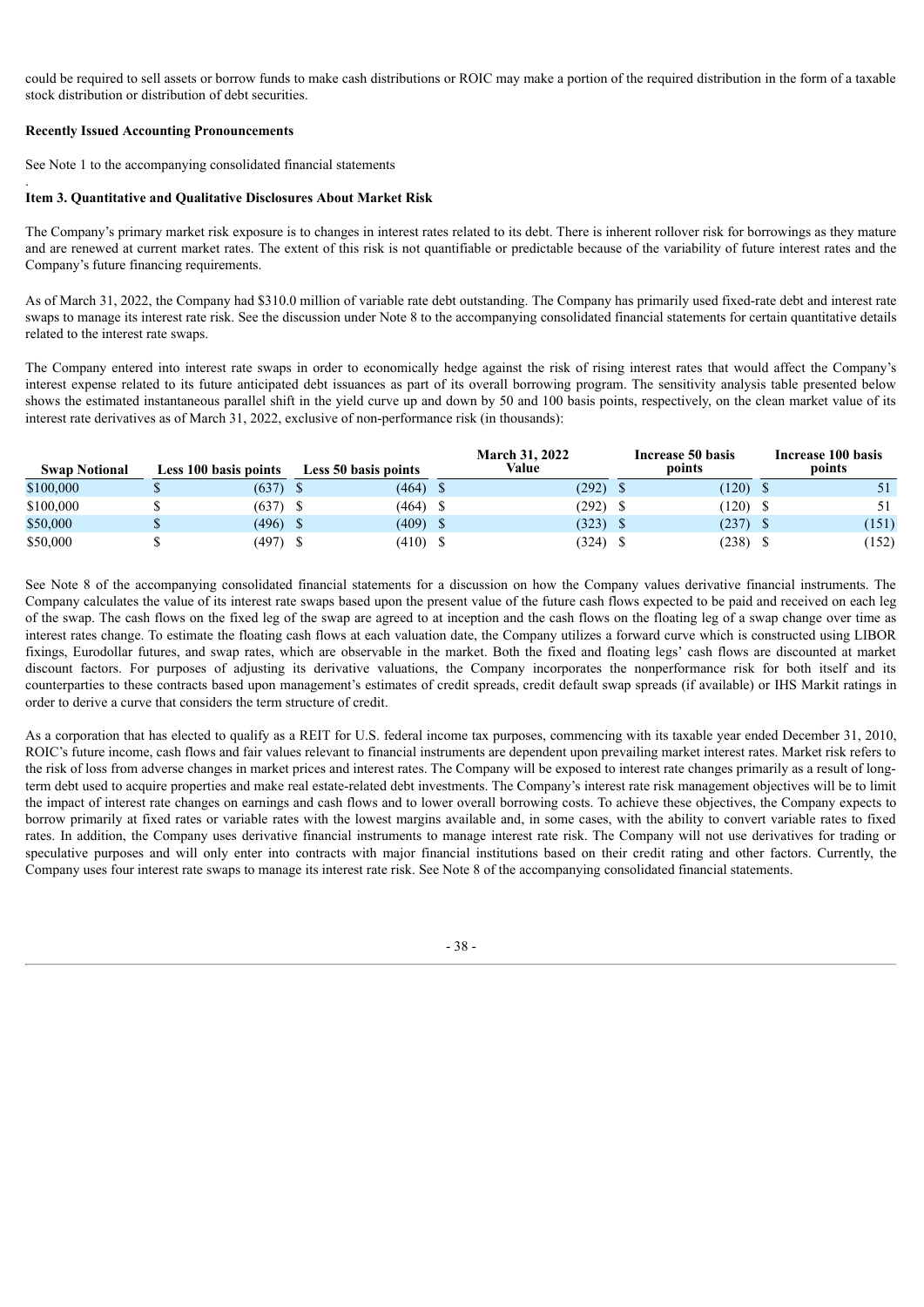#### **Item 4. Controls and Procedures**

## **Controls and Procedures (Retail Opportunity Investments Corp.)**

ROIC's Chief Executive Officer and Chief Financial Officer, based on their evaluation of the ROIC's disclosure controls and procedures (as defined in Rules 13a-15(e) and 15d-15(e) under the Exchange Act) required by paragraph (b) of Rule 13a-15 or Rule 15d-15, have concluded that as of the end of the period covered by this report, the ROIC's disclosure controls and procedures were effective to give reasonable assurances to the timely collection, evaluation and disclosure of information relating to ROIC that would potentially be subject to disclosure under the Exchange Act and the rules and regulations promulgated thereunder.

During the three months ended March 31, 2022, there was no change in ROIC's internal control over financial reporting that has materially affected, or is reasonably likely to materially affect, ROIC's internal control over financial reporting.

## **Controls and Procedures (Retail Opportunity Investments Partnership, LP)**

The Company's Chief Executive Officer and Chief Financial Officer, based on their evaluation of the Operating Partnership's disclosure controls and procedures (as defined in Rules 13a-15(e) and 15d-15(e) under the Exchange Act) required by paragraph (b) of Rule 13a-15 or Rule 15d-15, have concluded that as of the end of the period covered by this report, the Operating Partnership's disclosure controls and procedures were effective to give reasonable assurances to the timely collection, evaluation and disclosure of information relating to the Operating Partnership that would potentially be subject to disclosure under the Exchange Act and the rules and regulations promulgated thereunder.

During the three months ended March 31, 2022, there was no change in the Operating Partnership's internal control over financial reporting that has materially affected, or is reasonably likely to materially affect, the Operating Partnership's internal control over financial reporting.

# **PART II. OTHER INFORMATION**

## <span id="page-42-1"></span><span id="page-42-0"></span>**Item 1. Legal Proceedings**

We are not involved in any material litigation nor, to our knowledge, is any material litigation pending or threatened against us, other than routine litigation arising out of the ordinary course of business or which is expected to be covered by insurance and not expected to harm our business, financial condition or results of operations.

#### <span id="page-42-2"></span>**Item 1A. Risk Factors**

See our Annual Report on Form 10-K for the year ended December 31, 2021. There have been no significant changes to our risk factors during the three months ended March 31, 2022.

#### <span id="page-42-3"></span>**Item 2. Unregistered Sales of Equity Securities and Use of Proceeds**

During the three months ended March 31, 2022, ROIC purchased the following:

|                                          | <b>Total Number of Shares</b><br>Purchased <sup>(1)</sup> | <b>Average Price Paid per</b><br>Share | <b>Total Number of Shares</b><br><b>Purchased as Part of</b><br><b>Publicly Announced Plans</b><br>or Programs | <b>Maximum Number of</b><br><b>Shares That May Yet be</b><br><b>Purchased Under the</b><br><b>Plans or Programs</b> |
|------------------------------------------|-----------------------------------------------------------|----------------------------------------|----------------------------------------------------------------------------------------------------------------|---------------------------------------------------------------------------------------------------------------------|
| January 1, 2022 to January<br>31, 2022   | 122,658 \$                                                | 19.60                                  |                                                                                                                |                                                                                                                     |
| February 1, 2022 to<br>February 28, 2022 |                                                           |                                        |                                                                                                                |                                                                                                                     |
| March 1, 2022 to March 31,<br>2022       |                                                           |                                        |                                                                                                                |                                                                                                                     |
| Total                                    | 122,658                                                   | 19.60                                  |                                                                                                                |                                                                                                                     |

(1) Represents shares repurchased by the Company in connection with the net share settlement to cover the minimum taxes on vesting of restricted stock issued under the Company's Equity Incentive Plan.

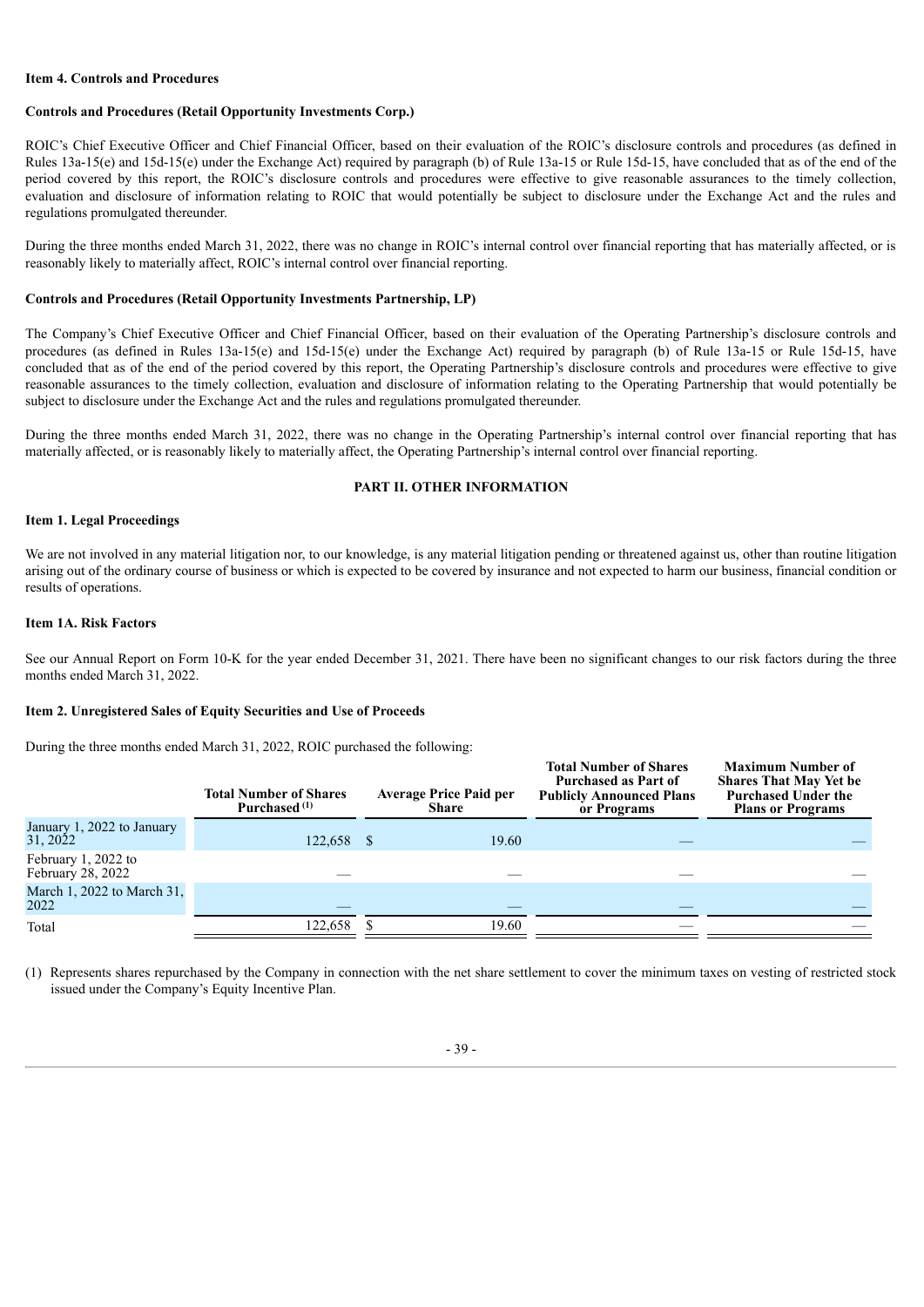# <span id="page-43-0"></span>**Item 3. Defaults Upon Senior Securities**

None.

# <span id="page-43-1"></span>**Item 4. Mine Safety Disclosures**

Not applicable.

# <span id="page-43-2"></span>**Item 5. Other Information**

None.

# <span id="page-43-3"></span>**Item 6. Exhibits**

| 2.1  | Articles of Merger between Retail Opportunity Investments Corp., a Delaware corporation, and Retail Opportunity Investments Corp., a<br>Maryland corporation, as survivor. $(1)$                                                                                                                                         |
|------|--------------------------------------------------------------------------------------------------------------------------------------------------------------------------------------------------------------------------------------------------------------------------------------------------------------------------|
| 3.2  | Articles of Amendment and Restatement of Retail Opportunity Investments Corp. <sup>(1)</sup>                                                                                                                                                                                                                             |
| 3.3  | <u>Amended and Restated Bylaws of Retail Opportunity Investments Corp.</u> <sup>(3)</sup>                                                                                                                                                                                                                                |
| 3.4  | Second Amended and Restated Agreement of Limited Partnership of Retail Opportunity Investments Partnership, LP by and among Retail<br>Opportunity Investments GP, LLC as general partner, Retail Opportunity Investments Corp. and the other limited partners thereto, dated as<br>of September 27, 2013. <sup>(2)</sup> |
| 31.1 | Certification of Chief Executive Officer pursuant to Section 302 of Sarbanes-Oxley Act of 2002.                                                                                                                                                                                                                          |
| 31.2 | Certification of Chief Financial Officer pursuant to Section 302 of Sarbanes-Oxley Act of 2002.                                                                                                                                                                                                                          |
| 32.1 | Certification of Chief Executive and Chief Financial Officer pursuant to 18 U.S.C. Section 1350 as adopted pursuant to Section 906 of the<br>Sarbanes-Oxley Act of 2002.                                                                                                                                                 |

- 101.SCH Inline XBRL Taxonomy Extension Schema Document.
- 101.CAL Inline XBRL Taxonomy Extension Calculation Linkbase Document.
- 101.DEF Inline XBRL Taxonomy Extension Definition Linkbase Document.
- 101.LAB Inline XBRL Taxonomy Extension Label Linkbase Document.
- 101.PRE Inline XBRL Taxonomy Extension Presentation Linkbase Document.
- 104 The cover page from this Quarterly Report on Form 10-Q for the quarter ended March 31, 2022, formatted in Inline XBRL (and contained in Exhibit 101).

- 40 -

<sup>(1)</sup> Incorporated by reference to the Company's current report on Form 8-K filed on June 3, 2011.

<sup>(2)</sup> Incorporated by reference to the Company's current report on Form 8-K filed on October 2, 2013.

<span id="page-43-4"></span><sup>(3)</sup> Incorporated by reference to the Company's current report on Form 8-K filed on December 15, 2021.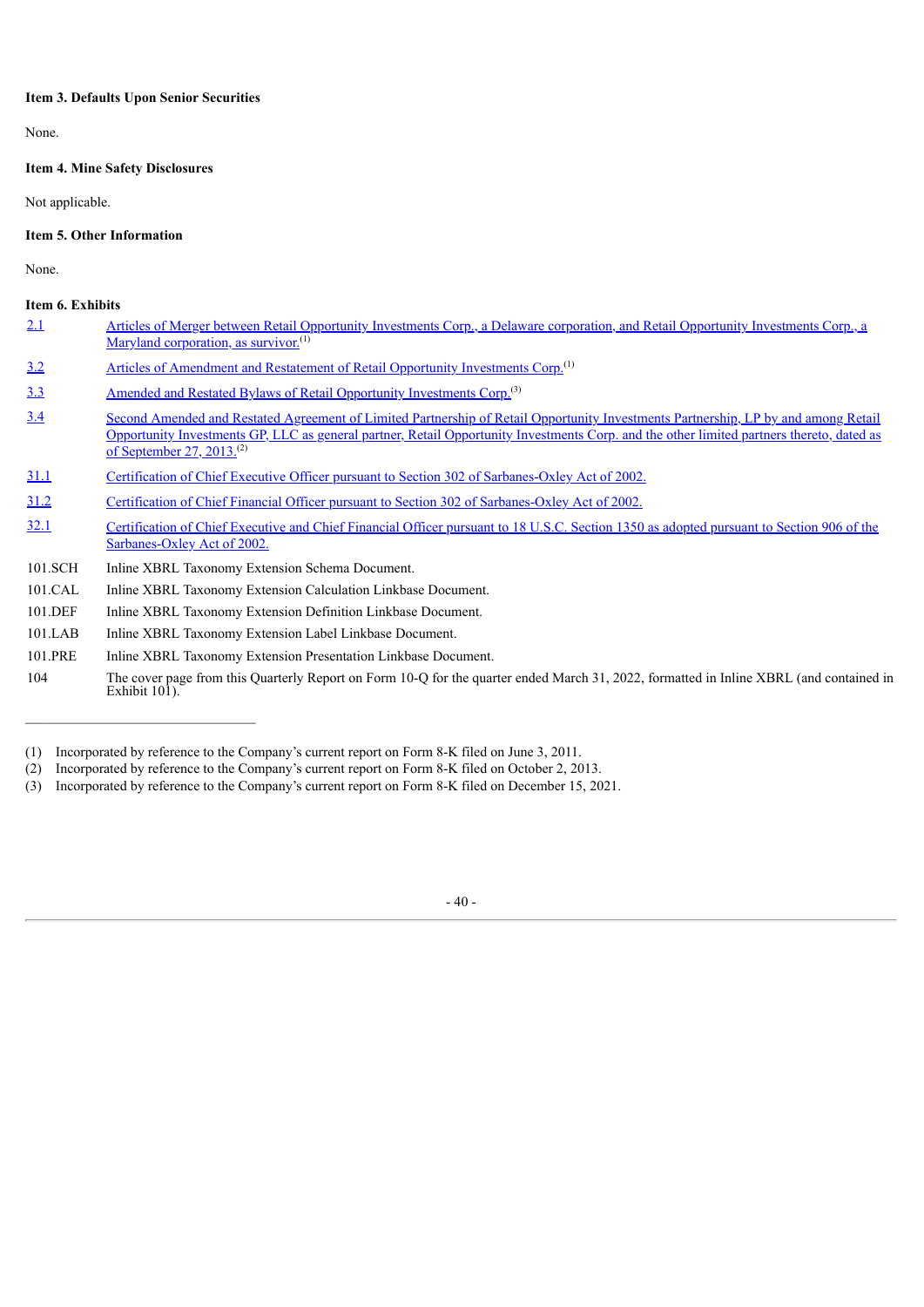# **SIGNATURES**

Pursuant to the requirements of the Securities Exchange Act of 1934, as amended, the Registrant has duly caused this report to be signed on its behalf by the undersigned thereunto duly authorized.

Registrant Registrant

/s/ Stuart A. Tanz /s/ Stuart A. Tanz Name: Stuart A. Tanz Name: Stuart A. Tanz Title: *Chief Executive Of icer* Title: *Chief Executive Of icer*

/s/ Michael B. Haines /s/ Michael B. Haines Name: Michael B. Haines Name: Michael B. Haines

Date: April 26, 2022 Date: April 26, 2022

RETAIL OPPORTUNITY INVESTMENTS CORP. RETAIL OPPORTUNITY INVESTMENTS PARTNERSHIP, LP, by Retail Opportunity Investments GP, LLC, its sole general partner

Date: April 26, 2022 Date: April 26, 2022

Title: *Chief Financial Of icer* Title: *Chief Financial Of icer*

- 41 -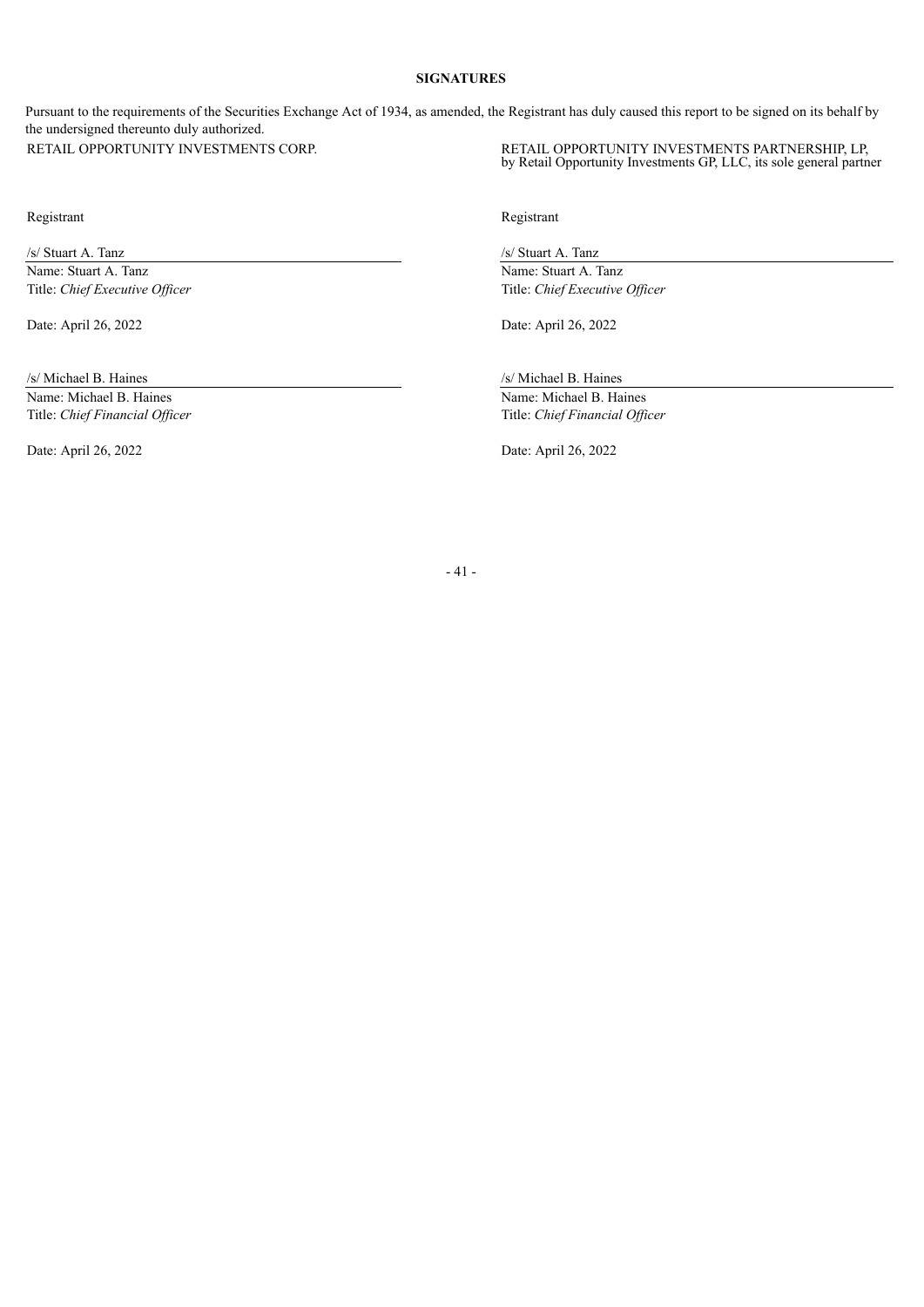# **RETAIL OPPORTUNITY INVESTMENTS CORP.** CERTIFICATION OF CHIEF EXECUTIVE OFFICER

<span id="page-45-0"></span>I, Stuart A. Tanz, certify that:

- 1. I have reviewed this quarterly report on Form 10-Q of Retail Opportunity Investments Corp.;
- 2. Based on my knowledge, this report does not contain any untrue statement of a material fact or omit to state a material fact necessary to make the statements made, in light of the circumstances under which such statements were made, not misleading with respect to the period covered by this report;
- 3. Based on my knowledge, the financial statements, and other financial information included in this report, fairly present in all material respects the financial condition, results of operations and cash flows of the registrant as of, and for, the periods presented in this report;
- 4. The registrant's other certifying officer(s) and I are responsible for establishing and maintaining disclosure controls and procedures (as defined in Exchange Act Rules 13a-15(e) and 15d-15(e)) and internal control over financial reporting (as defined in Exchange Act Rules 13a-15(f) and 15d-15(f)) for the registrant and have:
	- a. Designed such disclosure controls and procedures, or caused such disclosure controls and procedures to be designed under our supervision, to ensure that material information relating to the registrant, including its consolidated subsidiaries, is made known to us by others within those entities, particularly during the period in which this report is being prepared;
	- b. Designed such internal control over financial reporting, or caused such internal control over financial reporting to be designed under our supervision, to provide reasonable assurance regarding the reliability of financial reporting and the preparation of financial statements for external purposes in accordance with generally accepted accounting principles;
	- c. Evaluated the effectiveness of the registrant's disclosure controls and procedures and presented in this report our conclusions about the effectiveness of the disclosure controls and procedures, as of the end of the period covered by this report based on such evaluation; and
	- d. Disclosed in this report any change in the registrant's internal control over financial reporting that occurred during the registrant's most recent fiscal quarter (the registrant's fourth fiscal quarter in the case of an annual report) that has materially affected, or is reasonably likely to materially affect, the registrant's internal control over financial reporting; and
- 5. The registrant's other certifying officer(s) and I have disclosed, based on our most recent evaluation of internal control over financial reporting, to the registrant's auditors and the audit committee of the registrant's board of directors (or persons performing the equivalent functions):
	- a. All significant deficiencies and material weaknesses in the design or operation of internal control over financial reporting which are reasonably likely to adversely affect the registrant's ability to record, process, summarize and report financial information; and
	- b. Any fraud, whether or not material, that involves management or other employees who have a significant role in the registrant's internal control over financial reporting.

Date: April 26, 2022 By: /s/ Stuart A. Tanz

Name: Stuart A. Tanz Title: Chief Executive Officer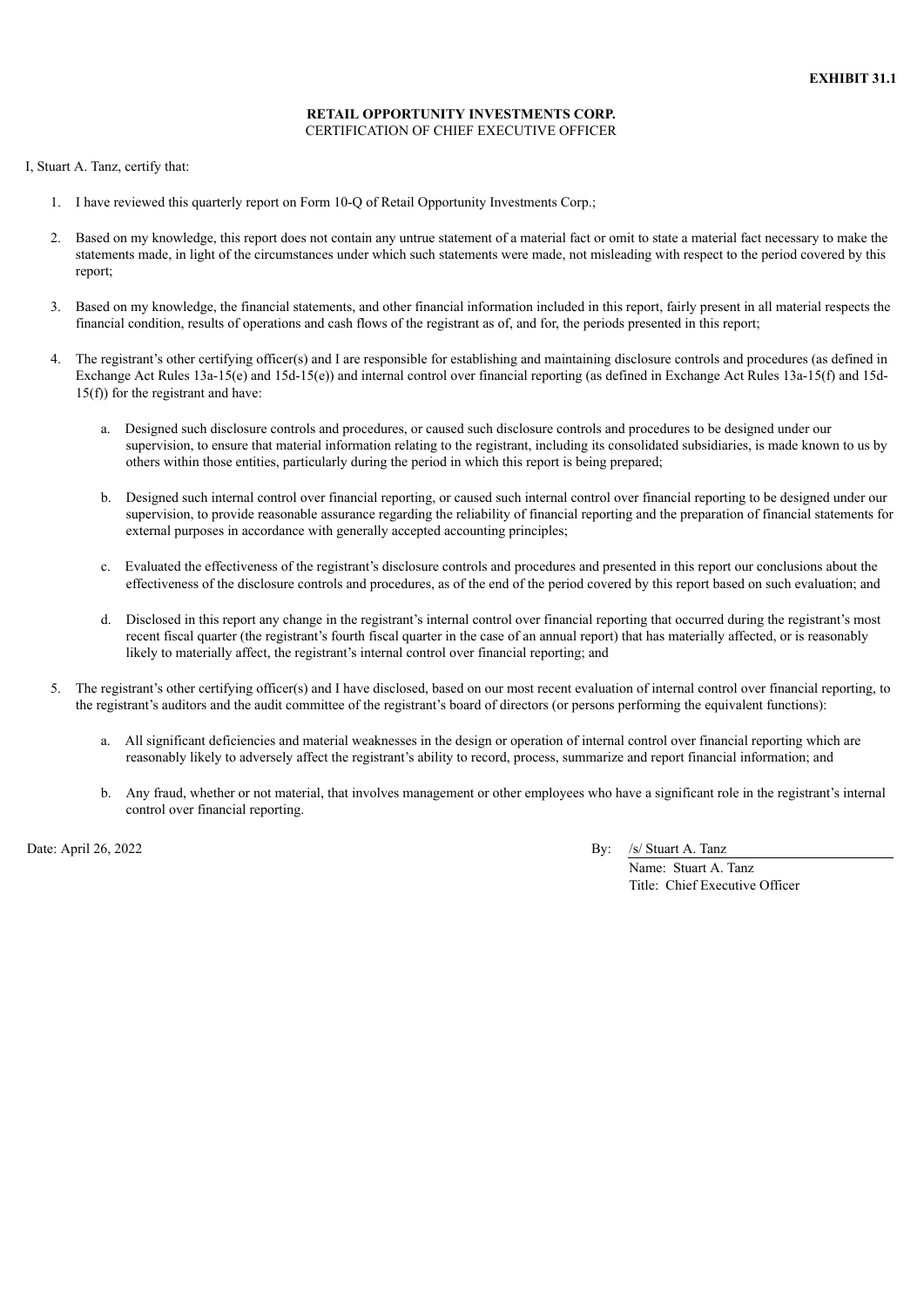# **RETAIL OPPORTUNITY INVESTMENTS PARTNERSHIP, LP** CERTIFICATION OF CHIEF EXECUTIVE OFFICER

I, Stuart A. Tanz, certify that:

- 1. I have reviewed this quarterly report on Form 10-Q of Retail Opportunity Investments Partnership, LP;
- 2. Based on my knowledge, this report does not contain any untrue statement of a material fact or omit to state a material fact necessary to make the statements made, in light of the circumstances under which such statements were made, not misleading with respect to the period covered by this report;
- 3. Based on my knowledge, the financial statements, and other financial information included in this report, fairly present in all material respects the financial condition, results of operations and cash flows of the registrant as of, and for, the periods presented in this report;
- 4. The registrant's other certifying officer(s) and I are responsible for establishing and maintaining disclosure controls and procedures (as defined in Exchange Act Rules 13a-15(e) and 15d-15(e)) and internal control over financial reporting (as defined in Exchange Act Rules 13a-15(f) and 15d-15(f)) for the registrant and have:
	- a. Designed such disclosure controls and procedures, or caused such disclosure controls and procedures to be designed under our supervision, to ensure that material information relating to the registrant, including its consolidated subsidiaries, is made known to us by others within those entities, particularly during the period in which this report is being prepared;
	- b. Designed such internal control over financial reporting, or caused such internal control over financial reporting to be designed under our supervision, to provide reasonable assurance regarding the reliability of financial reporting and the preparation of financial statements for external purposes in accordance with generally accepted accounting principles;
	- c. Evaluated the effectiveness of the registrant's disclosure controls and procedures and presented in this report our conclusions about the effectiveness of the disclosure controls and procedures, as of the end of the period covered by this report based on such evaluation; and
	- d. Disclosed in this report any change in the registrant's internal control over financial reporting that occurred during the registrant's most recent fiscal quarter (the registrant's fourth fiscal quarter in the case of an annual report) that has materially affected, or is reasonably likely to materially affect, the registrant's internal control over financial reporting; and
- 5. The registrant's other certifying officer(s) and I have disclosed, based on our most recent evaluation of internal control over financial reporting, to the registrant's auditors and the audit committee of the registrant's board of directors (or persons performing the equivalent functions):
	- a. All significant deficiencies and material weaknesses in the design or operation of internal control over financial reporting which are reasonably likely to adversely affect the registrant's ability to record, process, summarize and report financial information; and
	- b. Any fraud, whether or not material, that involves management or other employees who have a significant role in the registrant's internal control over financial reporting.

Date: April 26, 2022 By: /s/ Stuart A. Tanz

Name: Stuart A. Tanz Title: Chief Executive Officer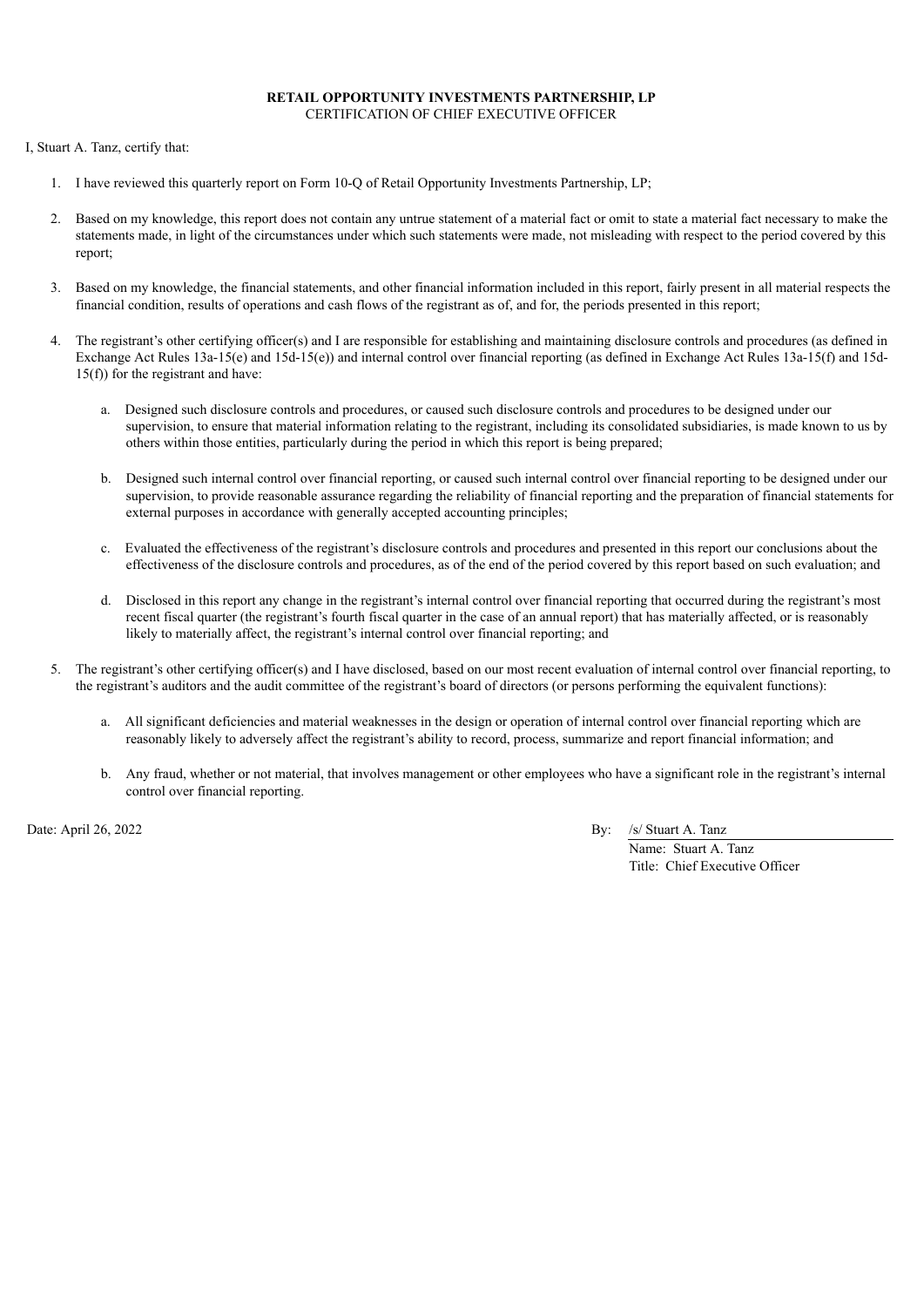# **RETAIL OPPORTUNITY INVESTMENTS CORP.** CERTIFICATION OF CHIEF FINANCIAL OFFICER

<span id="page-47-0"></span>I, Michael B. Haines, certify that:

- 1. I have reviewed this quarterly report on Form 10-Q of Retail Opportunity Investments Corp.;
- 2. Based on my knowledge, this report does not contain any untrue statement of a material fact or omit to state a material fact necessary to make the statements made, in light of the circumstances under which such statements were made, not misleading with respect to the period covered by this report;
- 3. Based on my knowledge, the financial statements, and other financial information included in this report, fairly present in all material respects the financial condition, results of operations and cash flows of the registrant as of, and for, the periods presented in this report;
- 4. The registrant's other certifying officer(s) and I are responsible for establishing and maintaining disclosure controls and procedures (as defined in Exchange Act Rules 13a-15(e) and 15d-15(e)) and internal control over financial reporting (as defined in Exchange Act Rules 13a-15(f) and 15d-15(f)) for the registrant and have:
	- a. Designed such disclosure controls and procedures, or caused such disclosure controls and procedures to be designed under our supervision, to ensure that material information relating to the registrant, including its consolidated subsidiaries, is made known to us by others within those entities, particularly during the period in which this report is being prepared;
	- b. Designed such internal control over financial reporting, or caused such internal control over financial reporting to be designed under our supervision, to provide reasonable assurance regarding the reliability of financial reporting and the preparation of financial statements for external purposes in accordance with generally accepted accounting principles;
	- c. Evaluated the effectiveness of the registrant's disclosure controls and procedures and presented in this report our conclusions about the effectiveness of the disclosure controls and procedures, as of the end of the period covered by this report based on such evaluation; and
	- d. Disclosed in this report any change in the registrant's internal control over financial reporting that occurred during the registrant's most recent fiscal quarter (the registrant's fourth fiscal quarter in the case of an annual report) that has materially affected, or is reasonably likely to materially affect, the registrant's internal control over financial reporting; and
- 5. The registrant's other certifying officer(s) and I have disclosed, based on our most recent evaluation of internal control over financial reporting, to the registrant's auditors and the audit committee of the registrant's board of directors (or persons performing the equivalent functions):
	- a. All significant deficiencies and material weaknesses in the design or operation of internal control over financial reporting which are reasonably likely to adversely affect the registrant's ability to record, process, summarize and report financial information; and
	- b. Any fraud, whether or not material, that involves management or other employees who have a significant role in the registrant's internal control over financial reporting.

Date: April 26, 2022 By: /s/ Michael B. Haines Name: Michael B. Haines Title: Chief Financial Officer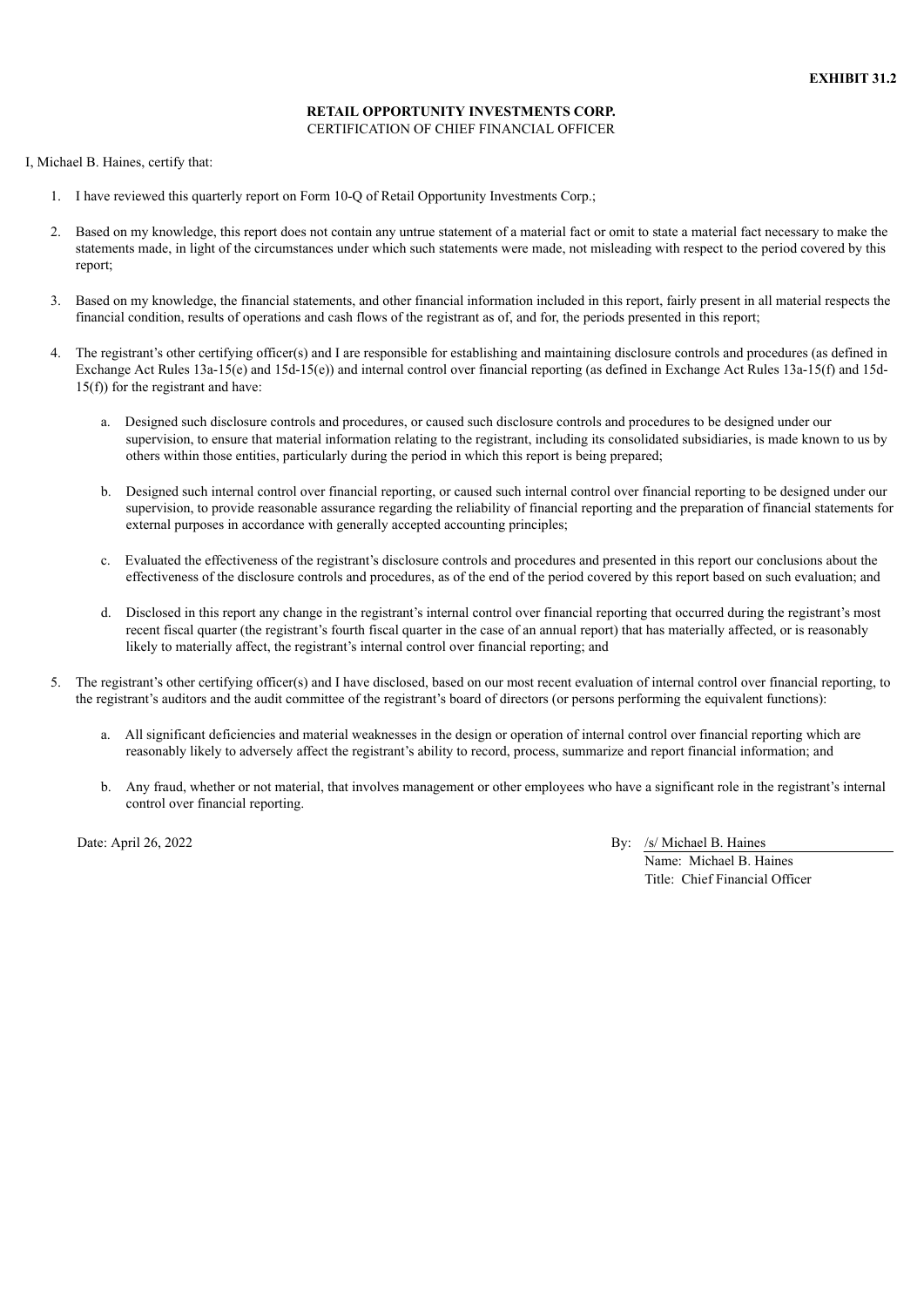# **RETAIL OPPORTUNITY INVESTMENTS PARTNERSHIP, LP** CERTIFICATION OF CHIEF FINANCIAL OFFICER

I, Michael B. Haines, certify that:

- 1. I have reviewed this quarterly report on Form 10-Q of Retail Opportunity Investments Partnership, LP;
- 2. Based on my knowledge, this report does not contain any untrue statement of a material fact or omit to state a material fact necessary to make the statements made, in light of the circumstances under which such statements were made, not misleading with respect to the period covered by this report;
- 3. Based on my knowledge, the financial statements, and other financial information included in this report, fairly present in all material respects the financial condition, results of operations and cash flows of the registrant as of, and for, the periods presented in this report;
- 4. The registrant's other certifying officer(s) and I are responsible for establishing and maintaining disclosure controls and procedures (as defined in Exchange Act Rules 13a-15(e) and 15d-15(e)) and internal control over financial reporting (as defined in Exchange Act Rules 13a-15(f) and 15d-15(f)) for the registrant and have:
	- a. Designed such disclosure controls and procedures, or caused such disclosure controls and procedures to be designed under our supervision, to ensure that material information relating to the registrant, including its consolidated subsidiaries, is made known to us by others within those entities, particularly during the period in which this report is being prepared;
	- b. Designed such internal control over financial reporting, or caused such internal control over financial reporting to be designed under our supervision, to provide reasonable assurance regarding the reliability of financial reporting and the preparation of financial statements for external purposes in accordance with generally accepted accounting principles;
	- c. Evaluated the effectiveness of the registrant's disclosure controls and procedures and presented in this report our conclusions about the effectiveness of the disclosure controls and procedures, as of the end of the period covered by this report based on such evaluation; and
	- d. Disclosed in this report any change in the registrant's internal control over financial reporting that occurred during the registrant's most recent fiscal quarter (the registrant's fourth fiscal quarter in the case of an annual report) that has materially affected, or is reasonably likely to materially affect, the registrant's internal control over financial reporting; and
- 5. The registrant's other certifying officer(s) and I have disclosed, based on our most recent evaluation of internal control over financial reporting, to the registrant's auditors and the audit committee of the registrant's board of directors (or persons performing the equivalent functions):
	- a. All significant deficiencies and material weaknesses in the design or operation of internal control over financial reporting which are reasonably likely to adversely affect the registrant's ability to record, process, summarize and report financial information; and
	- b. Any fraud, whether or not material, that involves management or other employees who have a significant role in the registrant's internal control over financial reporting.

Date: April 26, 2022 By: /s/ Michael B. Haines Name: Michael B. Haines Title: Chief Financial Officer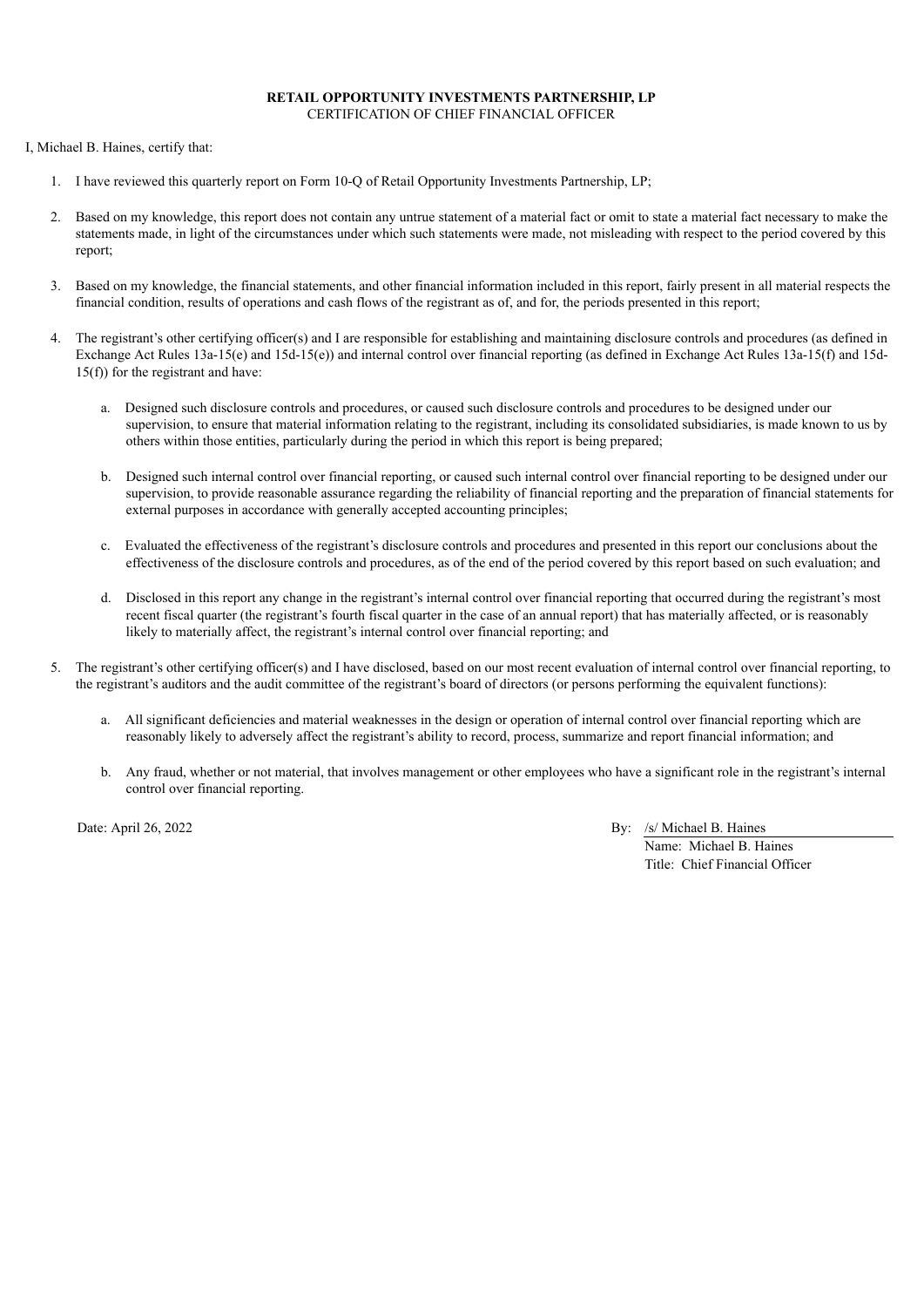# **RETAIL OPPORTUNITY INVESTMENTS CORP. Certification of Chief Executive Officer and Chief Financial Officer Pursuant to 18 U.S.C. Section 1350 as adopted pursuant to Section 906 of The Sarbanes-Oxley Act of 2002**

<span id="page-49-0"></span>The undersigned, the Chief Executive Officer of Retail Opportunity Investments Corp. (the "Company"), hereby certifies to the best of his knowledge on the date hereof, pursuant to 18 U.S.C. 1350(a), as adopted pursuant to Section 906 of The Sarbanes-Oxley Act of 2002, that the Quarterly Report on Form 10-Q for the quarter ended March 31, 2022 (the "Form 10-Q"), filed concurrently herewith by the Company, fully complies with the requirements of Section 13(a) or 15(d) of the Securities Exchange Act of 1934, as amended, and that the information contained in the Form 10-Q fairly presents, in all material respects, the financial condition and results of operations of the Company.

Date: April 26, 2022 By: /s/ Stuart A. Tanz

Name: Stuart A. Tanz Title: Chief Executive Officer

The undersigned, the Chief Financial Officer of Retail Opportunity Investments Corp. (the "Company"), hereby certifies to the best of his knowledge on the date hereof, pursuant to 18 U.S.C. 1350(a), as adopted pursuant to Section 906 of The Sarbanes-Oxley Act of 2002, that the Quarterly Report on Form 10-Q for the quarter ended March 31, 2022 (the "Form 10-Q"), filed concurrently herewith by the Company, fully complies with the requirements of Section 13(a) or 15(d) of the Securities Exchange Act of 1934, as amended, and that the information contained in the Form 10-Q fairly presents, in all material respects, the financial condition and results of operations of the Company.

Date: April 26, 2022 By: /s/ Michael B. Haines

Name: Michael B. Haines Title: Chief Financial Officer

Pursuant to the Securities and Exchange Commission Release 33-8238, dated June 5, 2003, this certification is being furnished and shall not be deemed filed by the Company for purposes of Section 18 of the Securities Exchange Act of 1934, as amended, or incorporated by reference in any registration statement of the Company filed under the Securities Act of 1933, as amended.

A signed original of this written statement required by Section 906 has been provided to the Company and will be retained by the Company and furnished to the Securities and Exchange Commission or its staff upon request.